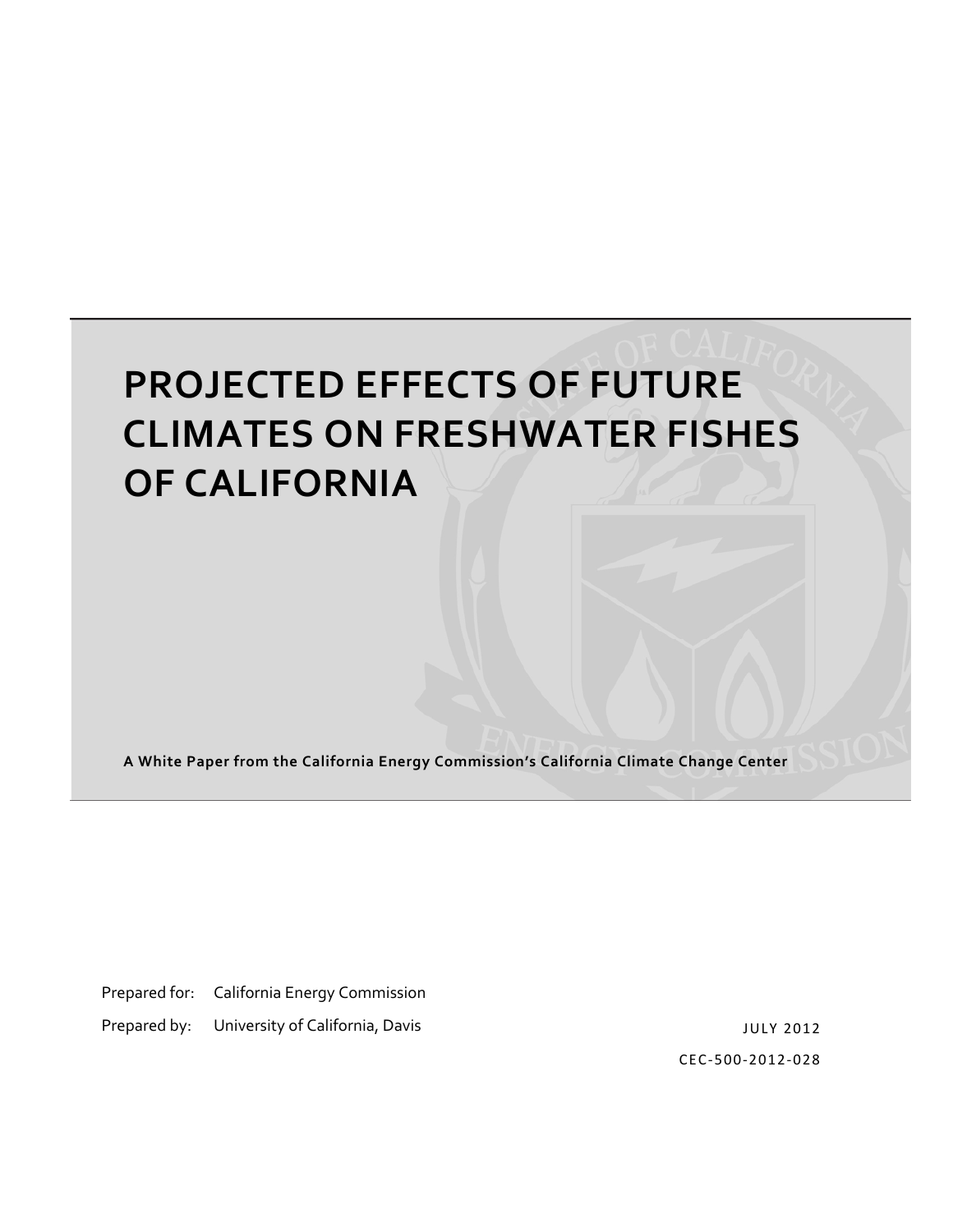Peter B. Moyle Joseph D. Kiernan Patrick K. Crain Rebecca M. Quiñones

Center for Watershed Sciences and Department of Wildlife Fish and Conservation Biology

University of California, Davis





#### **DISCLAIMER**

This paper was prepared as the result of work sponsored by the California Energy Commission. It does not necessarily represent the views of the Energy Commission, its employees or the State of California. The Energy Commission, the State of California, its employees, contractors and subcontractors make no warrant, express or implied, and assume no legal liability for the information in this paper; nor does any party represent that the uses of this information will not infringe upon privately owned rights. This paper has not been approved or disapproved by the California Energy Commission nor has the California Energy Commission passed upon the accuracy or adequacy of the information in this paper.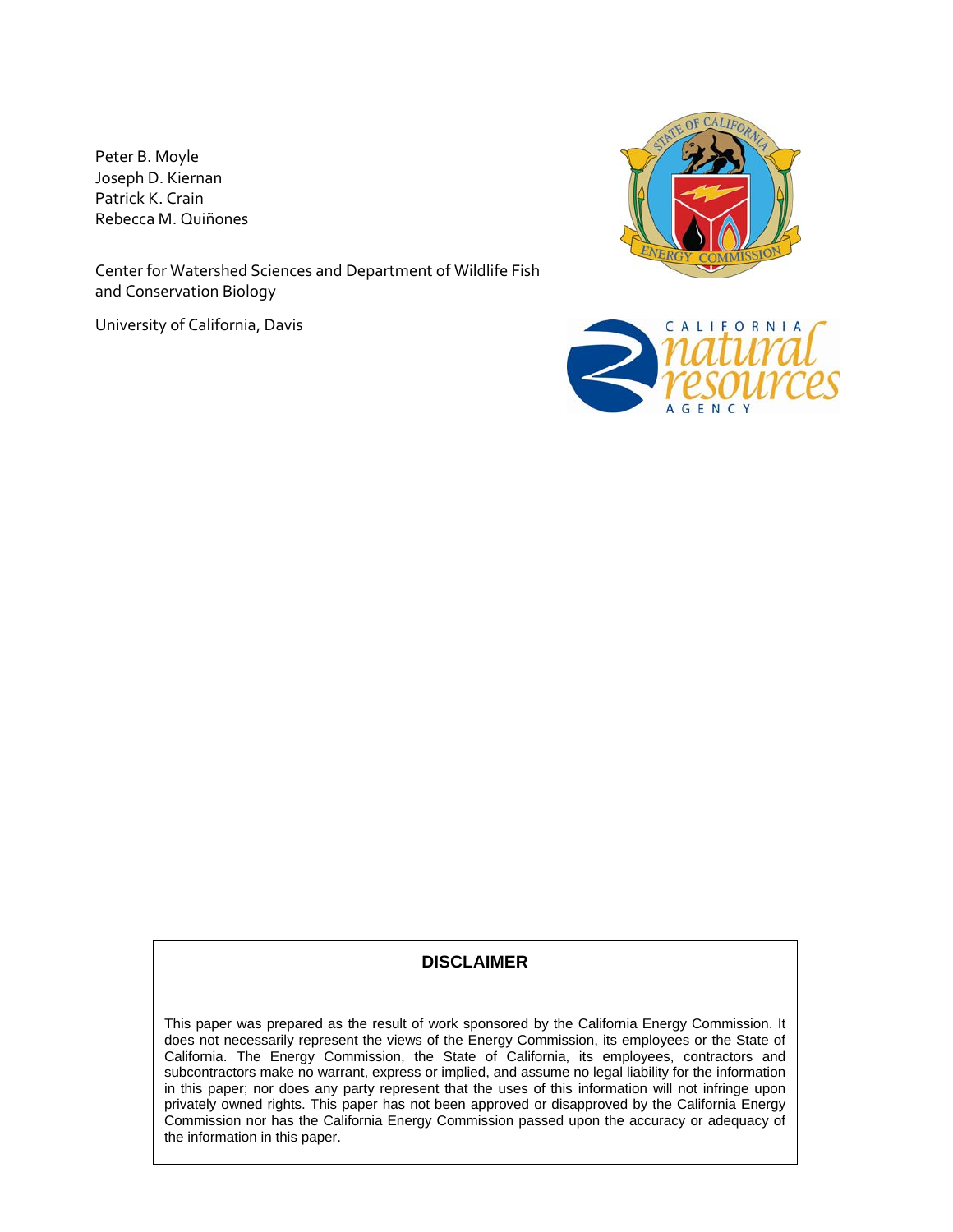### **Acknowledgements**

Funding for the analysis was provided by the California Energy Resources Conservation and Development Commission Instream Flow Assessment Program (Grant No. IFAP‐01). We appreciate the helpful comments on the drafts by Robert A Leidy, Lee H. Simons, and other reviewers. We also appreciate the guidance and comments by Guido Franco, Myoung‐Ae Jones, and other California Energy Commission staff, and from Mark Wilson.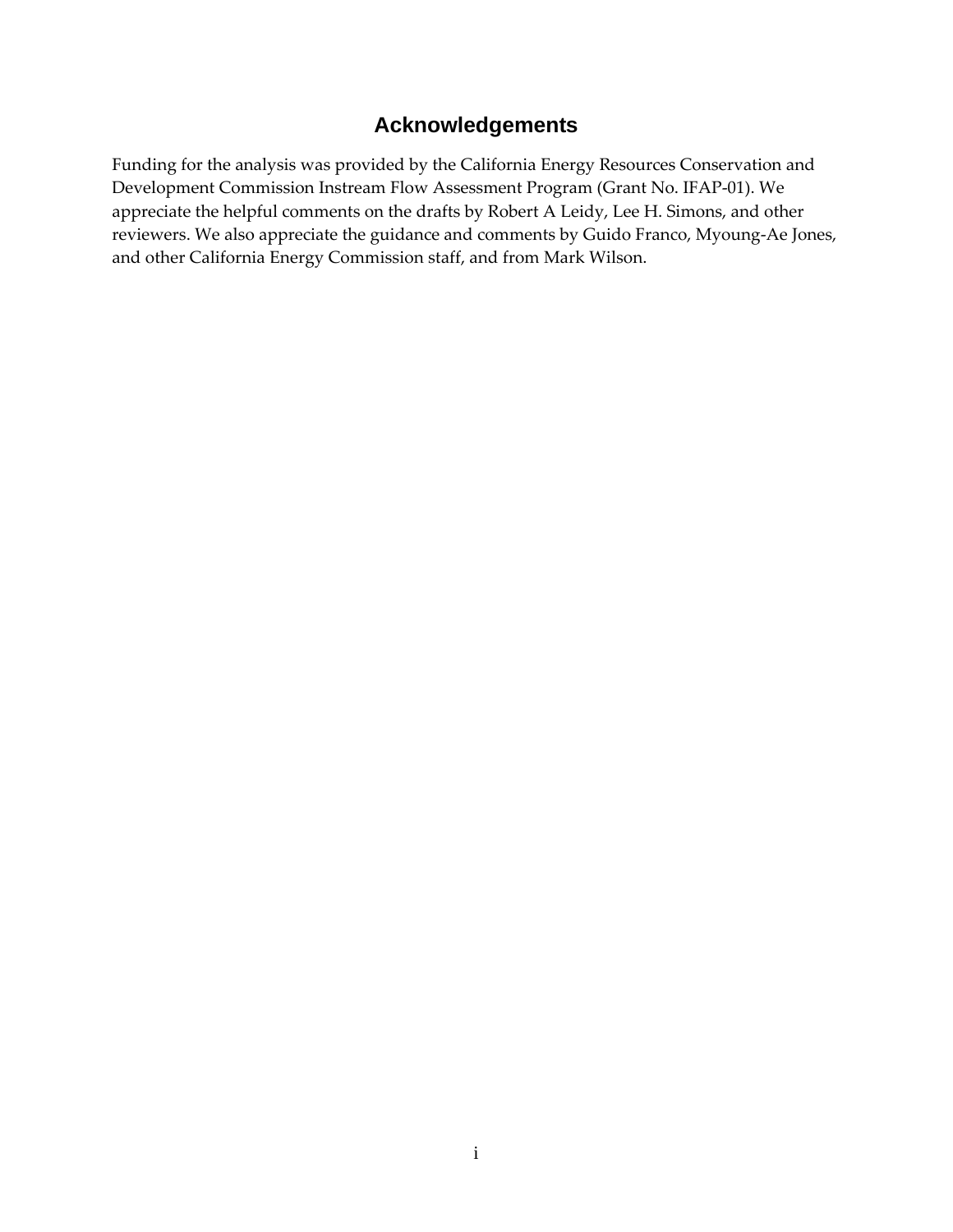#### **ABSTRACT**

A methodology is presented that allows systematic evaluation of climate change impacts on freshwater fishes in California (121 native fish taxa and 43 aliens). The methodology uses expert opinions of the authors and literature reviews of status and biology of the fishes to score both status of each species ("baseline vulnerability") and likely impact of climate change ("climate change vulnerability"). Baseline and climate change vulnerability scores were highly correlated with one another and were consistent among different scorers. Native species were found to have both greater baseline and greater climate change vulnerability than alien species. Fifty percent of natives had critical or high baseline vulnerability versus none for aliens; 83 percent had critical or high climate change vulnerability versus 19 percent for aliens. Fishes with high baseline vulnerability were also likely to have highest vulnerability to climate change. These results show that predicted climate change effects on fresh water environments will dramatically change the fish fauna at all scales and at all elevations. The research team concluded that most native fishes will suffer population declines and become more restricted in their distributions; some will likely be driven to extinction, if present trends continue. Fishes requiring cold water (<22°C [72°F]) are particularly likely to go extinct. In contrast, most alien fishes will thrive, with many species likely to increase in abundance and range. However, even many aliens will ultimately be negatively affected through loss of aquatic habitats during severe droughts and stressful conditions in most waterways during summer months. On a regional scale (e.g., San Francisco Bay tributaries), vulnerability patterns follow statewide patterns and indicate the need for conservation strategies adapted to local conditions. Studies of three streams with long-term data on fish abundance indicate that native and alien species respond in different ways to variability in stream flow, which is likely to become more variable with climate change.

**Keywords:** endangered species, alien, invasive species, native fishes, global warming

Please use the following citation for this paper:

Moyle, Peter B., Joseph D. Kiernan, Patrick K. Crain, and Rebecca M. Quiñones (University of California, Davis). 2012. *Projected Effects of Future Climates on Freshwater Fishes of California.* California Energy Commission. Publication number: CEC‐500‐2012‐028.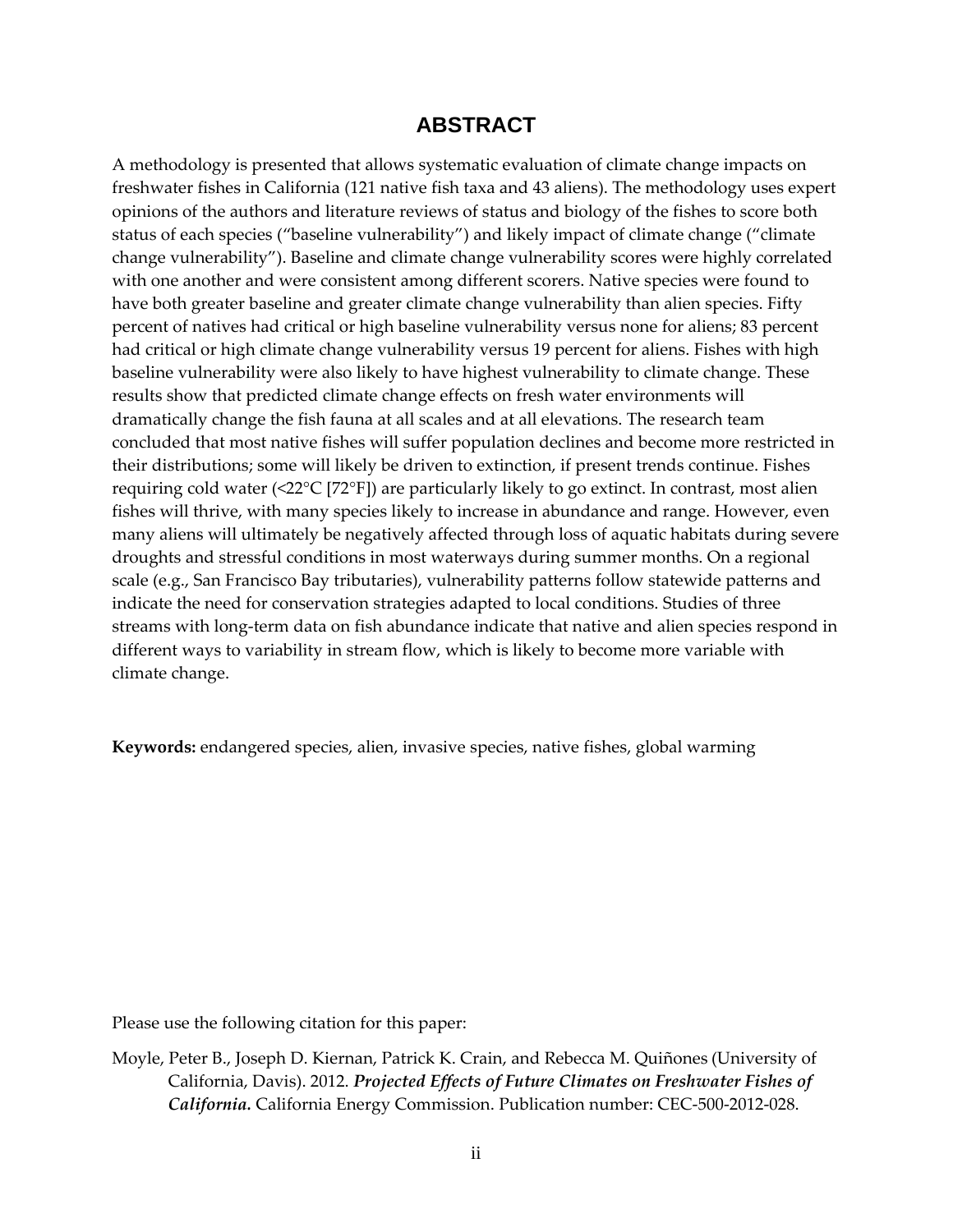### **TABLE OF CONTENTS**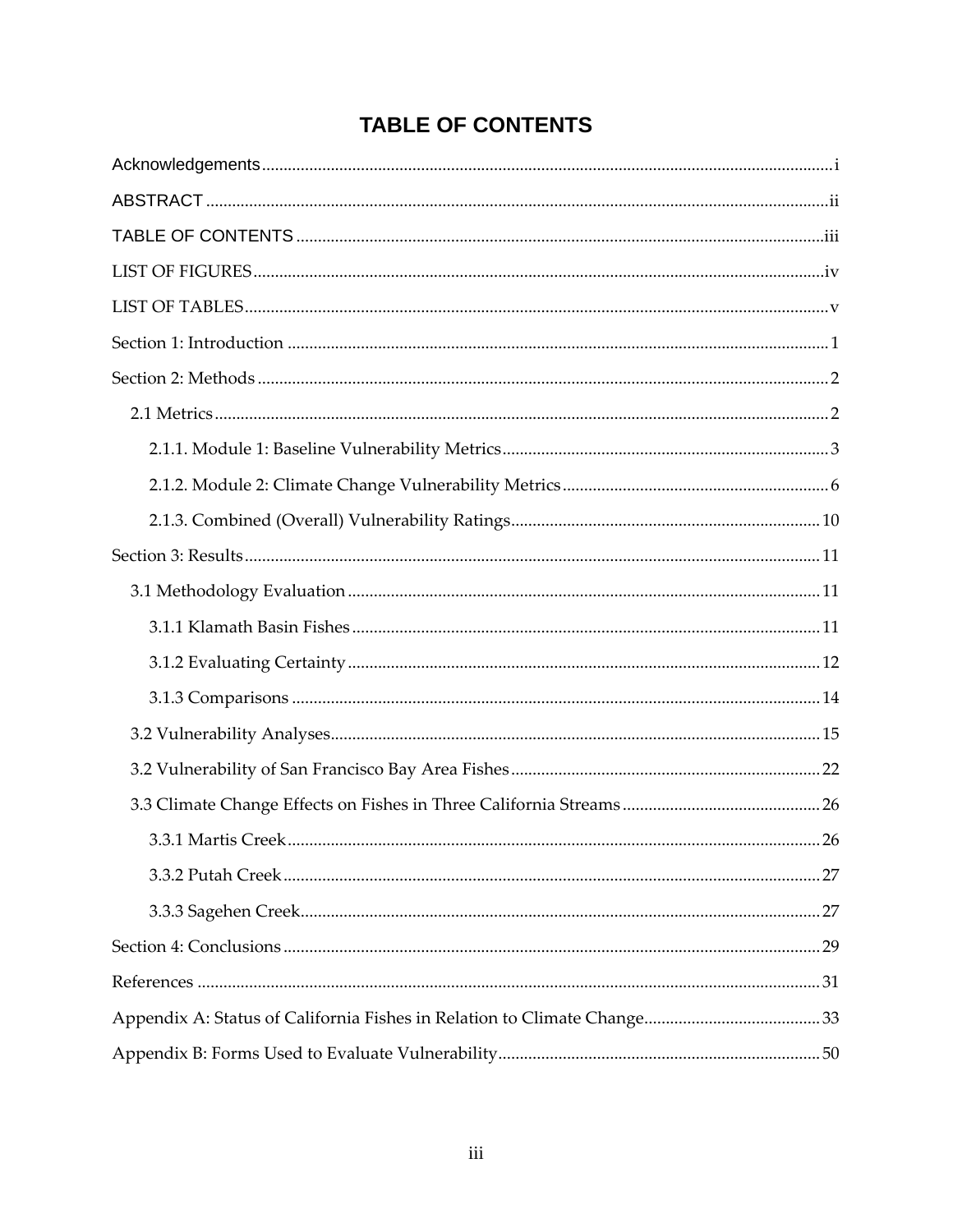### **LIST OF FIGURES**

| Figure 1. Relationships between Baseline (A) and Climate Change (B) Vulnerability Scores and                                                                                                                                                                                                      |
|---------------------------------------------------------------------------------------------------------------------------------------------------------------------------------------------------------------------------------------------------------------------------------------------------|
| Figure 2. Regression of Scores for Climate Change Vulnerability against Scores from Baseline                                                                                                                                                                                                      |
| Figure 3. Relationship between the Baseline (A) and Climate Change (B) Vulnerability Scores<br>Derived for California Fishes as Part of this Study and Conservation Status Scores Reported by                                                                                                     |
| Figure 4. Number of Native and Alien Fish Species in California Classified into Four Categories<br>of Baseline Vulnerability to Extinction by 2100. See the text for explanation of the scoring system                                                                                            |
| Figure 5. Number of Native and Alien Fish Species in California Classified into Four Categories<br>of Vulnerability to Extinction as the Result of Climate Change by 2100. See the text for                                                                                                       |
| Figure 6. Climate Change Vulnerability Scores for California's Extant Native Fish Fauna. Taxa<br>are arranged from highest (top) to lowest (bottom). The triangle indicates the best vulnerability<br>score for the taxon, while the lines indicate the range from maximum to minimum scores. See |
| Figure 9. Climate Change Vulnerability Scores for Native (A) and Alien (B) Fishes in the San<br>Francisco Bay Area, Arrayed from Highest to Lowest Scores. The triangle indicates the best<br>vulnerability score for the species, while the lines indicate the range from maximum to             |
| Figure B-1. Score Sheet for the 10 Metrics Used to Assess a Fish Species Baseline Vulnerability                                                                                                                                                                                                   |
| Figure B-2. Score Sheet Illustrating the 10 Metrics Used to Assess a Fish Species Vulnerability to                                                                                                                                                                                                |
| Figure B-3. Template for Recording Justifications for Scores of Each Metric52                                                                                                                                                                                                                     |
| Figure B-4. Sheet Used to Record General Stressors Likely to Be Limiting Range and Abundance                                                                                                                                                                                                      |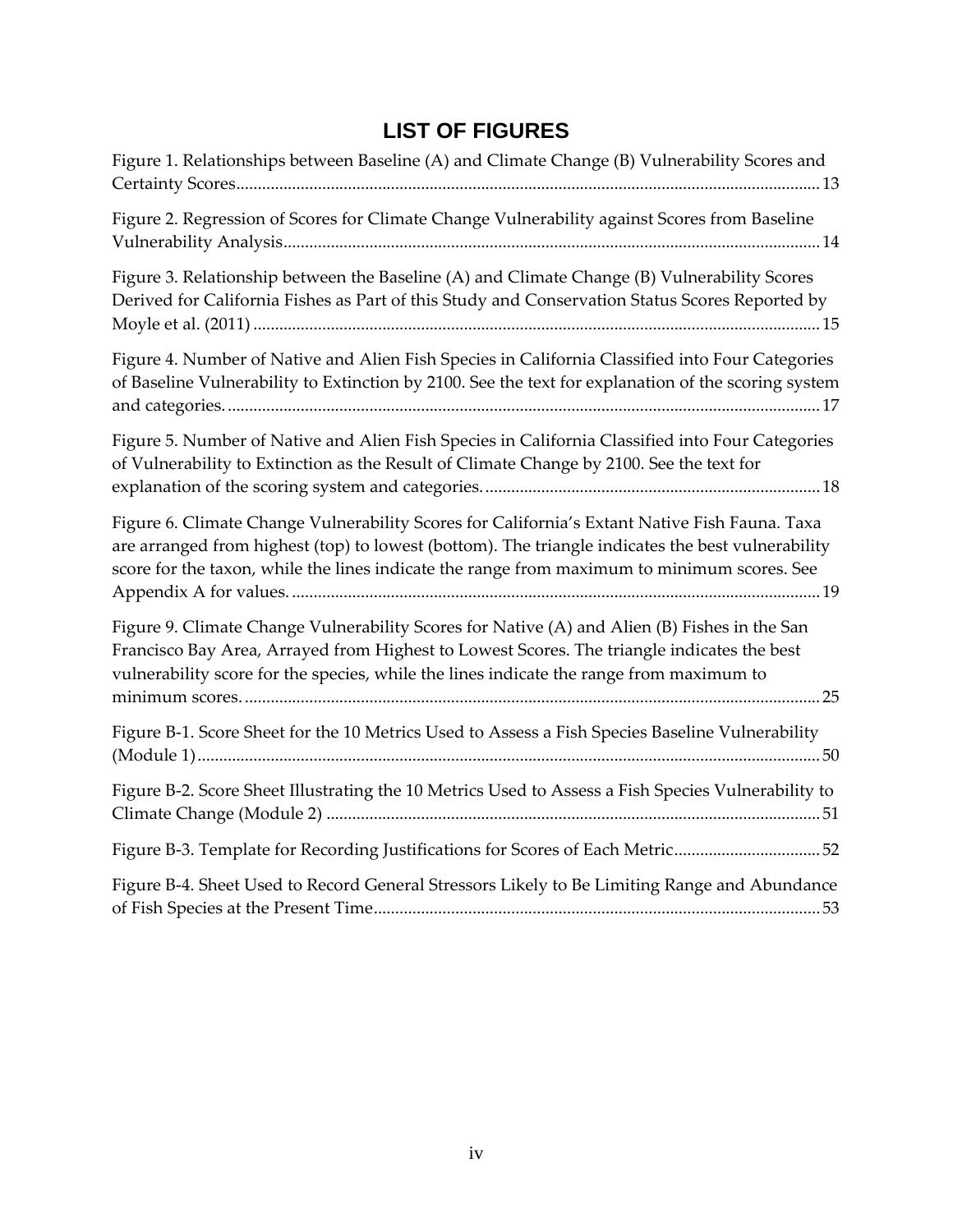### **LIST OF TABLES**

| Table 1. Ranges of Baseline Vulnerability Scores of Expert Reviewers (N) for Native Fishes of<br>the Lower Klamath River. Vb = range of total scores for all 10 metrics (Range = $0-13$ , mean =<br>3.7). The scores translate into the ratings: $Vb1$ = critically vulnerable, $Vb2$ = highly vulnerable,<br>$Vb3$ = less vulnerable, $Vb4$ = least vulnerable. Scientific names of all taxa can be found in |
|---------------------------------------------------------------------------------------------------------------------------------------------------------------------------------------------------------------------------------------------------------------------------------------------------------------------------------------------------------------------------------------------------------------|
|                                                                                                                                                                                                                                                                                                                                                                                                               |
| Table 2. Ranges of Climate Change Vulnerability Scores of Expert Reviewers (N) for Native<br>Fishes of the Lower Klamath River. Vc = ranges of total score for the 10 climate change metrics<br>(range of ranges $0-7$ , mean = 2.8). The scores translate into the ratings: $Vc1 = critically$<br>vulnerable, Vc2 = highly vulnerable, Vc3 = less vulnerable, Vc4 = least vulnerable. Overall                |
| Table 3. Baseline Vulnerabilities (Vb) of Freshwater Fishes Found in California, by Family21                                                                                                                                                                                                                                                                                                                  |
| Table 4. Climate Change Vulnerabilities (V <sub>c</sub> ) of Freshwater Fishes Found in California,                                                                                                                                                                                                                                                                                                           |

Unless otherwise noted, all tables and figures are provided by the author.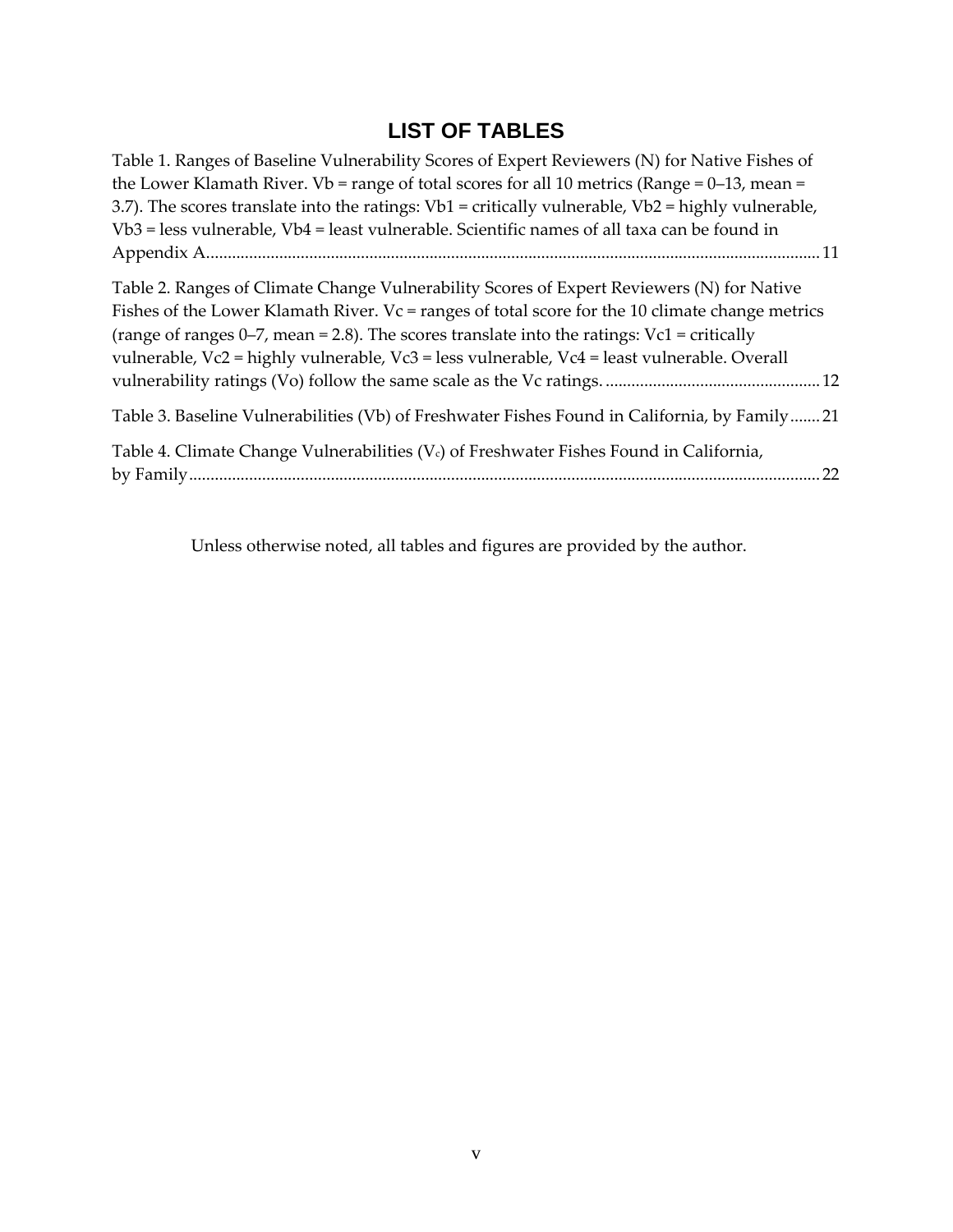## **Section 1: Introduction**

California has a highly distinctive freshwater fish fauna. Most (63 percent) of the 129 native taxa are endemic to the state, while an additional 19 percent are shared with just one neighboring state (Moyle 2002; Moyle et al. 2011). The state has also been invaded by ca. 50 alien species of fish (Moyle 2002). Unfortunately, the native freshwater fishes are in decline because of intense human use of the state's water and land, a pattern typical for regions with arid or Mediterranean climates (Carlisle et al. 2011). Moyle et al. (2011) found that about 80 percent of the native fishes are extinct, threatened with extinction in the near future, or vulnerable to extinction if present trends continue. Although about one fish per year has been listed under state and federal Endangered Species Acts for the past 20 years, there are a number of other fishes that merit listing (Moyle et al. 2011). Future climate change will clearly accelerate the decline of native fish species, leading to more extinctions.

Moyle et al. (2012a) review the general effects of climate change on the fishes of California, focusing on the San Francisco Bay region, while Quiñones and Moyle (2012) describe impacts to Klamath River fishes. While these reviews (and others) provide the basic background on how various climate change scenarios will likely affect fish and aquatic ecosystems, they do not include predictions for individual species that can be used for conservation planning at various scales, from local to statewide. The purpose of this study, therefore, is to present a methodology for evaluating effects of climate change on freshwater fish species, together with vulnerability assessments for 164 species in California. Our study has the following components:

- 1. A description of the methodology we developed to assess vulnerability to climate change of the inland fishes of California.
- 2. A test of the methodology using Klamath Basin fishes, because we had just completed a review of climate changes effects on the basin (Quiñones and Moyle 2012).
- 3. An analysis of vulnerability of 121 taxa of native fishes and 43 species of alien (non‐native) fishes to climate change (Appendix A). This is virtually the entire extant inland fish fauna of California.
- 4. A comparison of vulnerability to climate change of native and non‐native species in diverse fish families, to look for taxonomic patterns of vulnerability.
- 5. An analysis of the vulnerability of fishes of the San Francisco Bay Area to climate change, as an example of a regional analysis, chosen because of the background study of Leidy et al. (2011).
- 6. An examination of long‐term changes to the fish fauna of three streams for which long‐term data sets exist: Martis Creek (Kiernan and Moyle 2012), Putah Creek (Kiernan et al. 2012), and Sagehen Creek.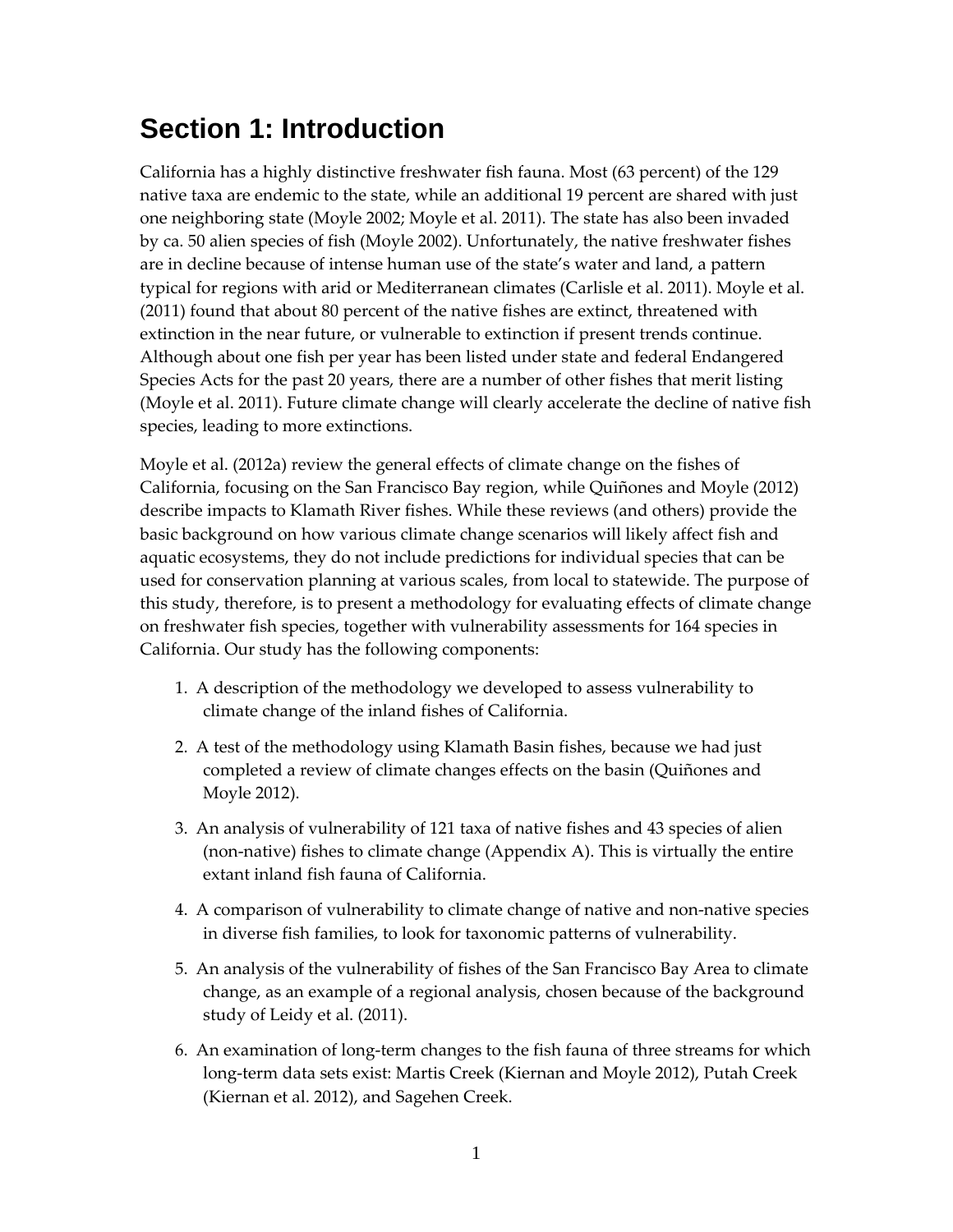## **Section 2: Methods**

<u> 1989 - Johann Barn, mars ar breithinn ar chuid ann an t-</u>

### **2.1 Metrics**

The methods used here were derived from the methodological framework that Galbraith and Price (2009) developed to assess vulnerability of threatened and endangered vertebrate species to climate change. We adopted their basic methodology because it was repeatable and transparent to users of the information generated. However, we modified their metrics to make them better suited for a broad suite freshwater fishes, not just listed species.

To assess vulnerability, we developed 20 metrics (based on those of Galbraith and Price 2009), divided into two 10-metric modules that could be scored for each species.<sup>1</sup> Module 1 (Appendix Figure B-1) scored the baseline vulnerability of each species to any major change in their environment; species already in decline or with small populations would receive low scores on the assumption that such species would be more vulnerable to additional stress posed by climate change. Module 2 (Appendix Figure B‐2) then scored characteristics of the species that would make it more (or less) vulnerable to climate change. The metrics varied in their maximum scores from 3 to 6 points, depending on their perceived importance (by both us and Galbraith and Price 2009) in contributing to climate change vulnerability. Scores in Module 1 (baseline vulnerability: Vb) potentially ranged from 10 to 42, while scores in Module 2 (climate change vulnerability:  $V_c$ ) potentially ranged from 10 to 35. Justification for each score was provided on a separate form (Appendix Figure B‐3). Each individual metric in each module was scored based on information in species accounts in Moyle (2002), Moyle et al. (2008), and Moyle et al. (2012b), with additional references consulted as needed. The three aforementioned reports provide access to the literature on each species, as well as assessments of status and population trends. As a check on consistency of the methodology, a group of species from the Klamath basin was rated independently by the four coauthors. The Klamath Basin was chosen because it is largely dominated by native fishes and had recently been intensely studied by Quiñones and Moyle (2012).

In total, baseline and climate change vulnerability scores were developed for 121 native taxa and 43 alien (non‐native) species (Appendix A). Seven species now extinct in California were excluded from the analyses, as were flannelmouth suckers (*Catostomus latipinnis*) and Central Valley steelhead trout (*Oncorhynchus mykiss*). The latter two taxa could not be scored because of conflicting information about current status. In addition,

 $1$  Includes species, subspecies, evolutionarily significant units (ESU), and distinct population segments (DPS). These categories are all considered "species" under the federal Endangered Species Act of 1973. See Moyle et al. (2008) for definitions.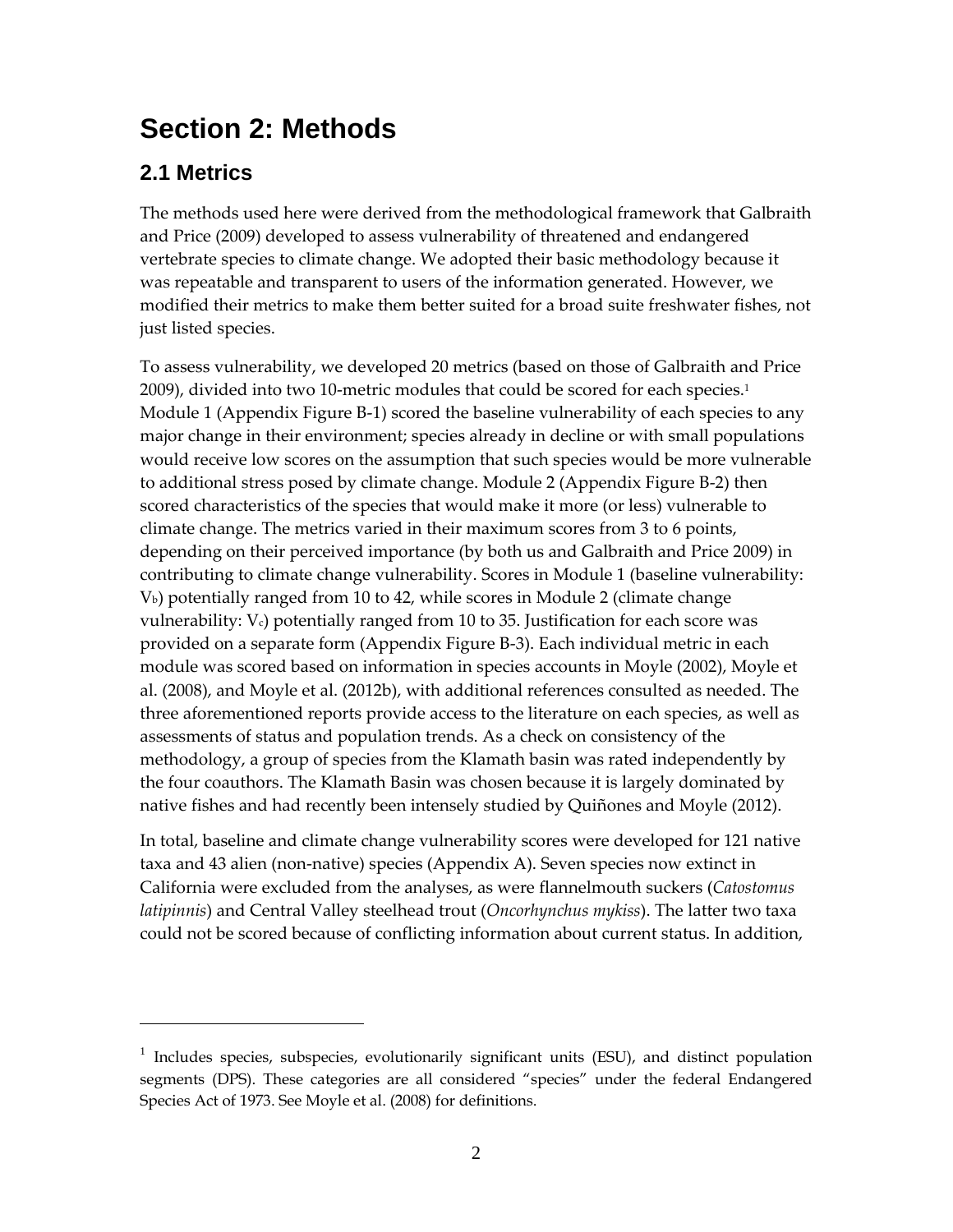seven species of alien fishes were excluded due to taxonomic uncertainties (*Oreochromis spp.*), recent eradication (*Esox lucius*), or uncertain status.2

Two methods for evaluating certainty/uncertainty were incorporated into the scoring system. First, each of the metrics was assigned a *best estimate* score and an *alternate* score. The best estimate is derived from empirical evidence or professional judgment of the most likely case. Alternate scores represent less likely, but not unreasonable, estimates for a given parameter. Where there was reasonable certainty surrounding the best estimate score, an alternate score was not assigned. Contrasting the best estimate total score in each module (i.e., sum of the 10 metrics) with the highest and lowest score totals (derived from either the best or alternate estimates) provided an indication of the range of status scores likely for the taxon. Second, each best estimate score in this module was assigned a numeric certainty evaluation of high (score  $=$  3), medium (score  $=$  2), or low (score = 1). These ordinal rankings were based on expert judgment concerning the quantity and quality of the information that was the basis of the best estimate scores. Generally, a certainty score of 3 meant the judgment was strongly supported by published reports, especially in the peer‐reviewed literature. A score of 2 indicated less support in the literature but strong support from professional judgment from authors most familiar with the species. A score of 1 indicated limited support in the literature so professional judgment of one or more of the authors was relied upon more heavily than for other species.

#### 2.1.1. Module 1: Baseline Vulnerability Metrics

<u> 1989 - Johann Stein, marwolaethau a bh</u>

- 1. **Current population size (in the last 10 years)**. Taxa with small populations are likely to be less resilient, and therefore more vulnerable to extinction, than those with larger populations. Because exact numbers for population size were generally lacking, likely population size at the time of scoring was estimated as belonging to one of six categories:3 (1) < 100 , (2) 100–500, (3) 500–1,000, (4) 1,000–10,000,  $(5)$  10,000–50,000, or  $(6)$  >50,000. The number refers only to adult and sub-adult fish that are likely to contribute to the breeding population or potential breeding population. In cases where artificial propagation programs exist, as is the case for many salmonid species, population sizes are based on best estimates of the mean annual number of *naturally* spawning fish in California waters over the previous 10‐year period. If many of these fish are of hatchery origin, it is noted in the justification section.
- 2. **Long‐term population trend.** Taxa with declining populations are likely to be more vulnerable to extinction than those with stable or increasing populations.

 $2$  Scientific names of other species mentioned in this paper are given in Appendix A.

<sup>&</sup>lt;sup>3</sup> The overlap in numbers in this metric and others reflects that the estimates are not precise, as might be assumed if numbers such as 100–499 are used, rather than 100–500.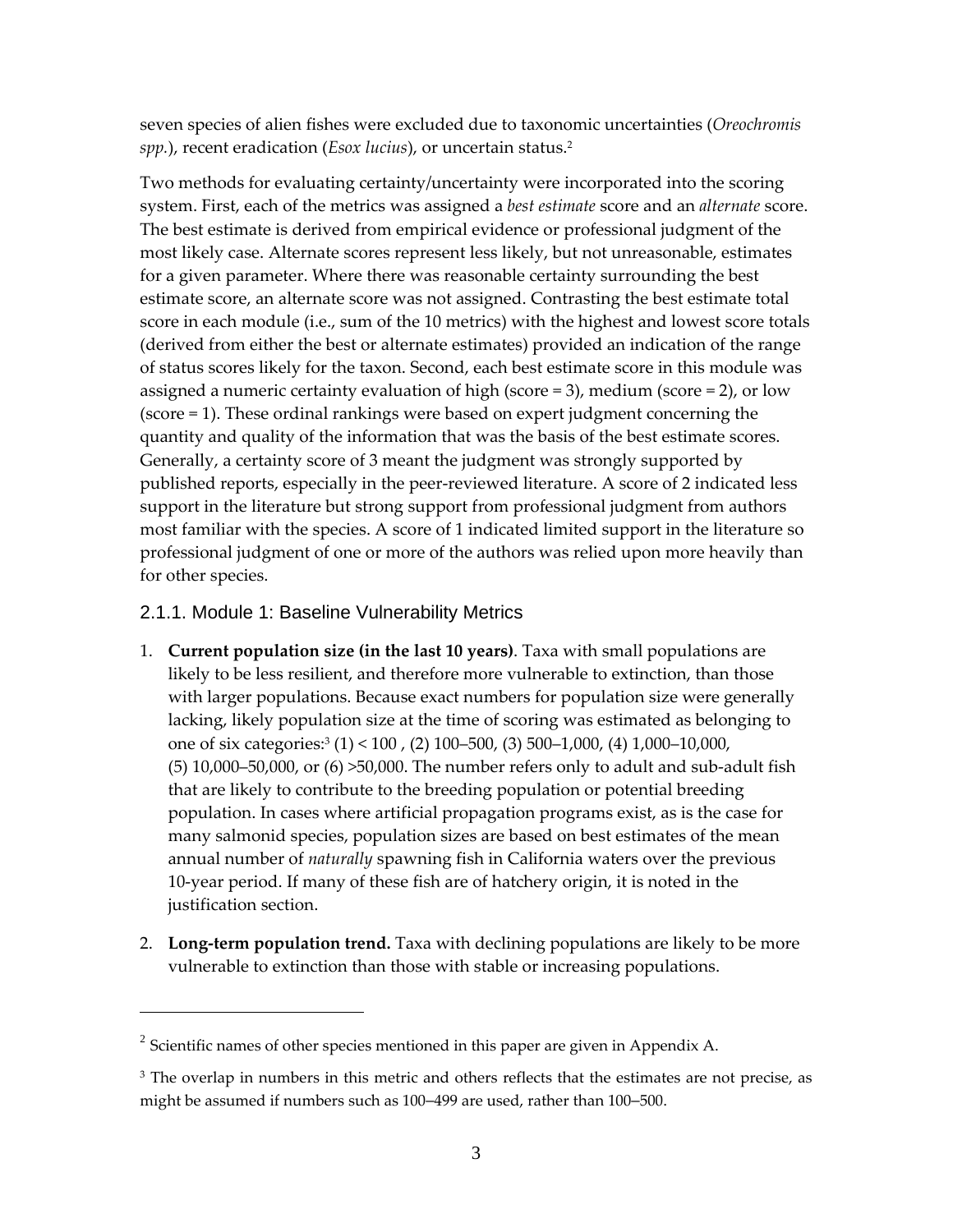Assessment of long‐term population trends were not restricted to any discrete time period (e.g., last 50 years) in order to capture important causes of decline that occurred more than 50 years ago (e.g., construction of major dams) and to permit inferences to be made from disparate data sources (e.g., commercial fisheries, quantitative escapement estimates, and other historical accounts). The categories are:  $(1)$  >80 percent reduction,  $(2)$  > 50 percent reduction,  $(3)$  >20 percent reduction, (4) apparently stable, or (5) increasing.

- 3. **Current population trend (in the last 10 years).** This metric is based on the 10‐year period ending at the time of evaluation. The metric has four categories: (1) rapid decline, (2) slow decline, (3) apparently stable, or (4) increasing. The assumption behind this metric is that the more rapid the current rate of population decline, the more likely a taxon is to go extinct, with or without climate change. Short‐term trends are typically harder to detect than long‐term trends because of population variability (e.g., see Kiernan and Moyle 2012), so our rating depended more on professional judgment than for #2.
- 4. **Long‐term range trend**. Taxa that have suffered range (i.e., extent of distribution) contractions in the past are more likely to be vulnerable to extinction than those with stable or expanding ranges. Past contractions in their range is evidence that they are already under stress. The assessment of range trend is not restricted to any discrete time period (e.g., last 50 years) to permit the inclusion of all relevant data sources. Additionally, we consider range fragmentation as part of this metric and assume that fragmentation generally increases extinction risk for freshwater fishes. Thus, a taxon that occupies much of its historic range but persists only in isolated population fragments would receive a lower score than a taxon whose range is not fragmented. The categories are:  $(1) >80$  percent reduction,  $(2) >50$  percent reduction,  $(3) >20$ percent reduction, (4) apparently stable, or (5) increasing.
- 5. **Current range trend**. The current rate of range change, as discussed in #4 (above), is based where possible on empirical data or on best estimates for the previous 10 years. The categories are: (1) rapid decline, (2) slow decline, (3) apparently stable, or (4) increasing. There is typically some uncertainty among these scores because most species are not monitored on an annual basis, but documentation in Moyle et al. (2008, 2012b) indicates significant range declines over the past 10–20 years for many species. This determination, however, often relied on professional judgment of the author(s) or colleagues who know the species well.
- 6. **Current vulnerability to stressors other than climate change.** Many fish taxa are either vulnerable to, or affected by, multiple stressors such as water diversion, pollution, or harvest. In order to rate the simultaneous effects of multiple stressors on each species, 13 stressor categories were evaluated in a stressor narrative form for each species (Figure 3). The nature of each of the 13 categories of stressors is explained in Moyle et al. (2011). For each species, stressors were rated according to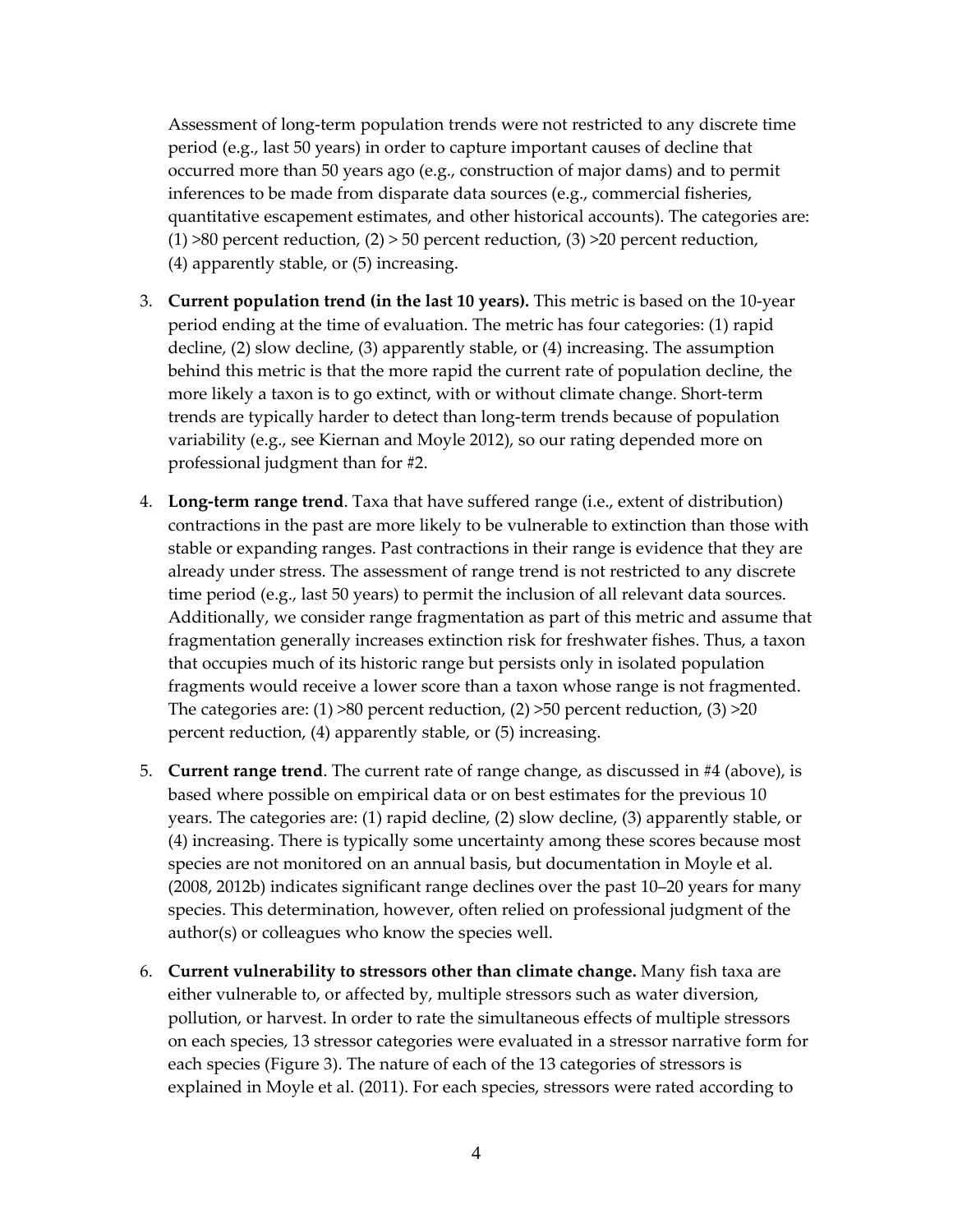their likely negative impact on the species, as critical, high, moderate, low, or no effect (Appendix Figure B‐4). The combined ratings of current vulnerability of fish taxa to multiple stressors other than climate change were scored as: (1) highly vulnerable, (2) vulnerable, or (3) having low or no vulnerability.

- 7. **Future vulnerability to stressors other than climate change.** Some fish taxa may be more vulnerable to natural stressors, such as disease or invasive species, than are others. A taxon's vulnerability to such events could affect its ability to persist. The future vulnerability of a taxon to stressors other than climate change has three categories: (1) highly vulnerable, (2) vulnerable, or (3) having low or no vulnerability.
- 8. **Life span and reproductive plasticity.** Short‐lived fish taxa that must spawn annually may be more vulnerable to stochastic events and demographic failures than long‐lived taxa with multiple life history strategies. This metric assumes that longer life span and reproductive plasticity improve the probability of a taxon's persistence through stressful periods (e.g., extended drought). Therefore, taxa are scored as: (1) must spawn annually, typical life span < 2 years, (2) lifespan 2–5 years; single life‐ history, (3) lifespan 4–10 years, usually with multiple life-histories, or (4) long-lived, usually mobile taxa.
- 9. **Vulnerability to stochastic events**. Some taxa, because of habitat preferences, small population sizes, or limited ranges, may be more at risk from stochastic events, whether natural or anthropogenic, than others. *Stochastic events* refers to large‐scale physical or chemical events that disrupt an organism's life cycle or alter habitats, such as a massive flood event, a toxic contaminant spill into a river, or a large landslide. Taxa are scored as: (1) highly vulnerable, (2) vulnerable, or (3) having low or no vulnerability to major stochastic events.
- 10. **Current dependence on human intervention.** Increasingly, the fate each fish species depends on societal values or policy objectives (either of which may change through time). Thus taxa that are heavily dependent on human intervention or management, or on specific policies (e.g., hatcheries, water management, artificial barriers) for their continuing survival are likely to be more vulnerable to extinction than those that depend less, or not at all, on such interventions. A high level of human intervention indicates that a species is already in serious decline. In addition, human intervention, such as captive breeding, may actually select for traits that reduce survival in the wild. Current dependence on human intervention is scored as:
	- (1) Highly dependent: a captive broodstock program or similar continuous active effort is required to prevent extinction, or persistence requires continuous active management.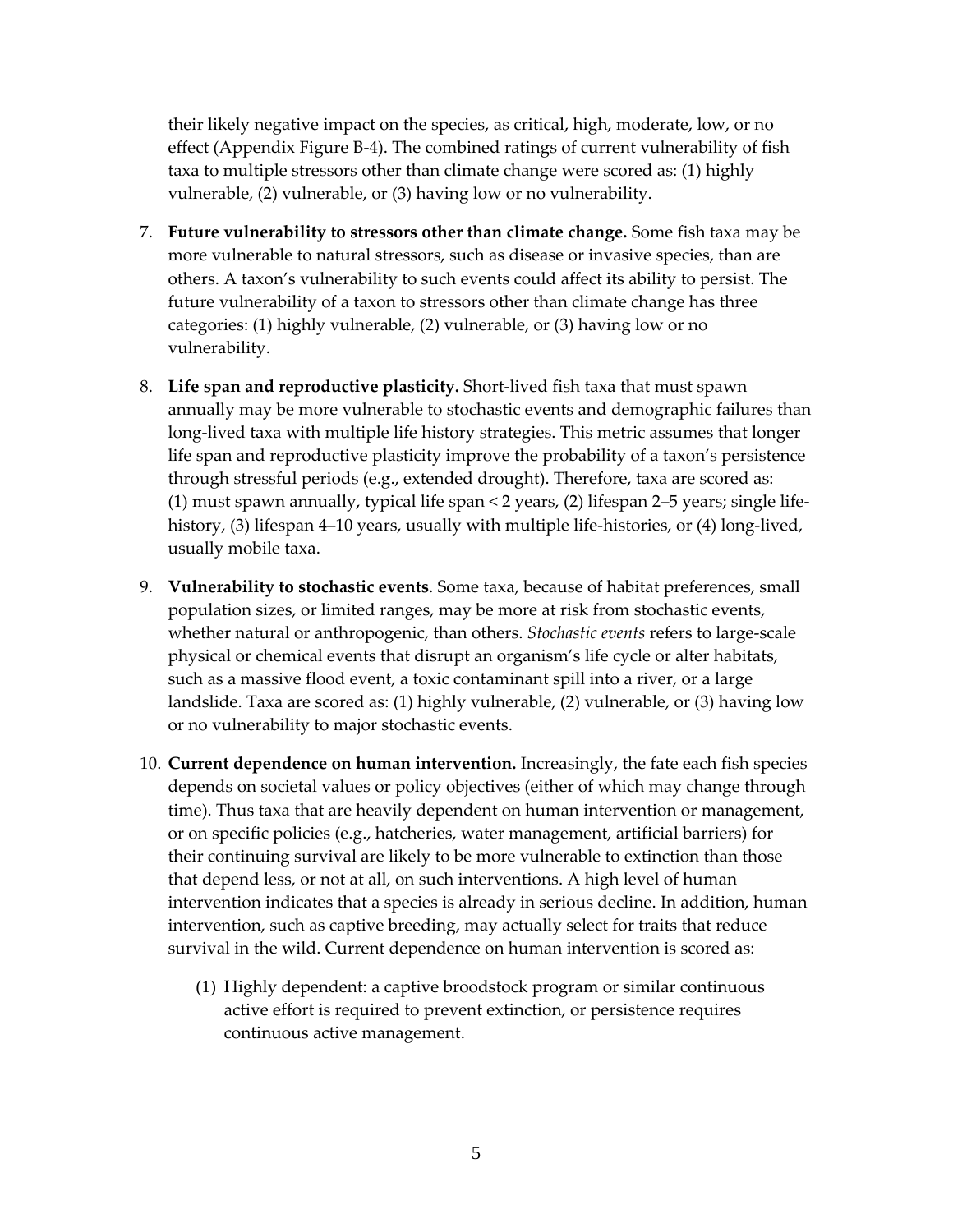- (2) Dependent: population persistence requires annual monitoring and intervention when needed (e.g., management of barriers, special flows, removal of alien species, establishment of refuge populations).
- (3) Somewhat dependent: population persistence requires periodic intervention or habitat improvements (e.g., gravel augmentation or habitat restoration). This category may also include taxa which indirectly benefit from interventions aimed at other species (e.g., lamprey that benefit from various salmonid management actions).
- (4) Not dependent: populations require no intervention to persist.

The individual scores for each metric are then combined in Module 1 for a score for each species. While the individual scores fall into a continuum of baseline vulnerability, we have divided the scores into categories following Galbraith and Price (2009):

- **Critically vulnerable (score <18)** Species that are at imminent risk of extinction).
- **Highly vulnerable (score = 18–25)** Species that are approaching extinction and are likely to be re‐categorized as critically vulnerable if their populations or ranges are diminished further.
- **Less vulnerable (score = 26–33)** Widespread species that are declining or stable but have large ranges, so have low risk of extinction.
- **Least vulnerable (score 34–42)** Species that have comparatively large and stable (or increasing) populations or ranges.

#### 2.1.2. Module 2: Climate Change Vulnerability Metrics

1. **Physiological/behavioral tolerance to temperature increase**. Stream water temperature is often closely linked to air temperature, and significant warming trends have already been documented in aquatic ecosystems for which long‐term temperature data are available (Barnett et al. 2008; Kaushal et al. 2010). Fish taxa that require cold water, such as sculpins (Cottidae) and trout (Salmonidae), will be most likely be adversely affected by increased water temperatures leading to reduced ranges. At the other end of the tolerance spectrum, fish taxa that are physiologically or behaviorally tolerant to increased temperatures and/or lowered dissolved oxygen concentrations (e.g., alien cyprinids or ictalurids) may increase in abundance or range. Evaluations of thermal tolerances for each taxon are mostly based on experimental evidence or robust observational data. When such data are unavailable, rankings are based on inferences from closely related taxa. A taxon's tolerance to increasing water temperatures in the ranges predicted by climate change models is categorized as: (1) very low, (2) low, (3) moderate, or (4) high. A taxon rated "4" is likely to benefit from future change.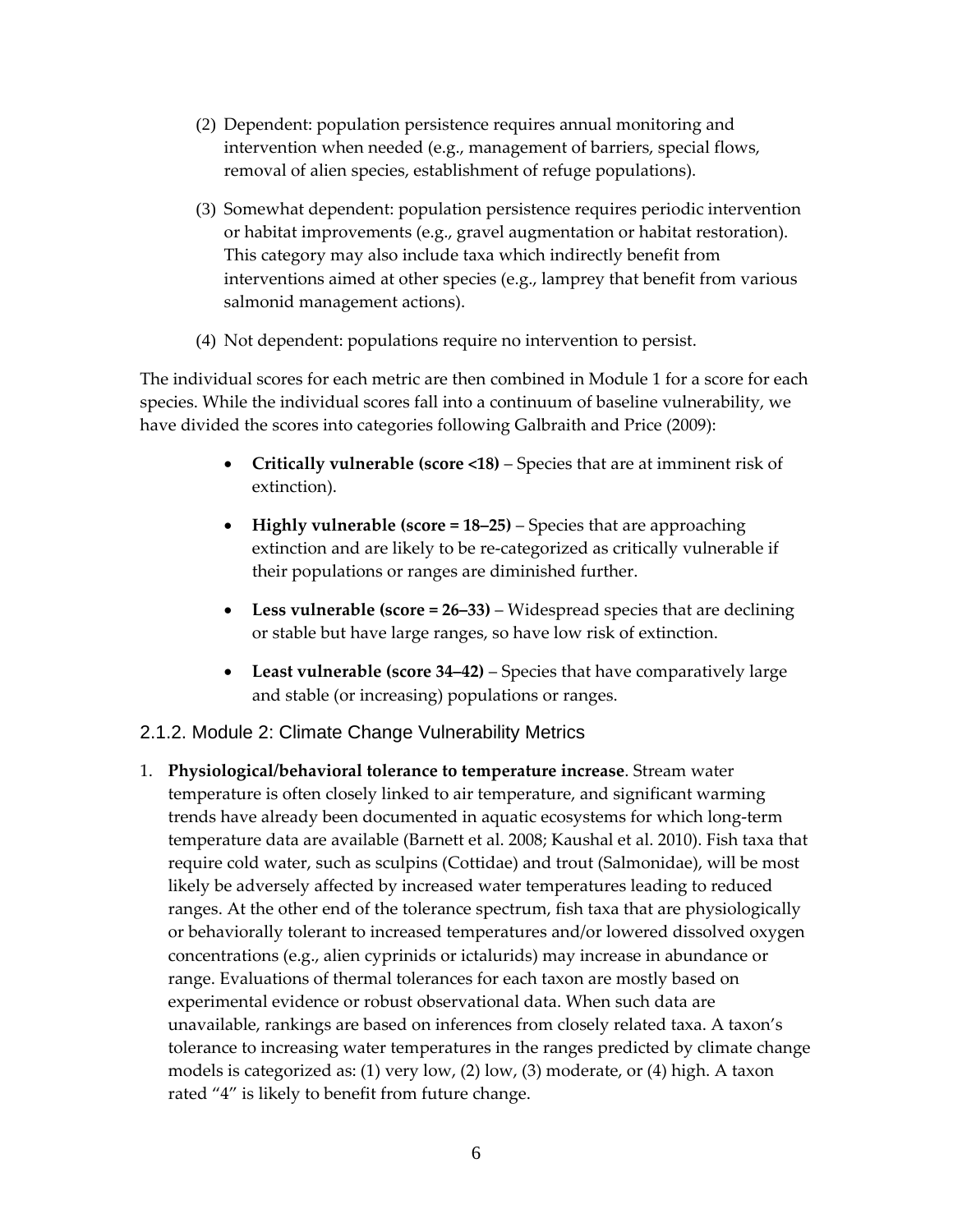- 2. **Physiological and behavioral tolerance to precipitation change.** Climate change models generally predict changes in the amount and timing of precipitation throughout California. Perhaps most important, the state is expected to experience advancement in the timing of precipitation events and increase in the ratio of rain to snow (Knowles and Cayan 2002; Miller et al. 2003). This will result in more high flow events during winter, increased variability in flows, diminished spring snowmelt pulses, and protracted periods of low (base) flows. Such changes in precipitation and flow regimes will likely alter seasonal availability of spawning and rearing habitat for some native fish taxa (e.g., Chinook salmon) and favor fishes (mostly aliens) that can persist during long periods when stream flows are low and intermittent. The more the "natural" flow regime is altered, the less native fishes will be favored (Kiernan and Moyle 2012). Physiological and behavioral tolerance to precipitation change is categorized as: (1) very low, (2) low, (3) moderate, or (4) highly tolerant (suggesting that it is likely to benefit from future change).
- 3. **Vulnerability to change in frequency or degree of extreme weather events.** Some fish face greater risk of extinction or population or range reduction if climate change results in increased frequency or magnitude of stochastic events such as extreme floods and prolonged droughts. Fish taxa are categorized as likely to be: (1) strongly negatively affected, (2) moderately negatively affected, (3) unaffected, or (4) favorably affected by an increase in extreme events.
- 4. **Dispersive capability***.* Fish taxa with high dispersal capabilities are likely less vulnerable to climate change compared to more sedentary organisms. In this metric, taxa are rated according to their ability to disperse from localized effects of climate change. Dispersive capability is ranked as low, moderate, or high, where:
	- (1) A low rating is assigned to taxa that are unable to disperse at all, unlikely to move, or move no more than a few kilometers from their natal area without human assistance (e.g., pupfish, redband trout).
	- (2) A moderate rating indicates that a taxon may be able to disperse and colonize new habitats in the same general region in which it is native (e.g., mountain sucker), assuming natural dispersal corridors remain open.
	- (3) A high rating refers to highly mobile animals that can disperse long distances to other regions, typically by moving through salt water (e.g., Pacific salmon).
- 5. **Degree of physical habitat specialization.** Fish taxa that have a high degree of habitat specialization (i.e., that are not flexible in their choice of habitats) for one or more portions of their life-cycle, may be highly vulnerable to climate change even if they have high behavioral and physiological tolerances to change, if their habitats are also strongly altered by climate change. Thus a pupfish that has extreme physiological tolerances may still go extinct if springs it inhabits go dry or become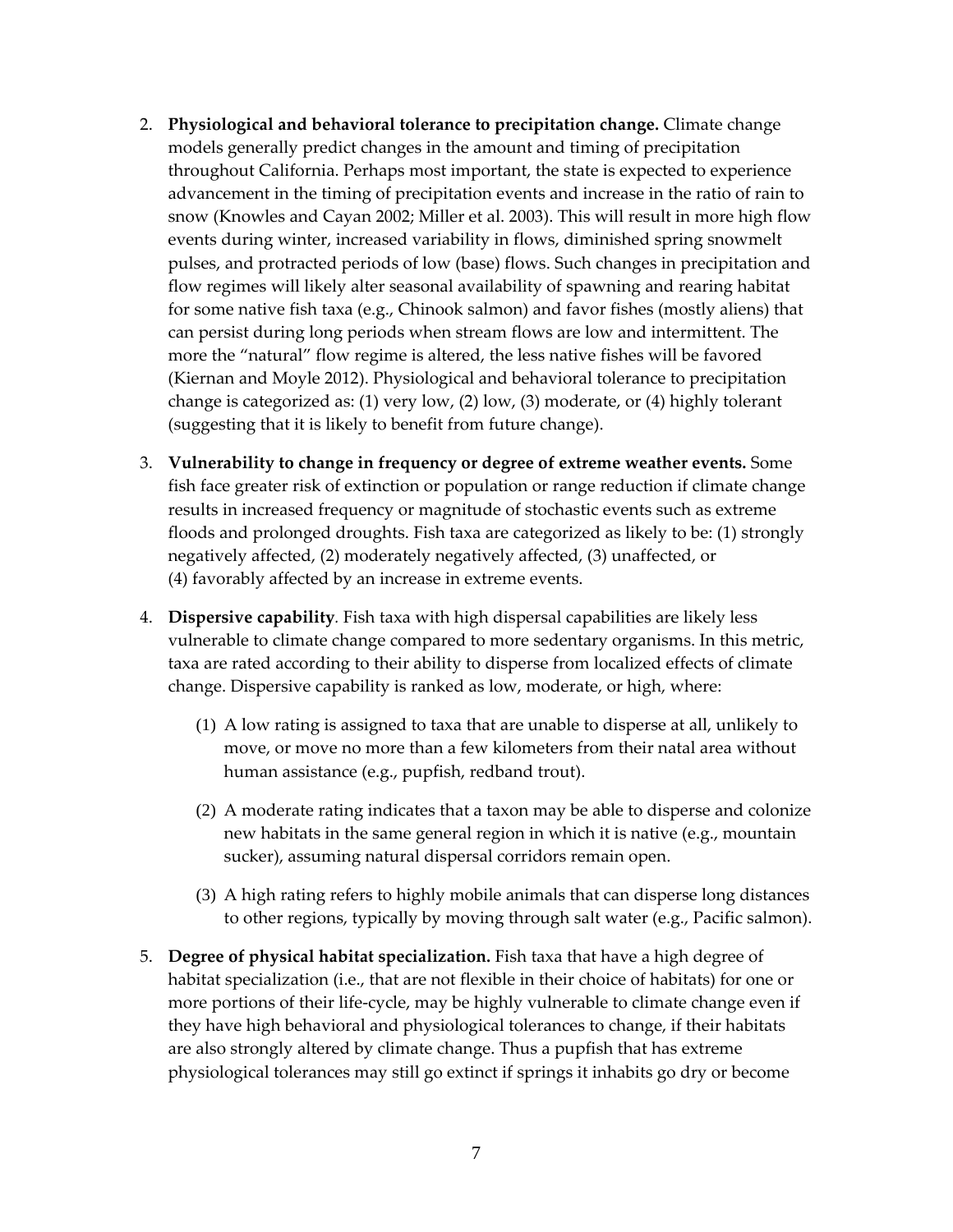smaller. In scoring this variable, taxa are assigned to one of three habitat specialization categories:

- (1) Highly specialized: taxa that are restricted to a well‐defined habitat (e.g., pupfish in desert spring pools).
- (2) Moderately specialized: taxa that are able to tolerate variability within their typical habitats (most fishes).
- (3) Generalist: taxa that are able to exploit a wide variety of habitats (e.g., Sacramento sucker).
- 6. **Likely future habitat change due to climate change.** In this variable, expert opinion of the authors is used to judge likely impact of climate change on spatial extent of a taxon's main habitats by 2100, as in Galbraith and Price (2009). These classifications should not be assumed to have a high degree of accuracy or precision. Rather, they are intended to be reasonable approximations. Many fish may depend on two or more habitats during their annual or lifetime cycles. For this variable, fish were scored according to the largest negative effect. For example, if a taxon has two critical habitats and the putative effects are estimated to be 20 percent for one and 80 percent for the other, the latter percentage should determine the score. Likely future habitat change by 2100 due to climate change is categorized as: (1) loss of all or most habitat (>50 percent reduction), (2) some loss (20–50 percent reduction), (3) no change, (4) some gain (20–50 percent), or (5) large gain (>50 percent).
- 7. **Ability of species to shift at same rate as habitat.** The spatial distribution of suitable aquatic habitat for a given taxon may shift in response to climate change. However, because the distribution of habitats for most native fishes is generally bounded and limited by topography, they will not be able to shift appreciably in response to climate change, unless it is in an upstream direction. However, alien game fishes are typically immune to this limitation because they will be rapidly moved to additional habitats by humans. The likelihood of species being able to shift at the same rate as habitats are scored as: (1) highly unlikely, (2) unlikely, or (3) likely. This metric helps to distinguish fishes from more mobile taxa, such as birds.
- 8. **Availability of habitat within new range.** Given the discrete nature of watersheds, it is likely that the only way that native fishes can colonize new habitats (without human intervention) is by moving within a drainage network, including moving upstream to cooler water. However, most suitable habitats are expected to already be colonized or be above barriers, so the potential for large-scale shifts among nonanadromous fishes is typically extremely limited. Availability of habitat within new range is categorized as: (1) none, (2) limited in extent, or (3) large in extent.
- 9. **Dependence on exogenous factors**. This variable describes a fish species narrow/strong dependence on one or more exogenous factors either annually or at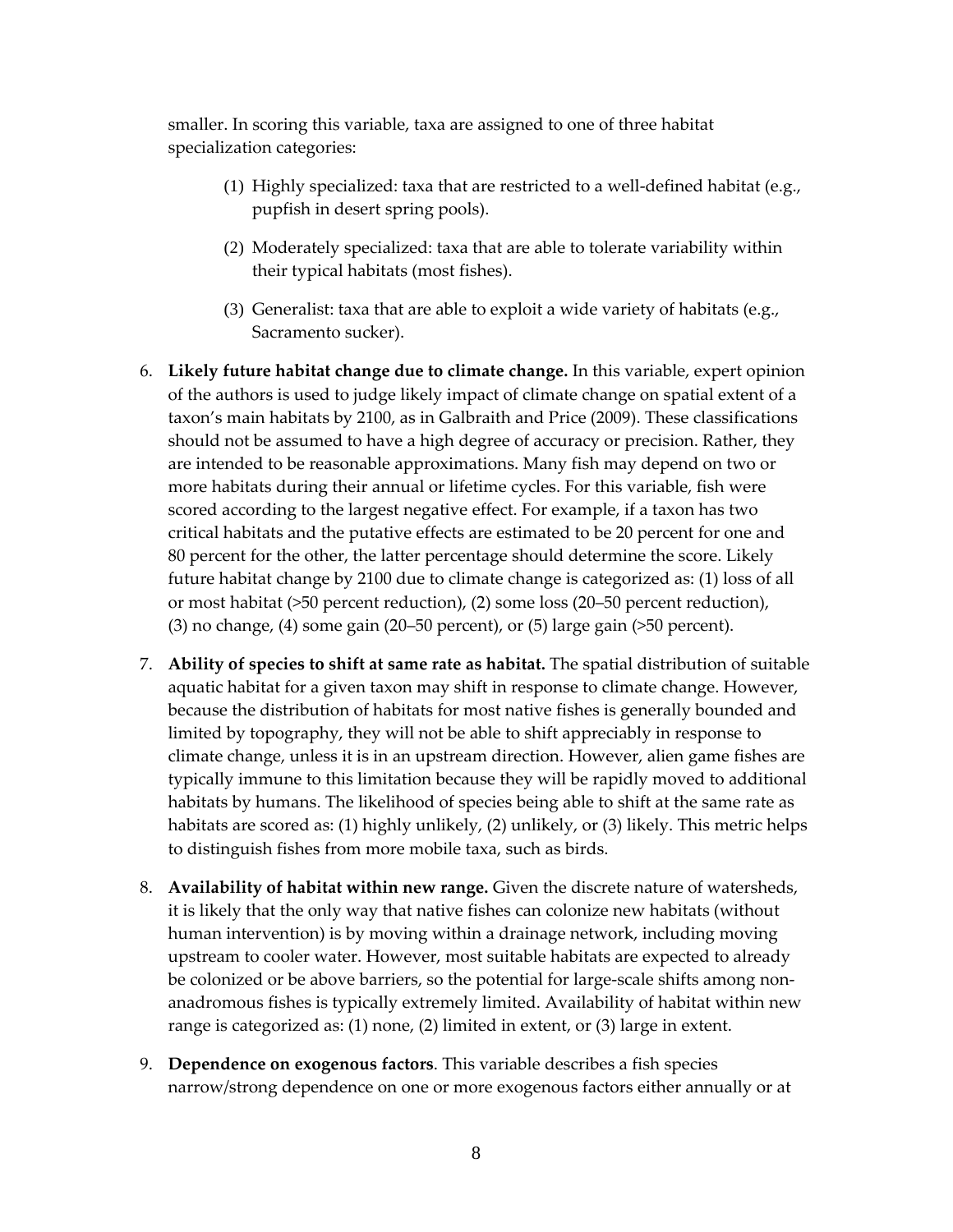some specific life stage. These special exogenous factors can be related to water quality (e.g., narrow temperature range needed for egg incubation), hydrology (e.g., elevated stream flows to trigger spawning or movement), or biology (e.g., availability of specialized prey at key periods or need for cover and shade created by a few tree species). Fish taxa are characterized as being: (1) highly dependent, (2) moderately dependent, or (3) somewhat dependent.

10. **Vulnerability to alien (non‐native) species.** Alien species (all kinds; microbes, plants, vertebrates, and invertebrates) may exacerbate effects of climate change by stressing native fishes through predation, competition, disease, and habitat modification, especially if the alien species is favored by the changing conditions. Carlisle et al. (2011) found that throughout the United States, fishes adapted to lake or pond environments tend to dominate streams as the streams suffer from reduced flows, a likely major impact of climate change on California fishes. In California, most alien fishes can be characterized as being adapted to lentic or slow‐moving riverine environments (Moyle 2002). This is particularly a problem with fishes in California because virtually all aquatic ecosystems host alien aquatic species, and these species now dominate many habitats and watersheds. Here we rate inland fish species as being (1) highly vulnerable, (2) moderately vulnerable, or (3) somewhat vulnerable to known alien species that have invaded or can invade their habitats. In some cases (e.g., Colorado cutthroat trout) an established but rare alien species may be vulnerable to the invasion another species.

Each of the above 10 variables are assigned numerical scores, which are then combined to produce an overall evaluation of the species' potential vulnerability to climate change. The individual scores for each metric in Module 2 are then combined for a total score for each species. While the individual scores fall into a continuum of climate change vulnerability, we have divided the scores into categories following Galbraith and Price (2009):

- **Critically vulnerable (score <17)** The species is extremely likely to be driven to extinction before year 2100 without conservation measures.
- **Highly vulnerable (score = 17–22)** The species is on the path toward extinction as the result of climate change.
- **Less vulnerable (score = 23–27) –** The species is likely to decline or become more limited in distribution, but extinction is unlikely by 2100.
- **Least vulnerable (score = 28–32)** The species is likely to be relatively unaffected by climate change, with range and populations remaining stable.
- **Likely to benefit from climate change (>32)** The species is likely to increase in range and abundance as the result of climate change.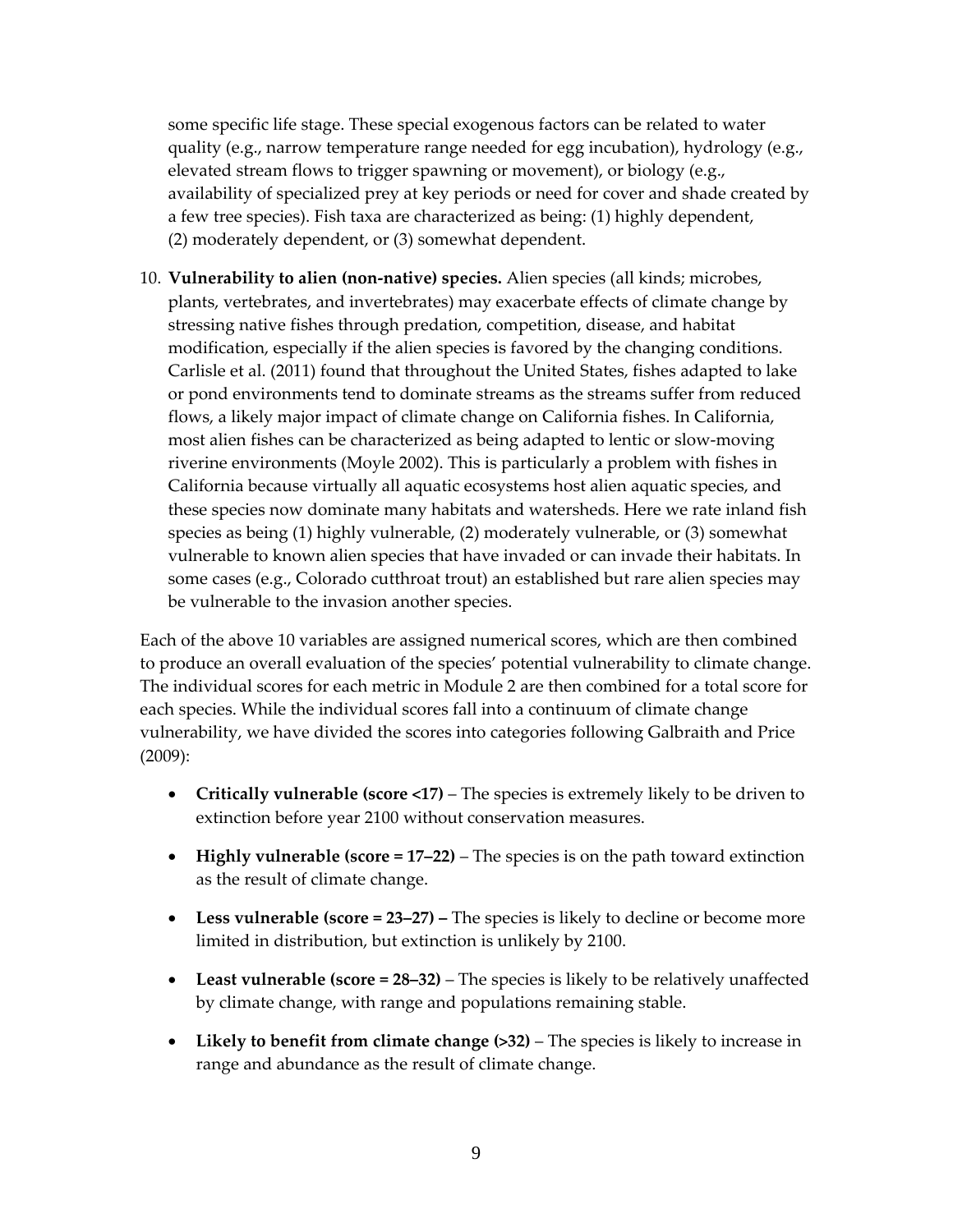#### 2.1.3. Combined (Overall) Vulnerability Ratings

When the total scores for the two modules are combined, they produce a score that indicates the overall likelihood of each species persistence into the next century, on the assumption that climate change alters vulnerability to other factors. While the individual scores fall into a continuum of vulnerability, we have divided the scores into categories following Galbraith and Price (2009):

- **Critically vulnerable (score <35)** The species is extremely likely to become extinct in the wild before 2100 without conservation measures.
- **Highly vulnerable (score = 35–47)** The species is on the path toward extinction in the wild.
- **Less vulnerable (score = 48–60) –** The species is likely to decline or become more limited in distribution, but extinction is unlikely by 2100.
- **Least vulnerable (score = 61–74)** The species population and range is likely to remain stable.
- **Likely to benefit from change (>74)** –The species is likely to increase in range and abundance.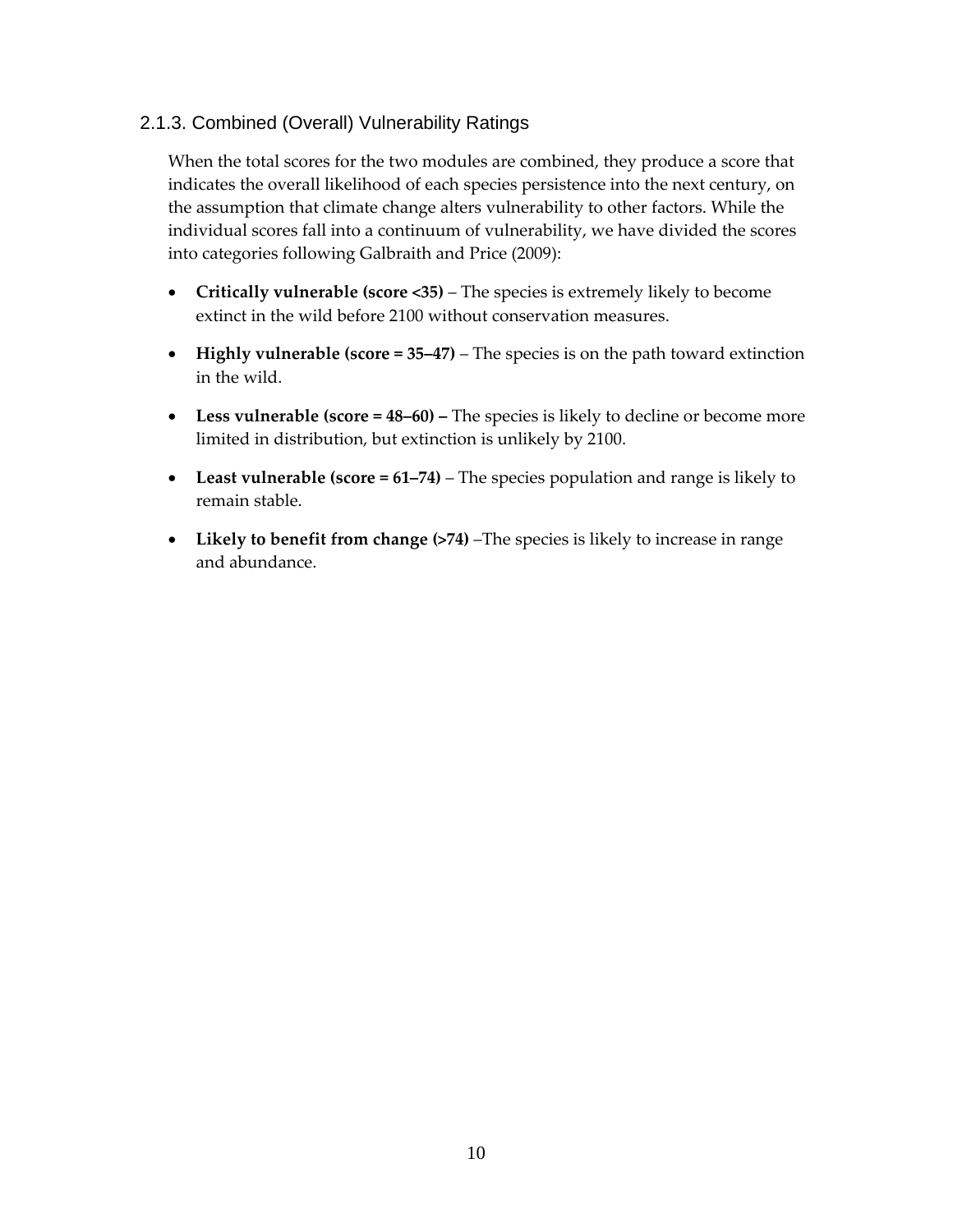## **Section 3: Results**

### **3.1 Methodology Evaluation**

#### 3.1.1 Klamath Basin Fishes

As a test of the consistency of our scoring system, the four investigators of this study independently completed the two vulnerability modules for 18 species found in the Klamath Basin in northern California, using the same sources of information (e.g., Moyle 2002; Moyle et al. 2008, 2012b; Quiñones and Moyle 2012). Two of the scorers (R. M. Quiñones and P. B. Moyle) had considerable familiarity with the fishes of the basin, while the two others (J. D. Kiernan and P. K. Crain) had more expertise on fishes of other regions. The spread in range in total scores for metrics in the baseline and climate change modules was, with one exception, 0–7 points (out of a possible 10–45 points), suggesting that the scoring system was reasonably consistent among scorers (Tables 1 and 2). The scores were generally close enough so that the overall vulnerability ratings for all species were the same or nearly the same for all scorers.

| Table 1. Ranges of Baseline Vulnerability Scores of Expert Reviewers (N) for Native Fishes        |
|---------------------------------------------------------------------------------------------------|
| of the Lower Klamath River. Vb = range of total scores for all 10 metrics (Range = $0-13$ ,       |
| mean = 3.7). The scores translate into the ratings: $Vb1$ = critically vulnerable, $Vb2$ = highly |
| vulnerable. Vb3 = less vulnerable. Vb4 = least vulnerable. Scientific names of all taxa can       |
| be found in Appendix A.                                                                           |

| Taxon                                                         | $\overline{N}$ | Vb (total) | Vb (high) | $Vb$ (low) | Vb(mean) | Certainty<br>scores | Rating           |
|---------------------------------------------------------------|----------------|------------|-----------|------------|----------|---------------------|------------------|
| Pacific lamprey                                               | 3              | $21 - 24$  | 28-30     | 19-21      | 22       | 19-21               | Vb2              |
| Klamath River lamprey                                         | 3              | 19-32      | 24-34     | $15-30$    | 27       | $12 - 13$           | Vb3              |
| Western brook lamprey                                         | 4              | $26 - 33$  | 29-33     | $20 - 27$  | 28       | $10-16$             | Vb3              |
| Northern green sturgeon                                       | 3              | $26-29$    | 29-33     | $20 - 27$  | 27       | $20 - 21$           | Vb3              |
| Klamath largescale sucker                                     | 3              | 19-24      | $23 - 26$ | $16-17$    | 21       | $13 - 15$           | Vb2              |
| Eulachon                                                      | 3              | $16-18$    | $23 - 25$ | $15 - 18$  | 17       | $21 - 24$           | Vb1              |
| Upper Klamath-Trinity fall Chinook salmon                     | 4              | $20 - 24$  | $23 - 28$ | $17 - 21$  | 22       | $22 - 28$           | Vb2              |
| Upper Klamath-Trinity spring Chinook salmon                   | $\overline{4}$ | $15-18$    | $17 - 22$ | $13 - 17$  | 17       | $26 - 28$           | Vb1              |
| Southern Oregon Northern California coast fall Chinook salmon | 3              | $21 - 26$  | 27-32     | 18-24      | 25       | $21-22$             | Vb2              |
| Southern Oregon Northern California coast coho salmon         | 3              | $13 - 14$  | $17-20$   | 12         | 13       | $24 - 27$           | Vb1              |
| Pink salmon                                                   | $\overline{4}$ | 15-19      | $23 - 26$ | $14 - 17$  | 17       | $16-19$             | Vb1              |
| Chum salmon                                                   | 4              | 18-22      | $23 - 28$ | $16-18$    | 20       | $13 - 17$           | Vb2              |
| Klamath Mountains Province winter steelhead                   | $\overline{2}$ | $21 - 27$  | $25 - 27$ | 18-20      | 24       | 23                  | Vb2              |
| Klamath Mountains Province summer steelhead                   | 3              | 15-17      | $21 - 23$ | $13 - 16$  | 16       | $21-26$             | Vb1              |
| Coastal cutthroat trout                                       | 3              | $26-29$    | $31 - 32$ | $22 - 26$  | 28       | $17 - 21$           | Vb3              |
| Lower Klamath marbled sculpin                                 | 4              | 32         | $32 - 34$ | $26 - 31$  | 32       | $15-19$             | Vb3              |
| Coastal Prickly sculpin                                       | 3              | $36 - 37$  | 36-37     | $31 - 32$  | 36       | $23 - 30$           | V <sub>b</sub> 4 |
| Coastrange sculpin                                            | 3              | 32         | 34-35     | $26 - 28$  | 32       | $17 - 21$           | V <sub>b</sub> 3 |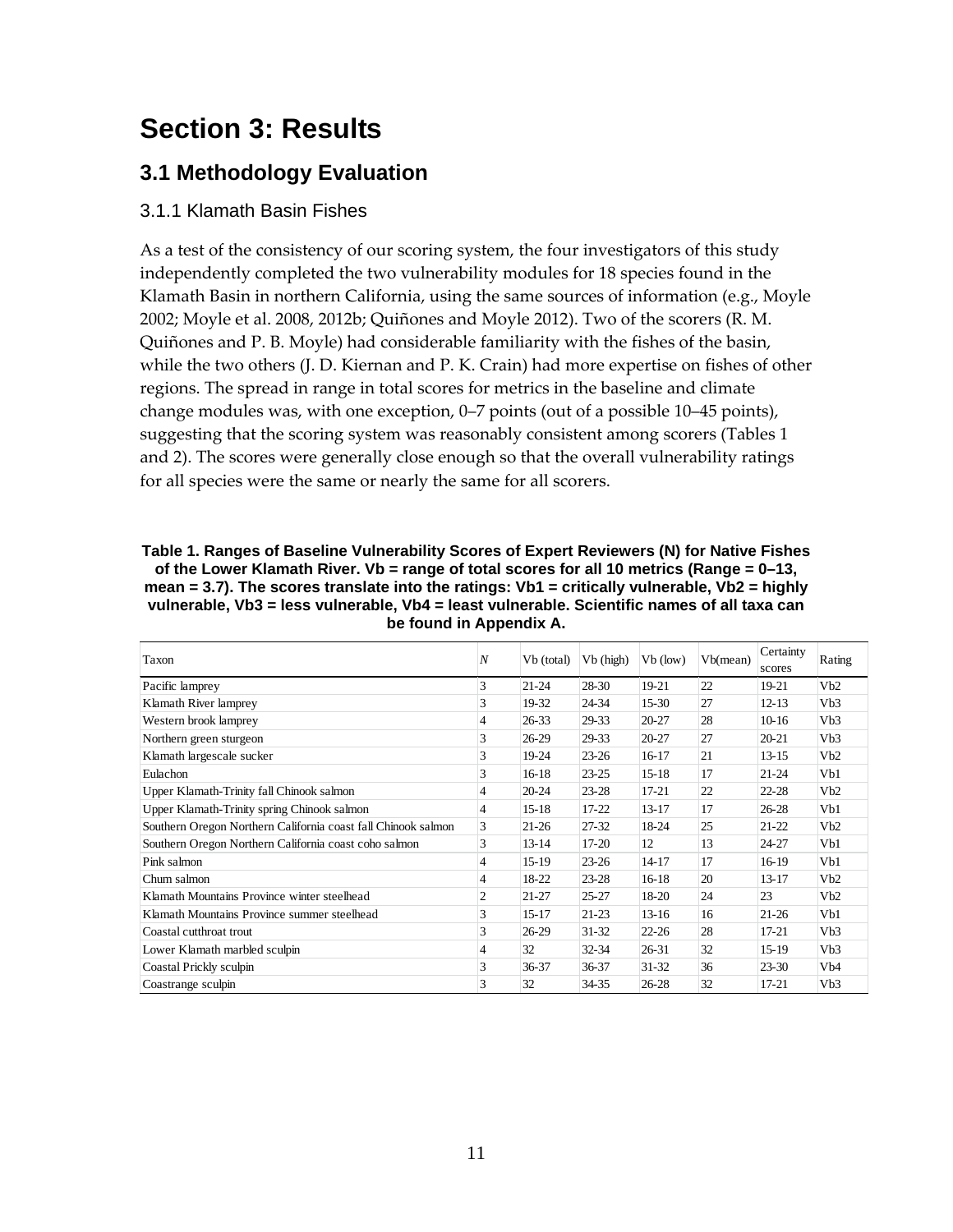#### **Table 2. Ranges of Climate Change Vulnerability Scores of Expert Reviewers (N) for Native Fishes of the Lower Klamath River. Vc = ranges of total score for the 10 climate change metrics (range of ranges 0–7, mean = 2.8). The scores translate into the ratings: Vc1 = critically vulnerable, Vc2 = highly vulnerable, Vc3 = less vulnerable, Vc4 = least vulnerable. Overall vulnerability ratings (Vo) follow the same scale as the Vc ratings.**

| Taxon                                                         | $\overline{N}$ | Vc (total) | Vc (high) | $Vc$ (low) | Vc (mean) Certainty |           | Rating | Combined<br>$Vb + Vc$ | Overall         |
|---------------------------------------------------------------|----------------|------------|-----------|------------|---------------------|-----------|--------|-----------------------|-----------------|
| Pacific lamprey                                               | 3              | $17 - 22$  | $24 - 26$ | $14 - 16$  | 22                  | $21 - 22$ | Vc2    | 38-46                 | Vol             |
| Klamath River lamprey                                         | 3              | $15-20$    | $21 - 22$ | $12 - 17$  | 18                  | $12 - 14$ | Vc2    | $34 - 51$             | Vo2             |
| Western brook lamprey                                         | 4              | $15 - 18$  | $21 - 23$ | $13 - 15$  | 17                  | $12 - 19$ | Vc2    | $42 - 51$             | Vo2             |
| Northern green sturgeon                                       | 3              | 18-20      | $21 - 24$ | $20 - 27$  | 19                  | $14 - 15$ | Vc2    | 46-47                 | Vo2             |
| Klamath largescale sucker                                     | 3              | $15 - 22$  | $21 - 25$ | $16 - 17$  | 17                  | $13 - 16$ | Vc2    | 34-46                 | Vo1             |
| Eulachon                                                      | 3              | $15-20$    | $21 - 25$ | $11 - 18$  | 18                  | 19-24     | Vc2    | 31-38                 | Vo1             |
| Upper Klamath-Trinity fall Chinook salmon                     | $\overline{4}$ | $16-18$    | $21 - 23$ | $13 - 15$  | 15                  | $21 - 27$ | Vc1    | 36-42                 | Vo1             |
| Upper Klamath-Trinity spring Chinook salmon                   | $\overline{4}$ | $14 - 15$  | $17 - 21$ | $13 - 14$  | 15                  | $23 - 27$ | Vc1    | $31 - 33$             | Vo1             |
| Southern Oregon Northern California coast fall Chinook salmon | 3              | $17 - 18$  | 19-21     | $13 - 16$  | 18                  | $25 - 26$ | Vc2    | 39-44                 | Vo1             |
| Southern Oregon Northern California coast coho salmon         | 3              | $14 - 15$  | $16-21$   | $13 - 14$  | 15                  | 24-29     | Vc1    | $27-29$               | Vo1             |
| Pink salmon                                                   | 4              | $16-19$    | 19-24     | $14 - 15$  | 17                  | 18-24     | Vc2    | 33-37                 | Vol             |
| Chum salmon                                                   | 4              | $17 - 18$  | $19-23$   | $13 - 15$  | 18                  | $17 - 24$ | Vc2    | 36-39                 | Vo1             |
| Klamath Mountains Province winter steelhead                   | 2              | 18-21      | 18-21     | $16-19$    | 15                  | $26 - 27$ | Vc1    | 39-48                 | Vo1             |
| Klamath Mountains Province summer steelhead                   | 3              | $11-16$    | $14 - 21$ | $11 - 12$  | 14                  | $23 - 26$ | Vc1    | 28-31                 | Vo1             |
| Coastal cutthroat trout                                       | 3              | $16-18$    | $20 - 24$ | $14 - 15$  | 17                  | $23 - 24$ | Vc2    | 42-47                 | Vo2             |
| Lower Klamath marbled sculpin                                 | $\overline{4}$ | 19-21      | $23 - 26$ | $16-18$    | 20                  | $16-22$   | Vc2    | 51-53                 | Vo2             |
| Coastal Prickly sculpin                                       | 3              | $26 - 28$  | $27 - 30$ | $23 - 25$  | 27                  | $22 - 28$ | Vc3    | $62 - 65$             | V <sub>04</sub> |
| Coastrange sculpin                                            | 3              | $23 - 20$  | $24 - 26$ | 18-20      | 22                  | $21 - 24$ | Vc2    | $52 - 55$             | Vo2             |

#### 3.1.2 Evaluating Certainty

Because we were concerned that more available information on a given taxon might bias vulnerability scores either upward or downward, we examined the relationships between certainty scores, baseline vulnerability scores, and climate change vulnerability scores. Linear regression analysis showed no significant relationship between a taxon's baseline vulnerability scores and the level of certainty associated with that score  $(R^2 =$ 0.03,  $F_{[1,121]} = 3.33$ ,  $P = 0.07$ ) but a weak negative relationship between climate change vulnerability scores and certainty  $(R^2 = 0.06, F_{[1,121]} = 7.88, P < 0.01$ ; Figure 1). The latter suggests that better information increases likelihood that a species will be scored as being vulnerable to climate change effects.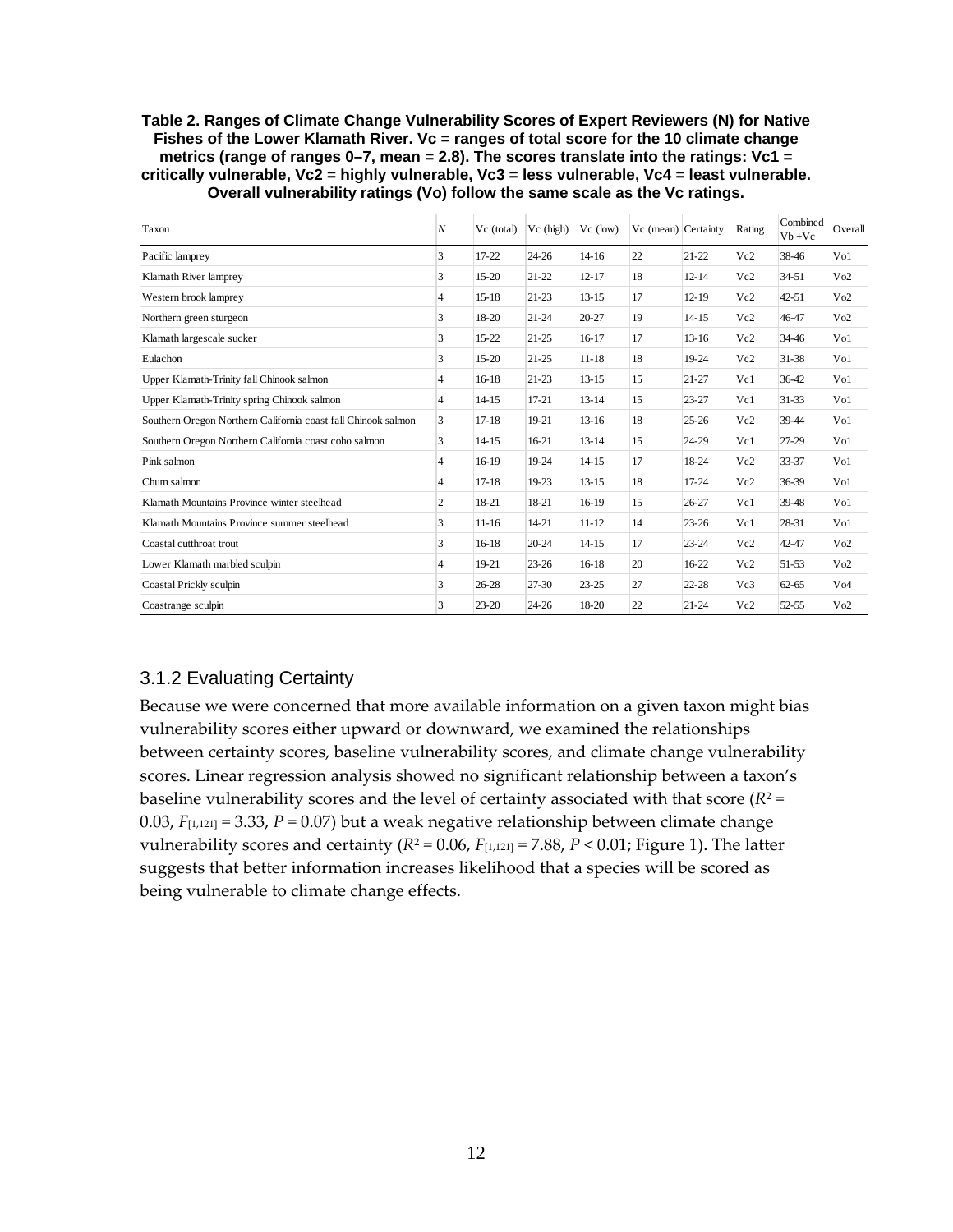

**Figure 1. Relationships between Baseline (A) and Climate Change (B) Vulnerability Scores and Certainty Scores**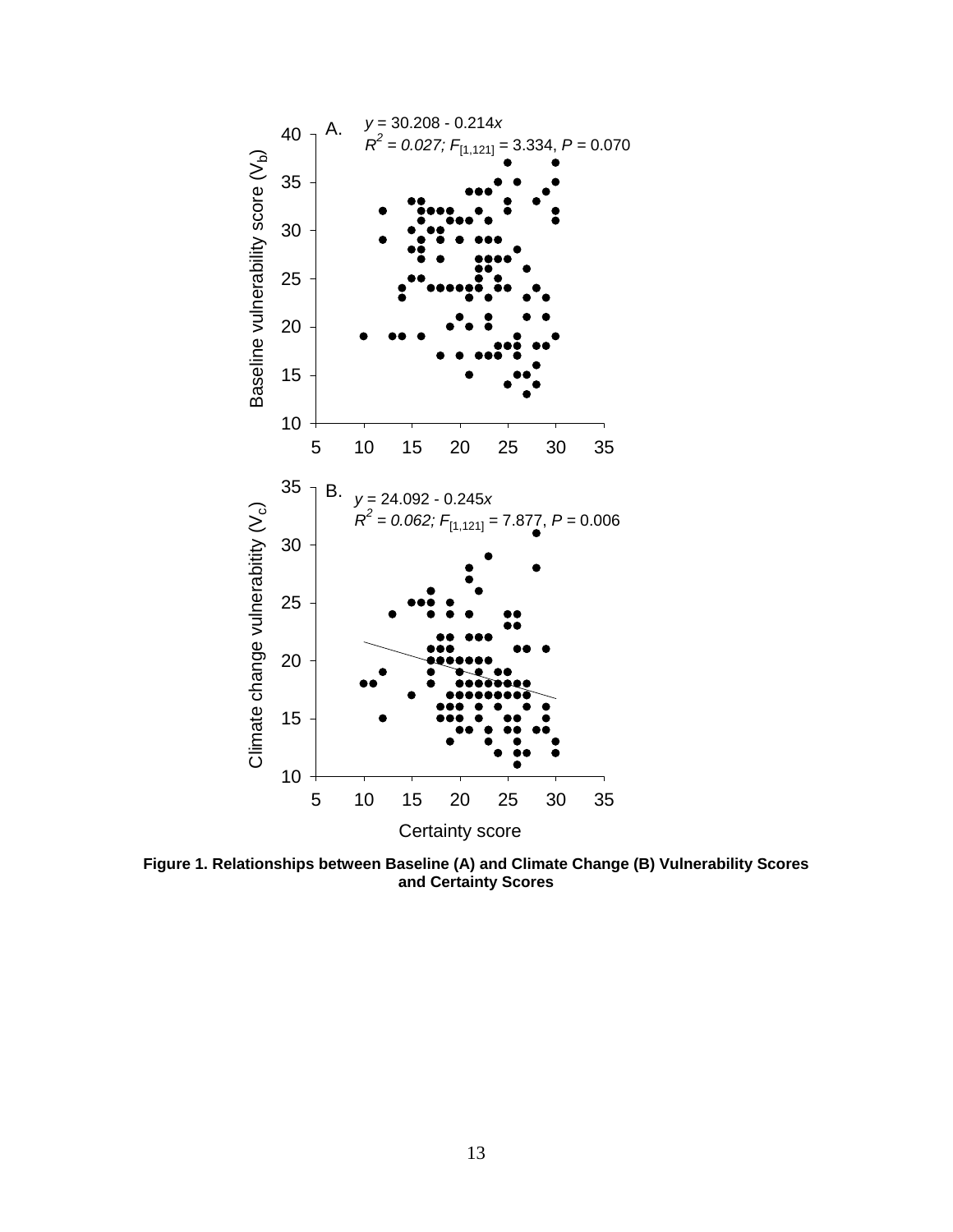#### 3.1.3 Comparisons

The scores from our baseline vulnerability analysis were highly correlated with the scores from our climate change vulnerability analysis (Figure 2). The scores from both analyses had strong positive correlations with species status scores from an evaluation done prior to the present evaluation, using different metrics (Moyle et al. 2011). Essentially, Moyle et al. (2011), using seven metrics, rated the status of each species of native fish in California on a scale of 1.0–5.0, where 1.0 would be a species on verge of extinction and 5.0 would be a species that was widespread and abundant. The scores from Moyle et al. (2011) showed a strong correlation with the scores from this study (Figure 3).



**Figure 2. Regression of Scores for Climate Change Vulnerability against Scores from Baseline Vulnerability Analysis**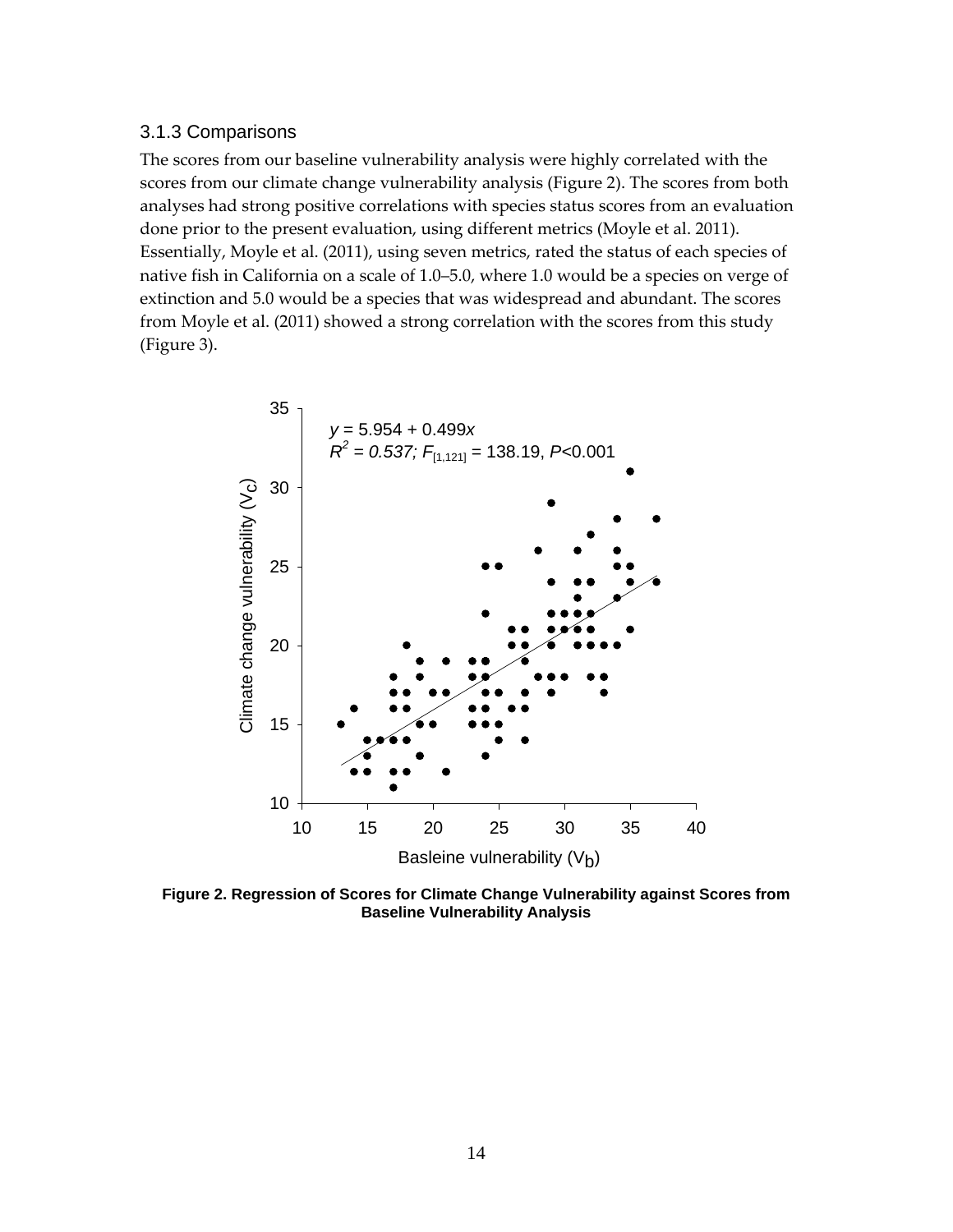

**Figure 3. Relationship between the Baseline (A) and Climate Change (B) Vulnerability Scores Derived for California Fishes as Part of this Study and Conservation Status Scores Reported by Moyle et al. (2011)** 

### **3.2 Vulnerability Analyses**

For baseline vulnerability, native fishes had a mean score of  $25.6 \pm 1$  standard error, SE = 0.55; *N* = 121) and scores for individual taxa ranged from a low of 13 (Southern Oregon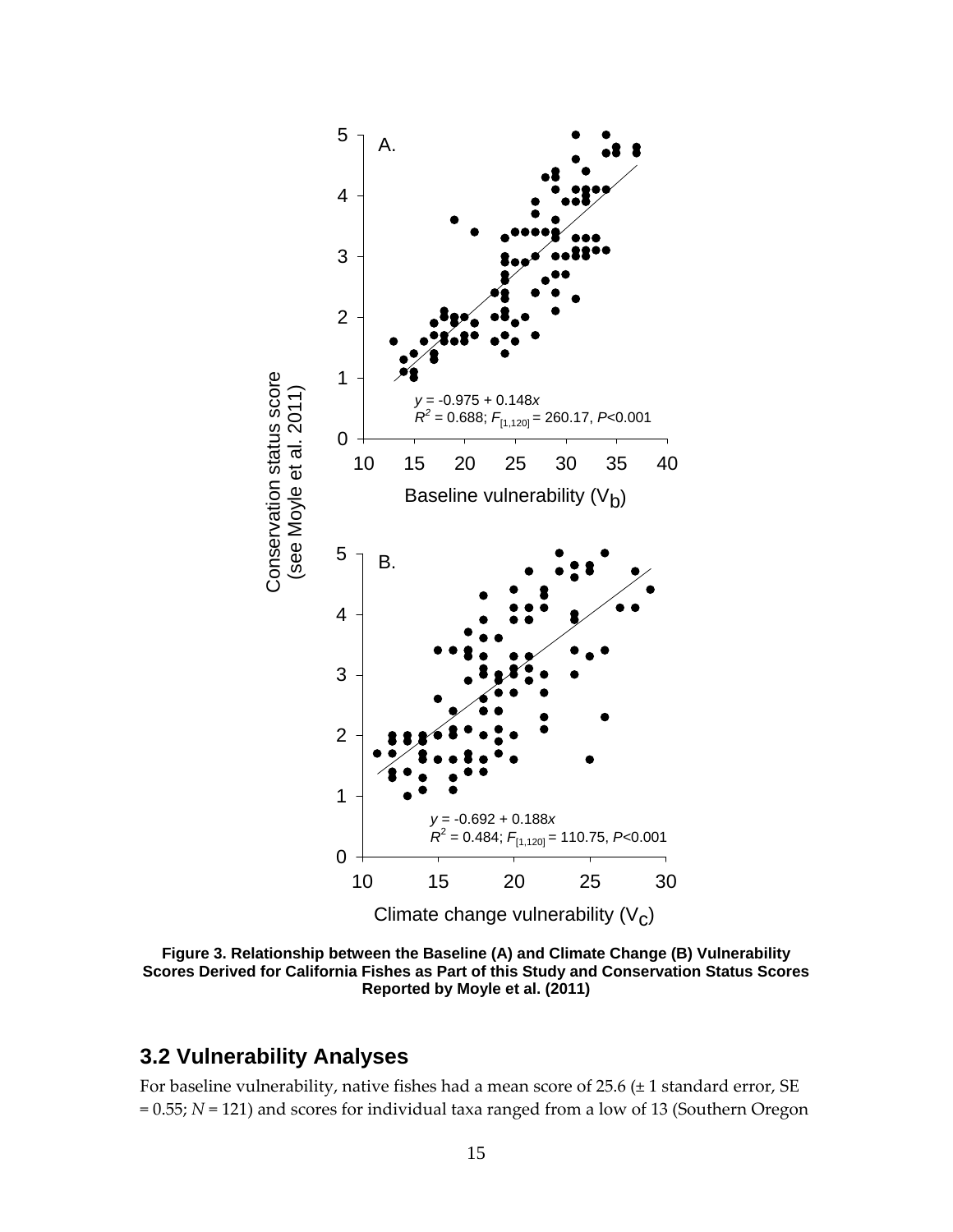Northern California Coast coho salmon) to a high of 37 (Lahontan redside). Sixteen taxa scored as critically vulnerable, 44 as highly vulnerable, 50 as less vulnerable, and 11 as least vulnerable (Figure 4). In all, 50 percent of native taxa had critical or high vulnerability to extinction, even without future climate change. Conversely, alien fishes  $(N = 43)$  had a mean baseline score of  $36.7 \pm 0.5$ , with individual species ranging from 28 (striped bass, American shad, and Colorado cutthroat trout) to 40 (goldfish and channel catfish). All but five of the alien species scored as least vulnerable, and none showed critical or high vulnerability.

For climate change vulnerability, native fishes had a mean score of  $18.7 \pm 0.4$ . Klamath Mountains Province summer steelhead trout was the most vulnerable taxon (11), whereas staghorn sculpin was the least vulnerable native taxon (31). Thirty‐six native taxa scored as critically vulnerable, 64 as highly vulnerable, 17 as less vulnerable, and 4 as least vulnerable (Figure 5). No native taxon was scored as likely to benefit from climate change (Figure 6). In short, 83 percent of native fishes are critically or highly vulnerable to climate change. Alien fishes had a mean score of  $27.5 \pm 0.8$  with a range of 17 to 35, for kokanee and black bullhead, respectively (Figure 7). None scored as critically vulnerable, 8 as highly vulnerable, 13 as less vulnerable, 16 as least vulnerable, and 6 as likely to benefit (Figure 7). In short, only 19 percent of alien fishes showed a high vulnerability to climate change, although 86 percent (37 species) showed at least some vulnerability to climate change, reflecting that aquatic habitat quality and quantity are likely to decline under most scenarios.

From a broad taxonomic perspective, fishes in families native to California tended to fare more poorly than fishes in families not native to California (Tables 3 and 4). In contrast, families dominated by alien species tended to be less affected by climate change. Species in the Centrarchidae, for example, were mostly (92 percent) likely to be unaffected by or benefit from climate change. It is significant that the 11 "least vulnerable" centrarchid species are all alien species, and the one species rated as highly vulnerable, the Sacramento perch, is native. Native anadromous species in the families Salmonidae, Acipenseridae, and Petromyzontidae generally showed high vulnerability to climate change, as well as high baseline vulnerabilities. Thus of 31 anadromous taxa, 13 were rated critically vulnerable, 14 as vulnerable, 2 as having low vulnerability, and none as being least vulnerable or likely to benefit.

Overall, the results of our assessment show that native species are characterized by greater baseline vulnerability (as also shown in Moyle et al. 2011) than alien species; 50 percent natives scored as critically or highly vulnerable versus none for aliens. Native species also show greater vulnerability to climate change than aliens; 83 percent scored as being critically or highly vulnerable, while only 19 percent of alien species showed similar vulnerabilities. While alien species are much more likely to benefit from climate change, even many of these species ultimately will be negatively affected by climate change through loss of aquatic habitats during severe droughts and increasingly stressful conditions in most waterways during summer months.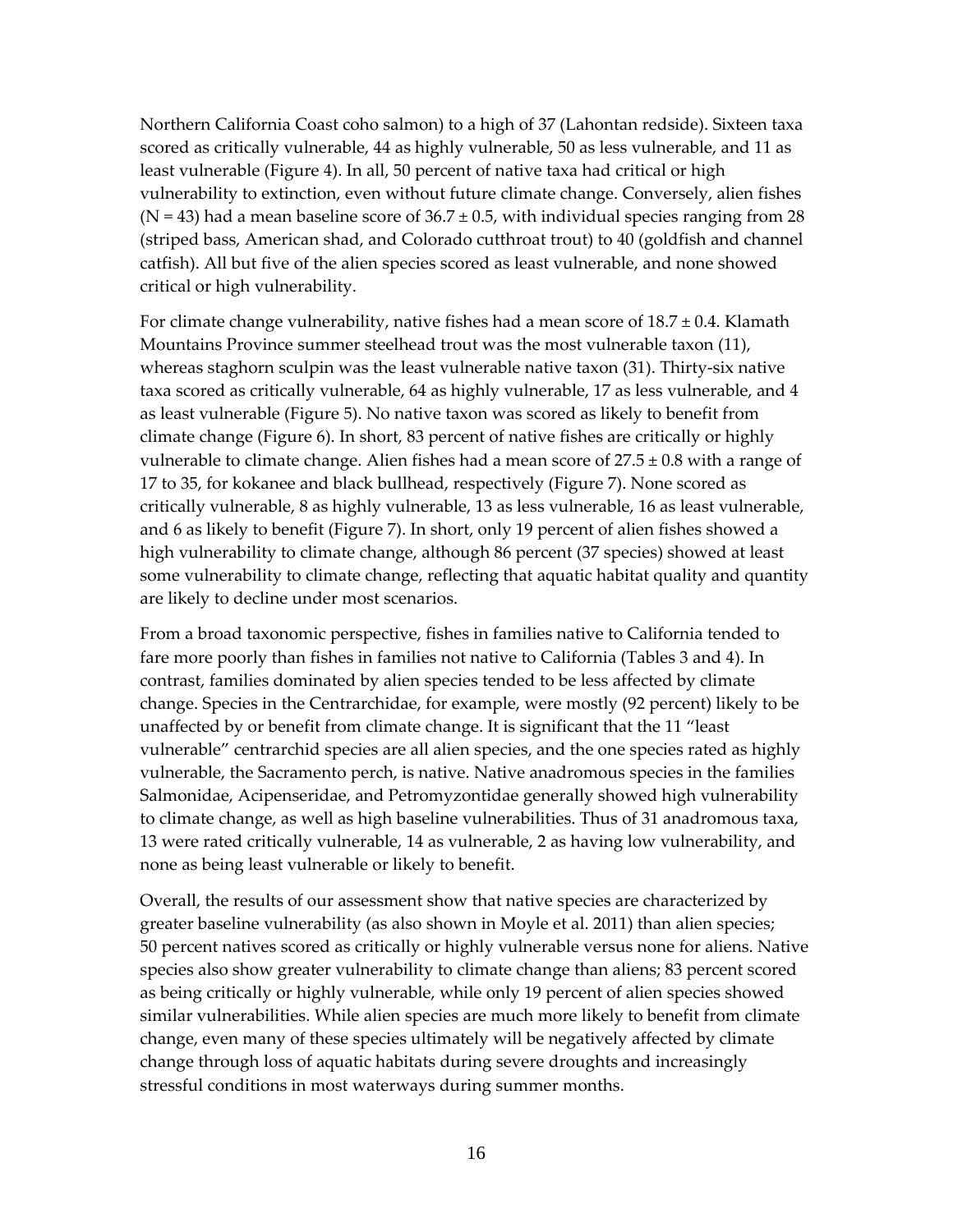

**Figure 4. Number of Native and Alien Fish Species in California Classified into Four Categories of Baseline Vulnerability to Extinction by 2100. See the text for explanation of the scoring system and categories.**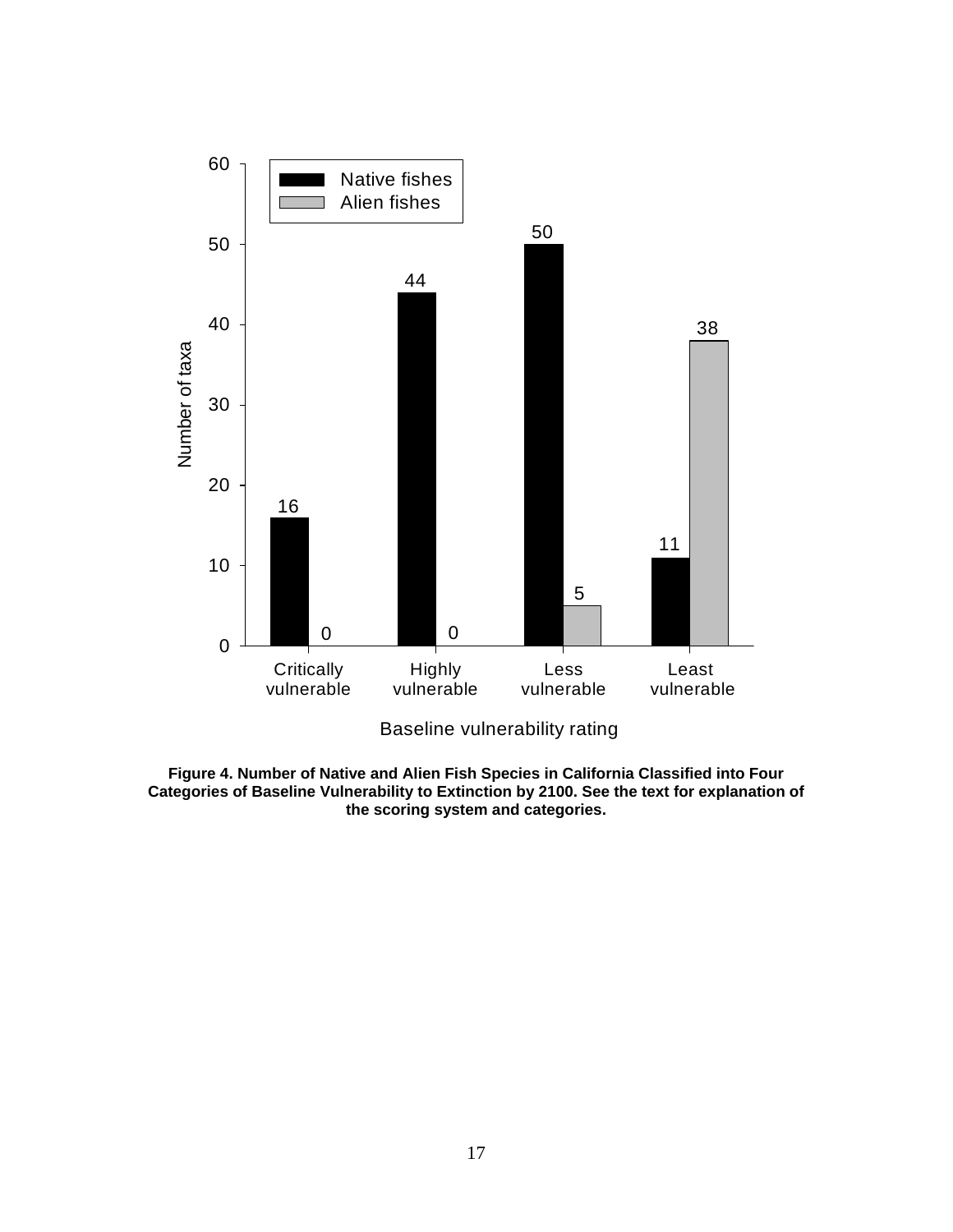

**Figure 5. Number of Native and Alien Fish Species in California Classified into Four Categories of Vulnerability to Extinction as the Result of Climate Change by 2100. See the text for explanation of the scoring system and categories.**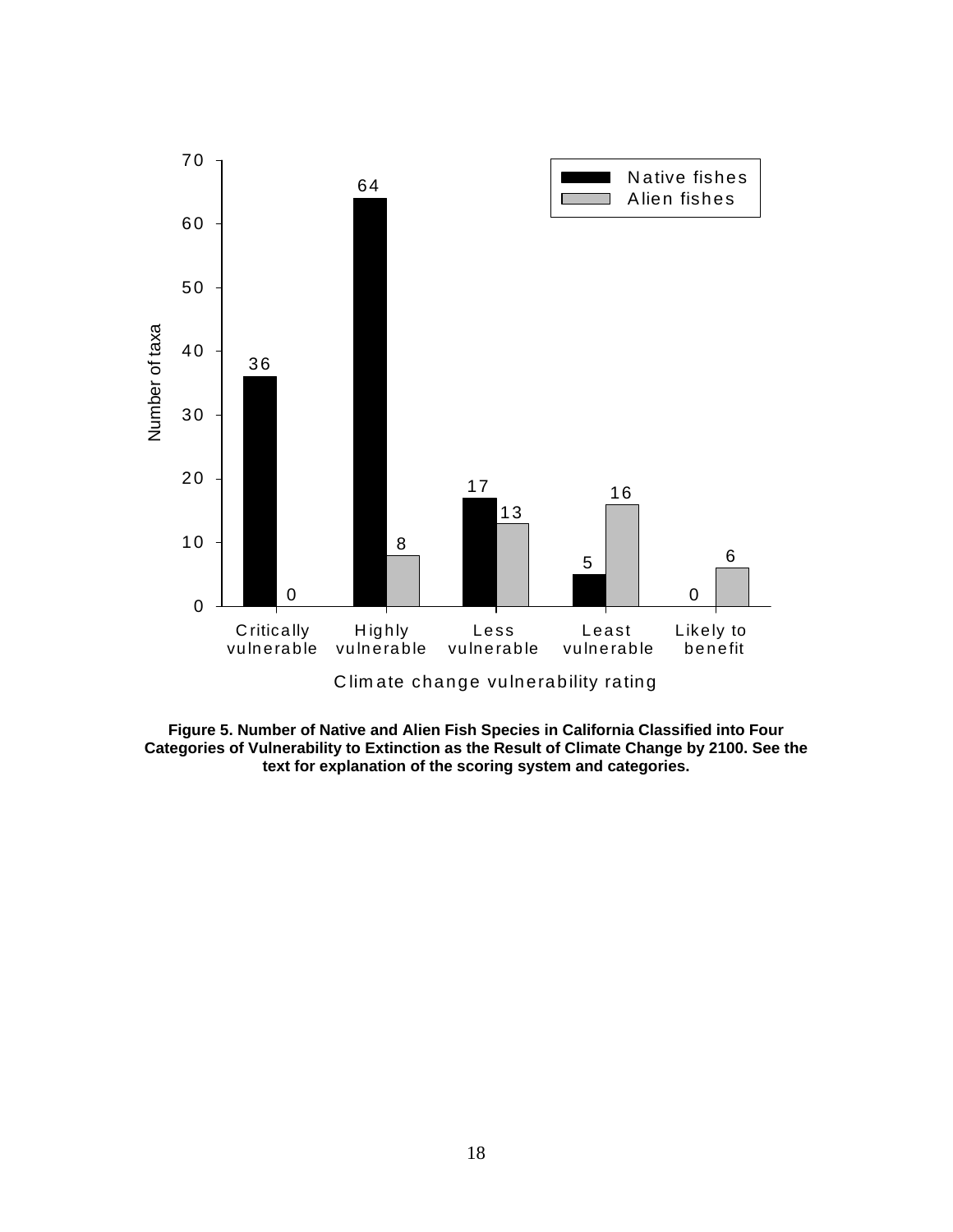

**Figure 6. Climate Change Vulnerability Scores for California's Extant Native Fish Fauna. Taxa are arranged from highest (top) to lowest (bottom). The triangle indicates the best vulnerability score for the taxon, while the lines indicate the range from maximum to minimum scores. See Appendix A for values.**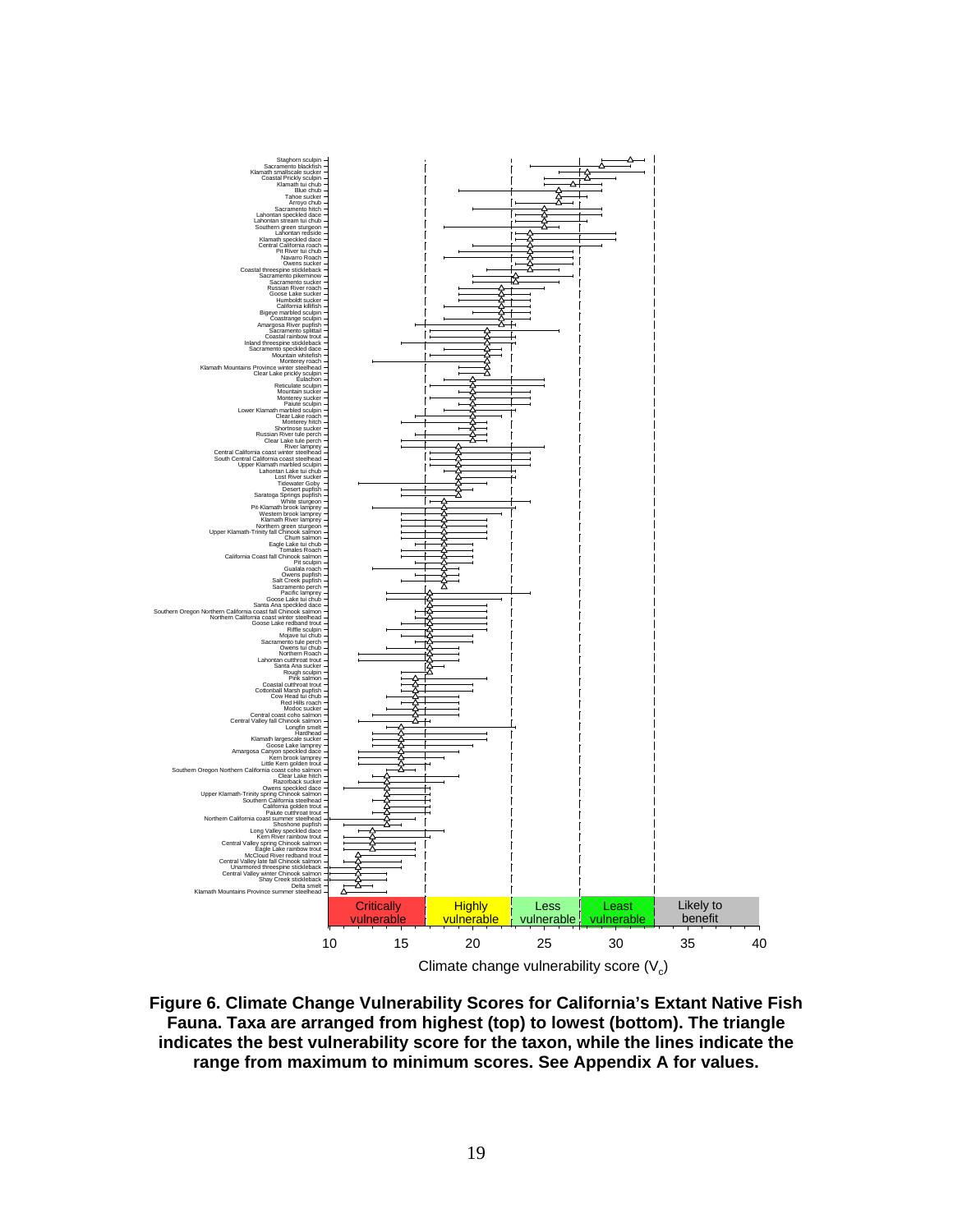



**Figure 7. Climate Change Vulnerability Scores for California's Alien (Non-Native) Freshwater Fish Species. Taxa are arranged from highest (top) to lowest (bottom). The circle indicates the best vulnerability score for the taxon, while the lines indicate the range from maximum to minimum scores. See Appendix A for actual values.**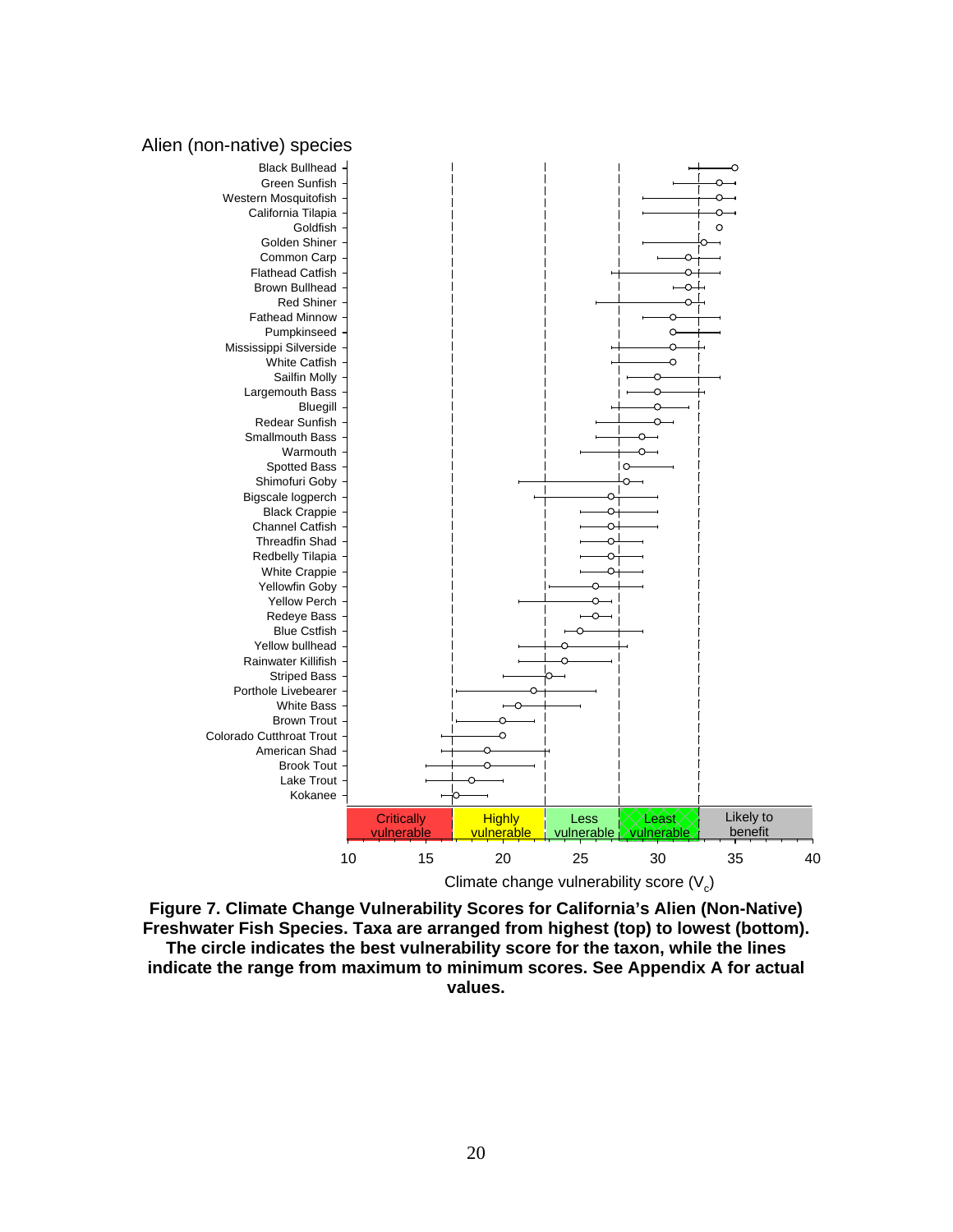|                 |                |          | Baseline Vulnerability Rating (Vb) |      |                |      |                  |      |                  |      |  |  |  |
|-----------------|----------------|----------|------------------------------------|------|----------------|------|------------------|------|------------------|------|--|--|--|
|                 |                |          | Critically<br>vulnerable           |      | <b>Highly</b>  |      | Less             |      | Least            |      |  |  |  |
|                 |                |          |                                    |      | vulnerable     |      | vulnerable       |      | vulnerable       |      |  |  |  |
| Family          | No. taxa       | % Native | $\cal N$                           | $\%$ |                | $\%$ | $\boldsymbol{N}$ | $\%$ | $\boldsymbol{N}$ | $\%$ |  |  |  |
| Acipenseridae   | 3              | 100      |                                    |      | $\overline{2}$ | 67   | $\mathbf{1}$     | 33   |                  |      |  |  |  |
| Atherinopsidae  |                | $\theta$ |                                    |      |                |      |                  |      | 1                | 100  |  |  |  |
| Catostomidae    | 14             | 100      | 1                                  | 7    | 4              | 29   | 7                | 50   | $\overline{2}$   | 14   |  |  |  |
| Centrarchidae   | 12             | 8        |                                    |      | 1              | 8    |                  | 8    | 10               | 83   |  |  |  |
| Cichlidae       | $\overline{c}$ | $\theta$ |                                    |      |                |      |                  |      | $\overline{c}$   | 100  |  |  |  |
| Clupeidae       | $\overline{c}$ | $\theta$ |                                    |      |                |      |                  | 50   | 1                | 50   |  |  |  |
| Cottidae        | 12             | 100      |                                    |      | 1              | 8    | 9                | 75   | $\overline{2}$   | 17   |  |  |  |
| Cyprinidae      | 45             | 89       | 4                                  | 9    | 8              | 18   | 18               | 40   | 10               | 22   |  |  |  |
| Cyprinodontidae | 8              | 100      | $\overline{2}$                     | 25   | 3              | 38   | $\overline{2}$   | 25   |                  |      |  |  |  |
| Embiotocidae    | 3              | 100      |                                    |      |                | 33   | $\mathbf{1}$     | 33   | $\mathbf{1}$     | 33   |  |  |  |
| Fundulidae      | 2              | 50       |                                    |      |                |      |                  | 50   |                  | 50   |  |  |  |
| Gasterosteidae  | 4              | 100      | $\overline{2}$                     | 50   |                |      | $\overline{2}$   | 50   |                  |      |  |  |  |
| Gobiidae        | 3              | 33       |                                    |      | 1              | 33   |                  |      | $\overline{2}$   | 67   |  |  |  |
| Ictaluridae     | 7              | $\theta$ |                                    |      |                |      |                  |      | $\overline{7}$   | 100  |  |  |  |
| Moronidae       | $\overline{c}$ | $\theta$ |                                    |      |                |      |                  | 50   |                  | 50   |  |  |  |
| Osmeridae       | 3              | 100      | $\mathbf{1}$                       | 33   | $\overline{2}$ | 67   |                  |      |                  |      |  |  |  |
| Percidae        | $\overline{c}$ | $\theta$ |                                    |      |                |      |                  |      | $\overline{c}$   | 100  |  |  |  |
| Petromyzontidae | 7              | 100      |                                    |      | $\overline{4}$ | 57   | 3                | 43   |                  |      |  |  |  |
| Poeciliidae     | 3              | $\theta$ |                                    |      |                |      | 1                | 33   | $\overline{2}$   | 67   |  |  |  |
| Salmonidae      | 36             | 86       | 6                                  | 17   | 17             | 47   | 7                | 19   | 5                | 14   |  |  |  |

**Table 3. Baseline Vulnerabilities (Vb) of Freshwater Fishes Found in California, by Family**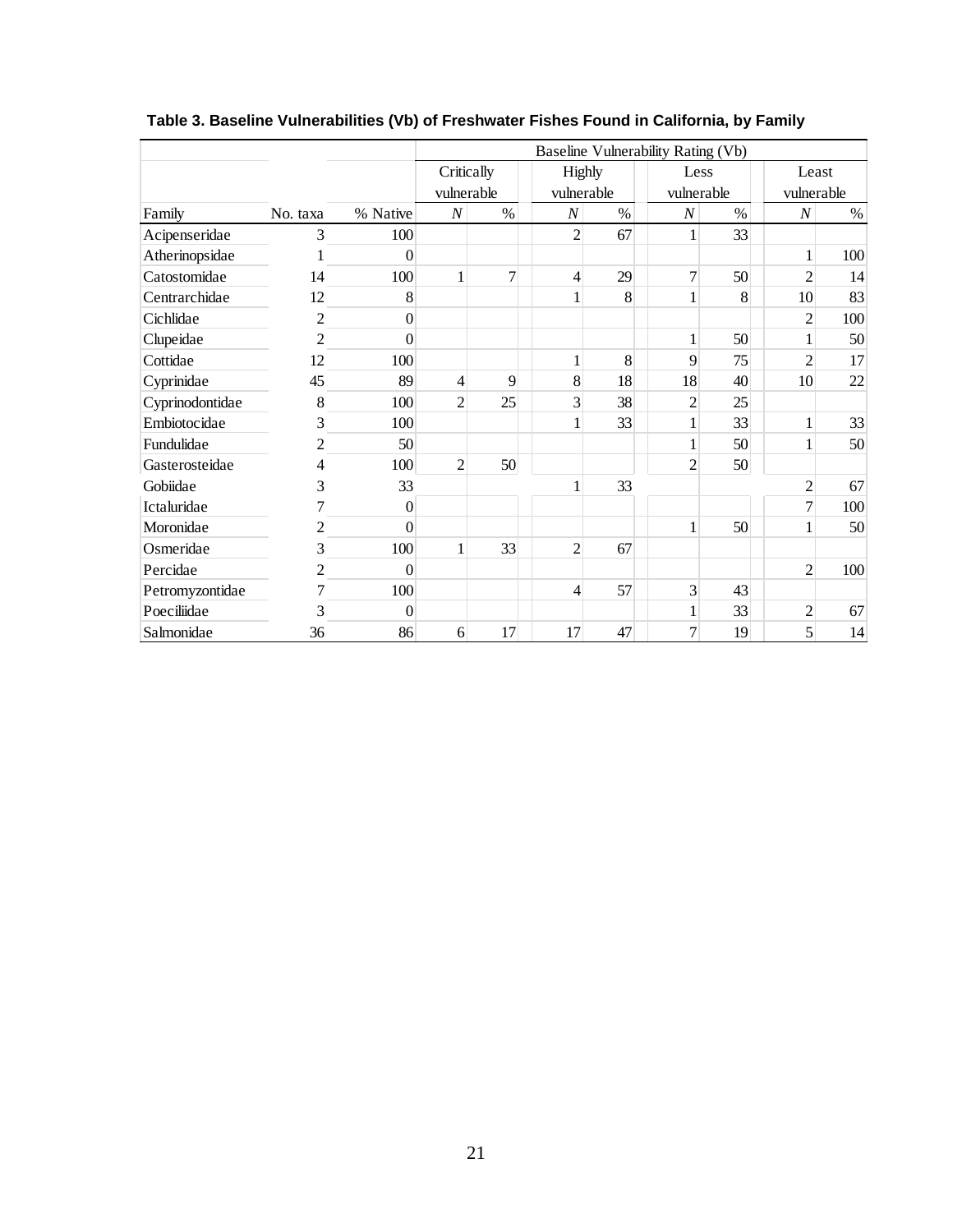|                 |                |                |                          |      |                             |      |                    |      | Climate Change Vulnerability Rating $(V_c)$ |        |                      |      |
|-----------------|----------------|----------------|--------------------------|------|-----------------------------|------|--------------------|------|---------------------------------------------|--------|----------------------|------|
|                 |                |                | Critically<br>vulnerable |      | <b>Highly</b><br>vulnerable |      | Less<br>vulnerable |      | Least<br>vulnerable                         |        | Likely to<br>benefit |      |
| Family          | No. taxa       | % Native       | $\boldsymbol{N}$         | $\%$ | $\boldsymbol{N}$            | $\%$ | $\boldsymbol{N}$   | $\%$ | $\boldsymbol{N}$                            | $\%$   | $\cal N$             | $\%$ |
| Acipenseridae   | 3              | 100            |                          |      | $\overline{2}$              | 67   | 1                  | 33   |                                             |        |                      |      |
| Atherinopsidae  |                | $\Omega$       |                          |      |                             |      |                    |      | $\mathbf{1}$                                | 100    |                      |      |
| Catostomidae    | 14             | 100            | $\overline{\mathbf{3}}$  | 21   | $\overline{7}$              | 50   | 3                  | 21   | $\mathbf{1}$                                | $\tau$ |                      |      |
| Centrarchidae   | 12             | 8              |                          |      |                             | 8    | 3                  | 25   | $\overline{7}$                              | 58     |                      | 8    |
| Cichlidae       | $\overline{2}$ | $\theta$       |                          |      |                             |      |                    | 50   |                                             |        |                      | 50   |
| Clupeidae       | $\overline{2}$ | $\theta$       |                          |      |                             | 50   |                    | 50   |                                             |        |                      |      |
| Cottidae        | 12             | 100            |                          |      | 10                          | 83   |                    |      | $\overline{2}$                              | 17     |                      |      |
| Cyprinidae      | 45             | 89             | $\overline{7}$           | 16   | 15                          | 33   | 12                 | 27   | $\overline{4}$                              | 9      | $\overline{2}$       | 4    |
| Cyprinodontidae | 8              | 100            | $\overline{2}$           | 25   | 5                           | 63   |                    |      |                                             |        |                      |      |
| Embiotocidae    | 3              | 100            |                          |      | 3                           | 100  |                    |      |                                             |        |                      |      |
| Fundulidae      | $\overline{2}$ | 50             |                          |      |                             | 50   |                    | 50   |                                             |        |                      |      |
| Gasterosteidae  | 4              | 100            | $\overline{2}$           | 50   | 1                           | 25   |                    | 25   |                                             |        |                      |      |
| Gobiidae        | 3              | 33             |                          |      |                             | 33   |                    | 33   | 1                                           | 33     |                      |      |
| Ictaluridae     | 7              | $\overline{0}$ |                          |      |                             |      | 3                  | 43   | $\overline{3}$                              | 43     | 1                    | 14   |
| Moronidae       | $\overline{c}$ | $\Omega$       |                          |      |                             | 50   |                    | 50   |                                             |        |                      |      |
| Osmeridae       | 3              | 100            | $\overline{c}$           | 67   |                             | 33   |                    |      |                                             |        |                      |      |
| Percidae        | $\overline{2}$ | $\theta$       |                          |      |                             |      | $\overline{2}$     | 100  |                                             |        |                      |      |
| Petromyzontidae | 7              | 100            | $\overline{2}$           | 29   | 5                           | 71   |                    |      |                                             |        |                      |      |
| Poeciliidae     | 3              | $\theta$       |                          |      |                             | 33   |                    |      | $\mathbf{1}$                                | 33     | $\mathbf{1}$         | 33   |
| Salmonidae      | 36             | 86             | 18                       | 50   | 17                          | 47   |                    |      |                                             |        |                      |      |

Table 4. Climate Change Vulnerabilities (V<sub>c</sub>) of Freshwater Fishes Found in California, **by Family** 

### **3.2 Vulnerability of San Francisco Bay Area Fishes**

The streams tributary to the San Francisco Estuary and the freshwater portions of the estuary contain many of the fish species, both native and alien, that live in Central California. They therefore make a good demonstration for the potential impacts of climate change on a well‐documented (Leidy 2007; Leidy et al. 2011) regional fish fauna. We used our statewide scores for 22 native fishes and 23 alien fishes, according to their baseline vulnerability and their climate change vulnerability. Scores for the two sets of fishes were arrayed graphically from the lowest to highest scores and place in four categories: critically vulnerable, highly vulnerable, less vulnerable, and least vulnerable (Figures 8 and 9). For baseline vulnerability, native fishes had a mean score of 25.1 ( $\pm$  1.3, range = 14–36; *N* = 22). Two taxa scored as critically vulnerable, 9 as highly vulnerable, 9 as less vulnerable, and 2 as least vulnerable (Figure 8). Alien fishes had a mean score of 36.8 ( $\pm$  0.7, range = 28–40;  $N$  = 23). All but two of the alien species scored as least vulnerable.

For climate change vulnerability, native fishes had a mean score of 19.9 ( $\pm$  0.9, range = 12–29). Four taxa scored as critically vulnerable, 10 as highly vulnerable, 7 as less vulnerable, 1 as least vulnerable, and none as likely to benefit (Figure 13). Alien fishes had a mean score of 29.0  $(\pm 0.9, \text{range} = 19-35)$ . None scored as critically vulnerable, 3 as highly vulnerable, 6 as less vulnerable, 10 as least vulnerable, and 4 as likely to benefit.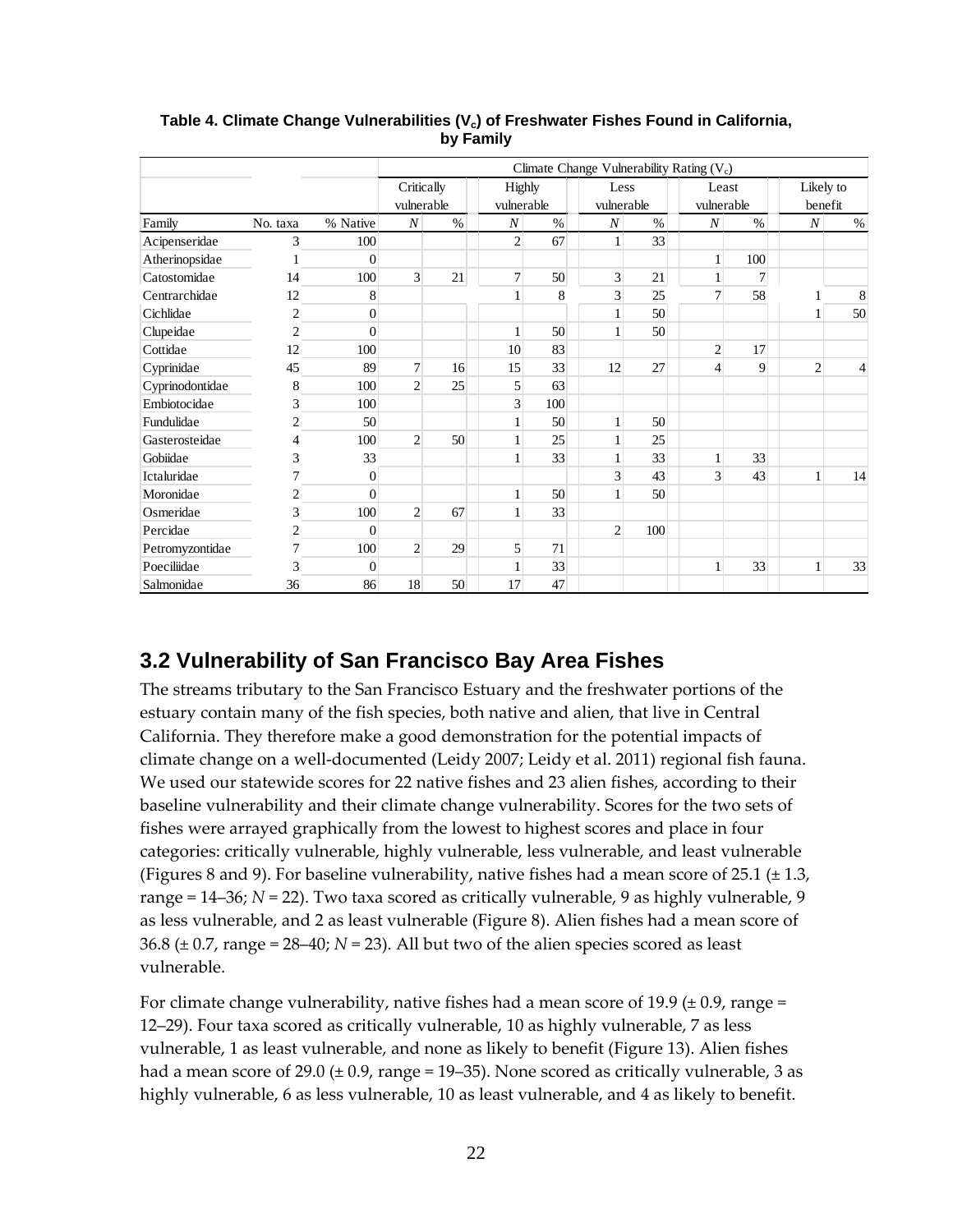This analysis reflects the general phenomenon that native fishes are in decline while non‐native fishes are becoming more abundant or at least holding their own in the region (Leidy 2007; Leidy et al.2011). While climate change is predicted to have a negative impact on both groups, through loss of aquatic habitat, by 2100 native fish populations in general will be in worse condition and some alien fishes will be thriving under the new conditions. Not surprisingly, native fishes with lowest scores for both baseline and climate change vulnerability (e.g., Delta smelt, coho salmon) are already listed as threatened or endangered species, or are regarded as Fish Species of Special Concern by the California Department of Fish and Game. While the reasons for this result are many and often species–specific, native species in general have smaller, more isolated populations with a long history of decline. In addition, many prefer cool (<22°C [72°F]), flowing water, which is in increasingly short supply in Bay Area watersheds. Alien fishes in general thrive in altered habitats, especially those that are more lake-like, with high summer temperatures. Native fishes persist in protected headwaters, in streams with drought refuges (including some reservoirs), and where alien fishes are not abundant; many of the species are euryhaline or are otherwise among the most physiologically tolerant of the native fishes (Leidy et al. 2011). However, many native species also have few opportunities for colonizing new habitats because of their inability to move among watersheds or above natural or human-made barriers within watersheds, without human assistance. In any case, suitable habitat for most native species is likely to shrink; especially cool-water streams during extended periods of drought, a situation exacerbated by interactions with alien fishes (Leidy et al. 2011; Moyle et al. 2012a).

Overall, in the San Francisco Bay Area, climate change will result in an accelerated shift in the nature of aquatic habitats toward those that favor alien fishes over native species. A number of native species will have more limited distributions in Bay Area streams and the estuary (e.g., California roach, tule perch), and some may become extirpated (e.g. hardhead, delta smelt), repeating the recent extirpation of coho salmon. Stream‐ dependent species will decline as stream reaches dry up or become much warmer as the result of lower flows and increasing air temperatures. Proportionally, there will be more aquatic habitat in impoundments, which mostly favor alien fishes, although water stored in reservoirs may also be used to enhance late summer flows to favor native fishes in some streams (Leidy et al. 2011). Maintaining representative assemblages of native fishes in these streams will require considerable conservation effort, including providing increased summer flows downstream from dams.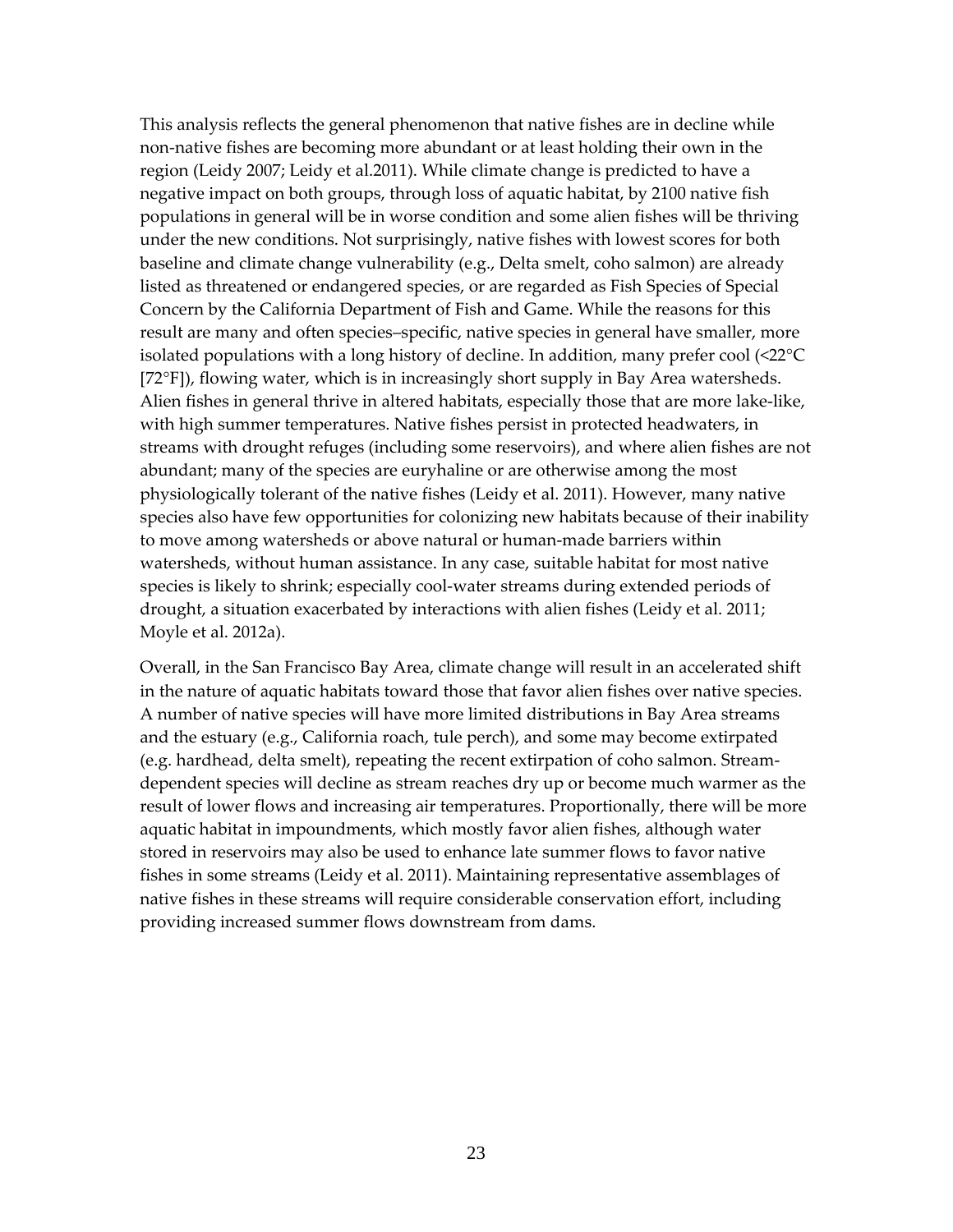

**Figure 8. Baseline Vulnerability Scores for Native (A) and Alien (B) Fishes in the San Francisco Bay Area, Arrayed from Highest to Lowest Scores. The triangle indicates the best vulnerability score for the species, while the lines indicate the range from maximum to minimum scores.**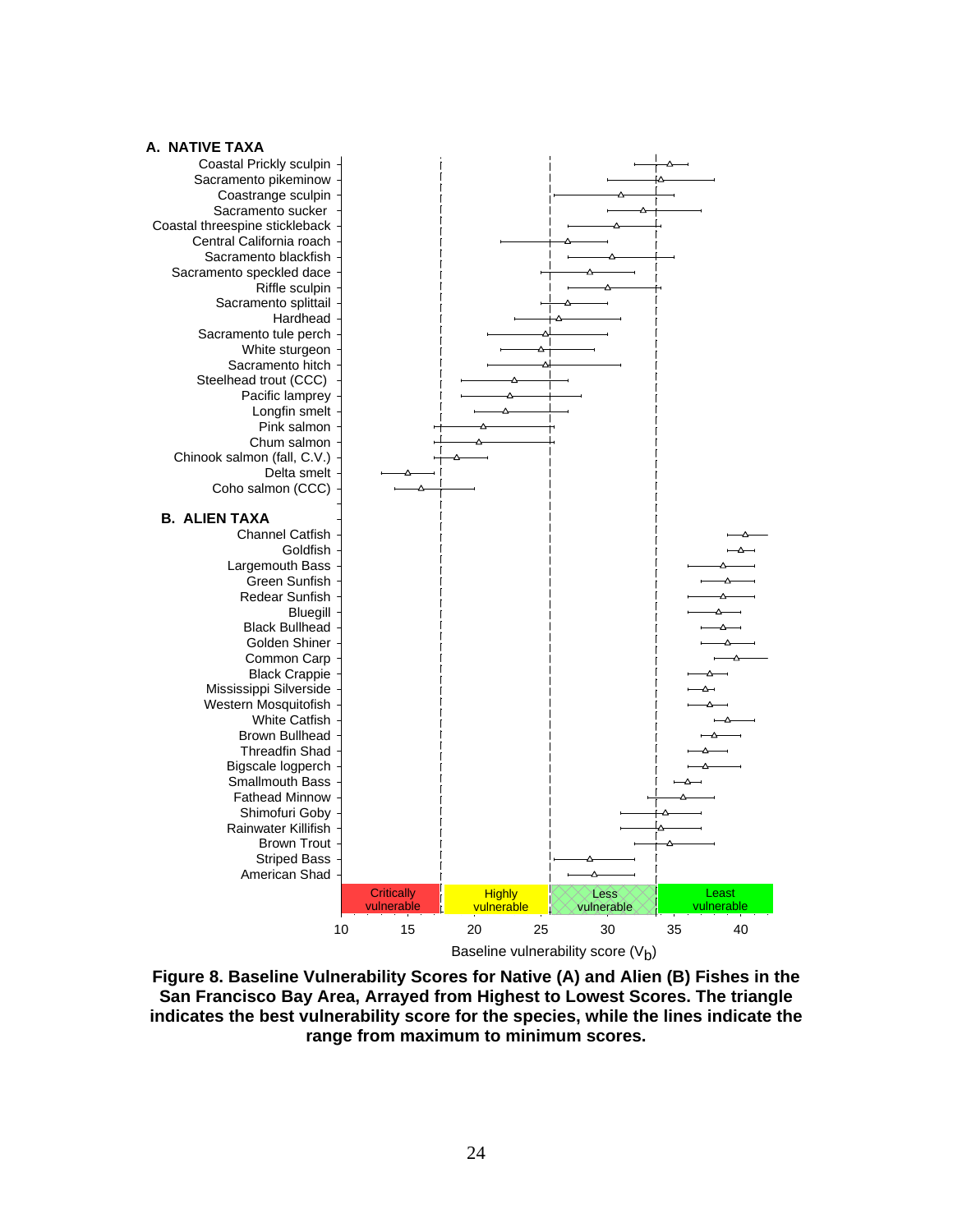#### **A. NATIVE TAXA**



**Figure 9. Climate Change Vulnerability Scores for Native (A) and Alien (B) Fishes in the San Francisco Bay Area, Arrayed from Highest to Lowest Scores. The triangle indicates the best vulnerability score for the species, while the lines indicate the range from maximum to minimum scores.**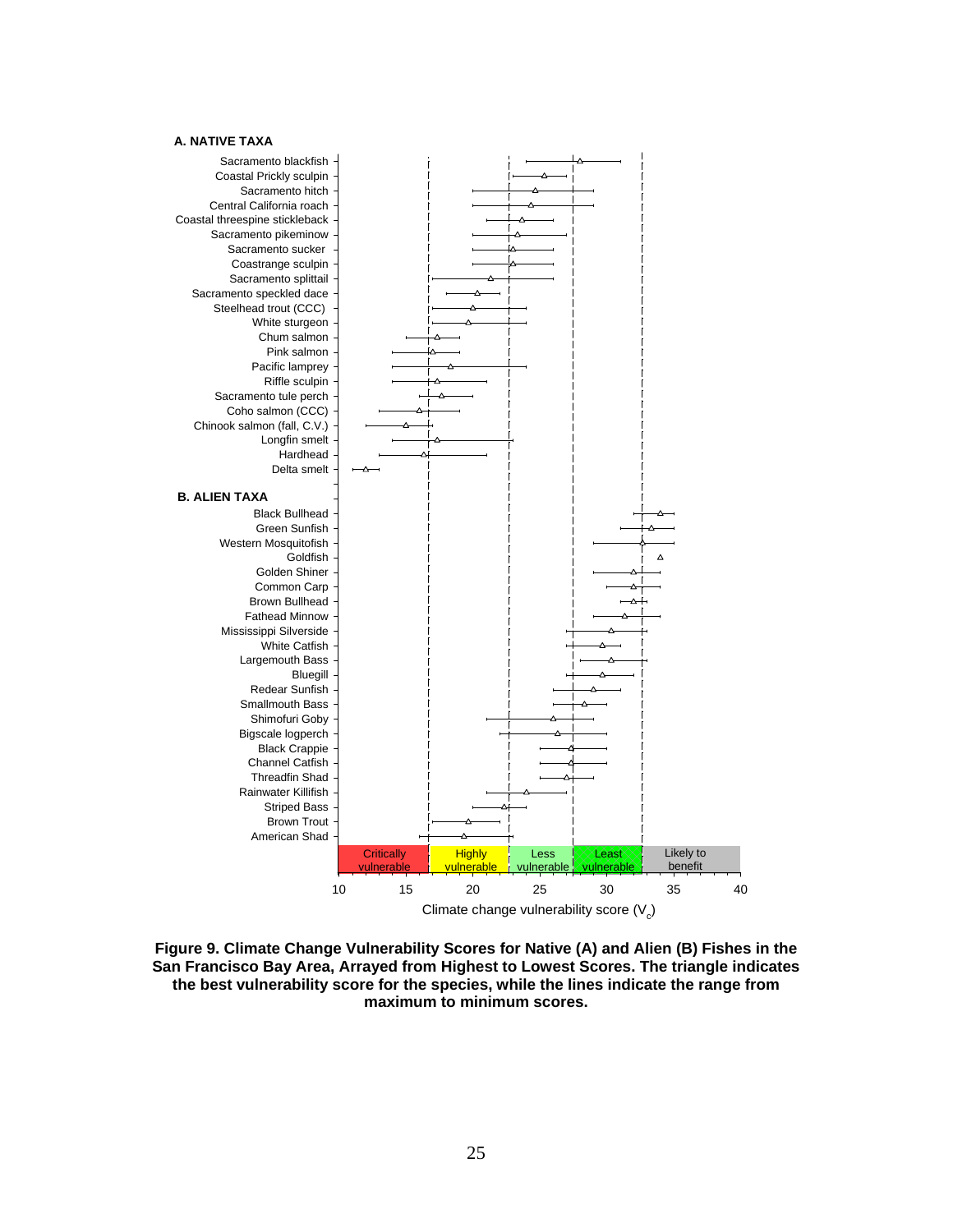### **3.3 Climate Change Effects on Fishes in Three California Streams**

Detection of recent climate change effects on fishes in streams is difficult because fish populations are naturally so variable. Continuous monitoring over extended periods of time can help reveal these effects. Here we summarize studies on three streams with long-term fish sampling programs by the senior author: Martis Creek, Putah Creek, and Sagehen Creek. These three streams have the longest fish sampling programs of any streams in California (30+, 20+, and 60+ years, respectively) so provide insights into how recent environmental changes have affected the fish fauna.

#### 3.3.1 Martis Creek

Martis Creek is a small stream in the eastern Sierra Nevada (Placer County) that has been sampled annually since 1979 at four stations (Kiernan and Moyle 2012). The stations are all below a flood‐control dam which mainly reduces peak flows. The 14 species are a mixture of native and alien species, although in most years either alien brown trout or alien (to eastern Sierra Nevada) rainbow trout dominate.

We used three decades of fish abundance data to examine (1) the persistence and resilience of the Martis Creek fish assemblage to environmental stochasticity; (2) whether native and alien fishes respond differently to a natural hydrologic regime (e.g., timing and magnitude of high and low flows); and (3) the importance of various hydrologic and physical habitat variables in explaining abundances of native and alien fish species through time (Kiernan and Moyle 2012). Our results showed that fish assemblages were persistent at all sample sites but exhibited marked inter‐annual variability in density and biomass. The density and biomass of native fishes generally declined over the study period, while most alien species showed no trends. Only alien rainbow trout increased in both density and biomass at all sites over time. The relative importance of physical habitat versus hydrologic factors in explaining the density of individual species was inconsistent across taxa, but alien brown trout density was generally an important factor affecting the abundances of most taxa. For the fish community as a whole, the proportion of the total assemblage composed of alien species was inversely related to mean annual stream flow, one‐day maximum discharge in both winter and spring, and the frequency of springtime floods. We conclude that the Martis Creek fish assemblage is principally regulated by the flow regime and that biotic interactions become increasingly important under benign environmental conditions (e.g., in years without extreme high or low flows). Our results highlight the need for continuous monitoring of streams with highly‐variable flow regimes because apparent successes or failures in stream management may appear differently under long‐term study. Long‐term studies in particular are needed to distinguish the effects of climate change from deliberate management actions (Kiernan and Moyle 2012).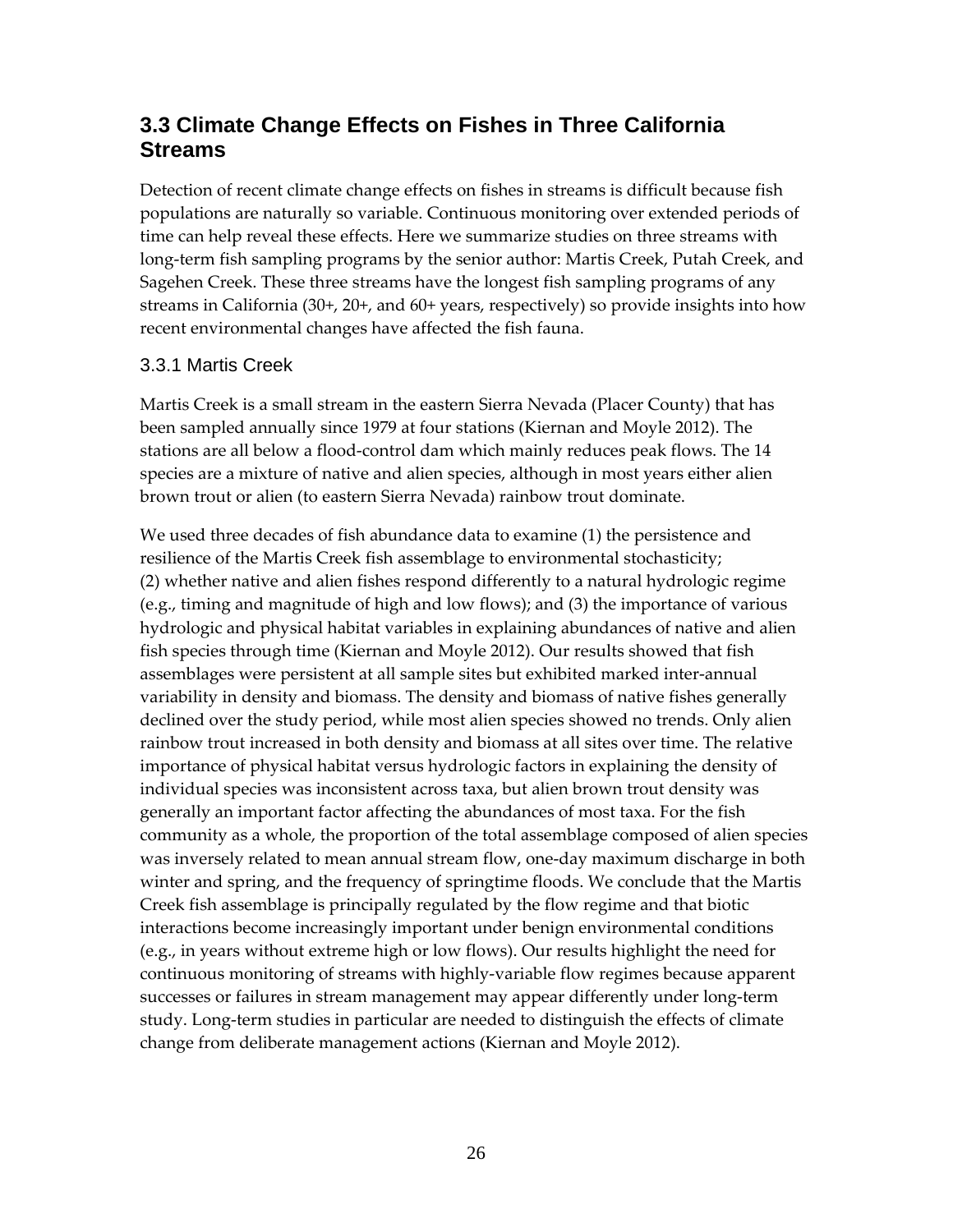#### 3.3.2 Putah Creek

Putah Creek flows east from the Coast Range, historically reaching the Sacramento River. The flows of the lower 30 km of stream are regulated by Putah Creek Diversion Dam (Yolo and Solano Counties), currently to favor a native fish assemblage (Kiernan et al. 2012). The fish in this reach have been monitored at multiple stations for 17 years (Kiernan et al. 2012). The 35 species are a mixture of native and alien species, with natives dominating the fauna of the upper end and aliens dominating the fauna of the lower end.

Using this long‐term data set, we examined the response of fishes of lower Putah Creek to establishment of a new flow regime. The new flow regime was designed to mimic the natural hydrograph in terms of the seasonal timing of increases and decreases in streamflow but not water volume. We monitored fish assemblages annually at six sample sites distributed over ~30 km of stream for eight years before and nine years after the new flow regime was established. At the onset of our study, fish taxa were strongly partitioned along an upstream‐downstream gradient, with native cold‐water fishes restricted to habitat immediately (<1 km) below the diversion dam and alien (non‐ native) species numerically dominant at all other sample sites. Following implementation of the new flow regime, native fishes regained dominance of more than 20 km of lower Putah Creek. This redistribution resulted from the creation of favorable spawning and rearing conditions for native fishes (e.g., elevated spring flows) and the displacement of alien fishes by naturally occurring high discharge events, cooler water temperatures, and the maintenance of lotic (flowing) conditions over the length of the creek. The results demonstrate that natural flow regimes can be used to effectively manipulate and manage fish assemblages in regulated rivers at relatively low water cost. Moreover, the results suggest that deliberate flow management has the potential to ameliorate some effects of climate change, which is likely to increase habitat for alien fishes at the expense of native fishes (Kiernan et al. 2012)

#### 3.3.3 Sagehen Creek

Sagehen Creek (Nevada County) is another eastern Sierra Nevada stream which has been extensively studied. Fish were quantitatively sampled at 7–9 stations in the creek in three time periods: 1953–1971, 1982, and 2003–2010. The fish fauna is largely dominated by three species of alien salmonids. Our analysis of the Sagehen Creek fish data is not yet complete, due to difficulties in making different data sets compatible. However, preliminary analyses indicate the following (V. Boucher, J. Kiernan, P. Moyle, and P. Crain, in preparation):

1. Over 60+ years, the flows of the creek have been remarkably constant for a Sierra Nevada stream, although extreme high flow events do affect abundances of fish species in different ways.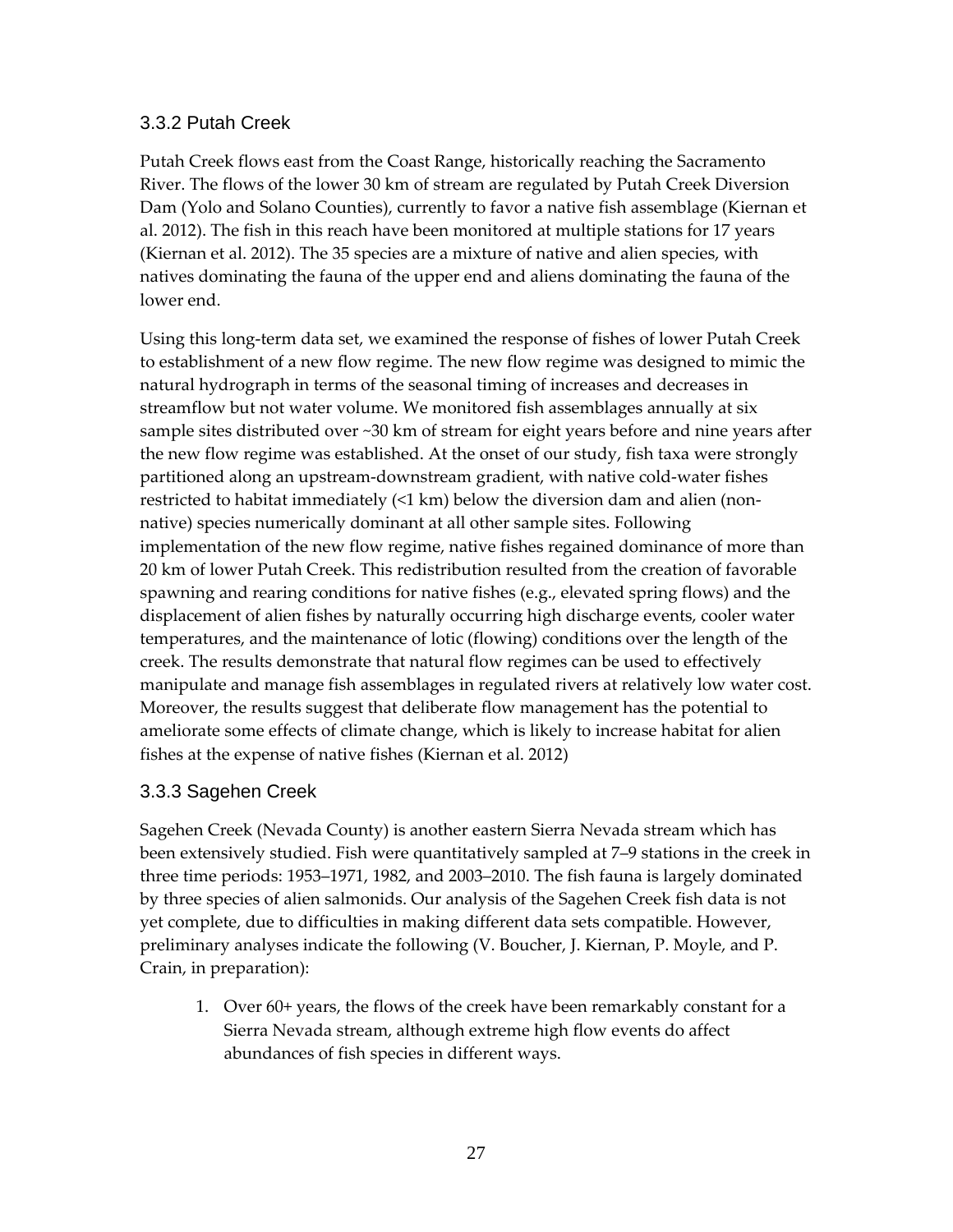- 2. Three species of alien trout (brook, rainbow, and brown) have remained the most abundant species, along with native Paiute sculpin, over the 60‐year period, although their relative distributions and abundances have shifted back and forth over the years.
- 3. The construction of Stampede Reservoir, which covered up the lowermost reaches of the creek, eliminated two species of native fish from the creek and resulted in the invasion of two alien species.
- 4. Overall, Sagehen Creek and its fishes may be less vulnerable climate change than most Sierra Nevada streams, unless the predicted reduced snowpack results in less water in summer flowing from the aquifers which feed the creek.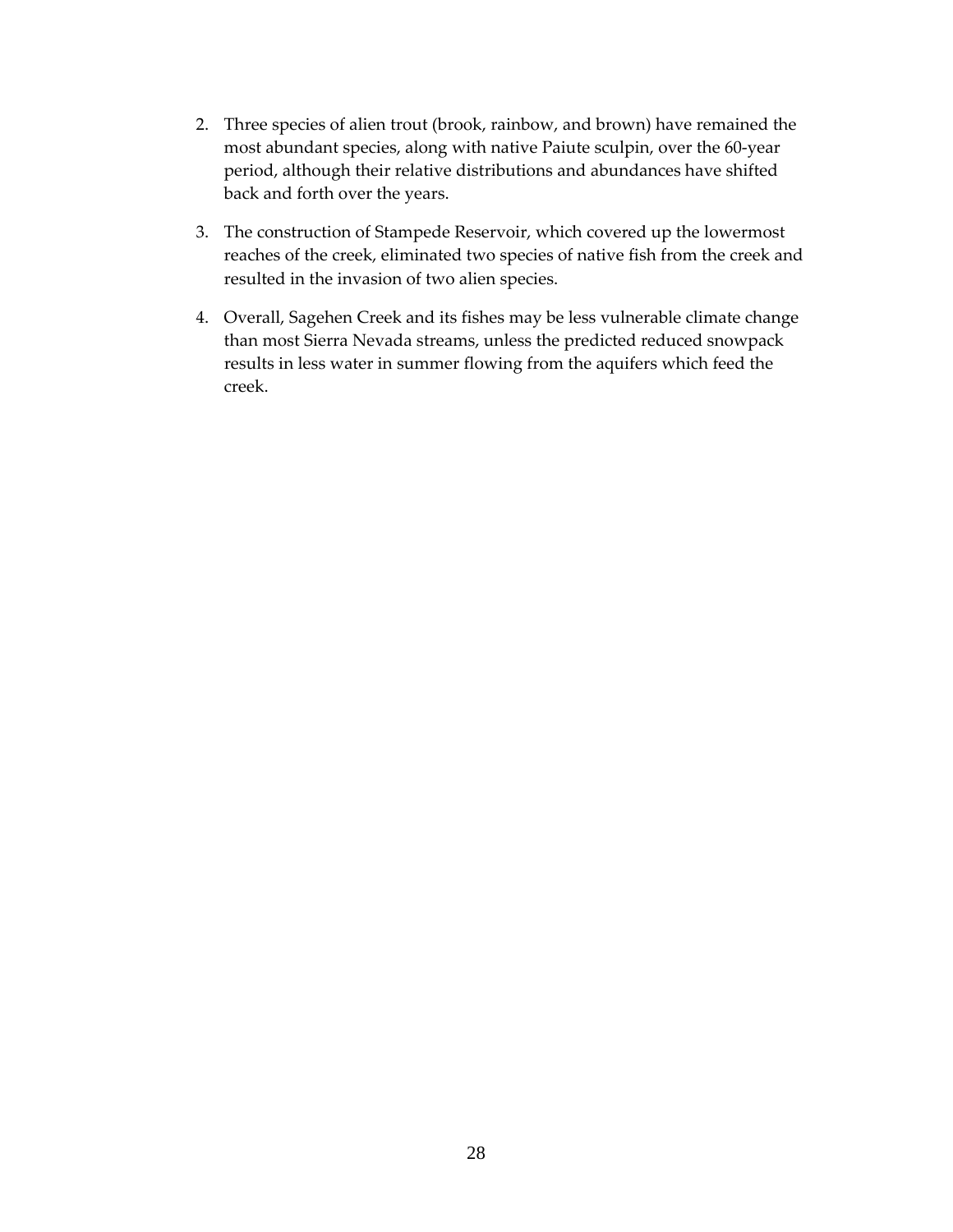## **Section 4: Conclusions**

It is clear that predicted climate change effects on freshwater environments in California will dramatically change the fish fauna at all levels, from local to regional to statewide. Basically, most native fishes will become more restricted in their distributions, and some will likely be driven to extinction, if present trends continue. In contrast, most alien fishes will suffer much less from climate change but still show some decline, through the loss of total aquatic habitat as streams and reservoirs dry up under extreme conditions. Some species, however, are likely to increase in abundance and range. Obviously, variability in response exists among the two groups; a few natives will also thrive in many streams, and some aliens will decline considerably. Beyond these broad conclusions, our study has the following findings:

- 1. Our methodology was successful at indicating relative vulnerability of California fish species to climate change. The strength of the methodology is that it is repeatable by other fish biologists, with scores changing as new information is acquired. If there is bias in the methodology, it is that improved information tends to show somewhat greater vulnerability of fish species to climate change, suggesting that our vulnerability scores are often conservative. However, both baseline and climate change vulnerability scores correlate well with status ratings developed using a different method (Moyle et al. 2011). The metrics can also be used to develop new ratings for species at a regional scale; species with high vulnerability statewide might have lower vulnerability in some regions and higher vulnerability in others. This should allow managers in specific regions to develop strategies to protect the most vulnerable species or groups of species, or even to use triage to determine most effective use of conservation dollars (Hanak et al. 2011).
- 2. Fishes with low baseline vulnerability scores, usually because of limited distribution or specialized habitat requirements, are also most likely to have low climate change vulnerability scores. Most fishes with low baseline vulnerability scores are usually listed as endangered, threatened, or special concern species (Appendix A). Some of this baseline vulnerability can be attributed to recent climate change effects, such as warmer stream temperatures.
- 3. No native fishes are likely to benefit from climate change. Some species, such as Sacramento sucker or Lahontan redside, obtained fairly low vulnerability ratings, but they are likely to at best hold their own as conditions change because of (1) overall decreases in stream habitat (2) somewhat lower temperature preferences than many alien fishes, and (3) competition and predation from alien fishes. Putah Creek may be a model for how streams can be affected by climate change; Kiernan et al. (2012) show that if flows released from a dam decrease and change in pattern, alien fishes will be favored over native fishes. Presumably increases in late summer temperatures will increase the shift; even today, the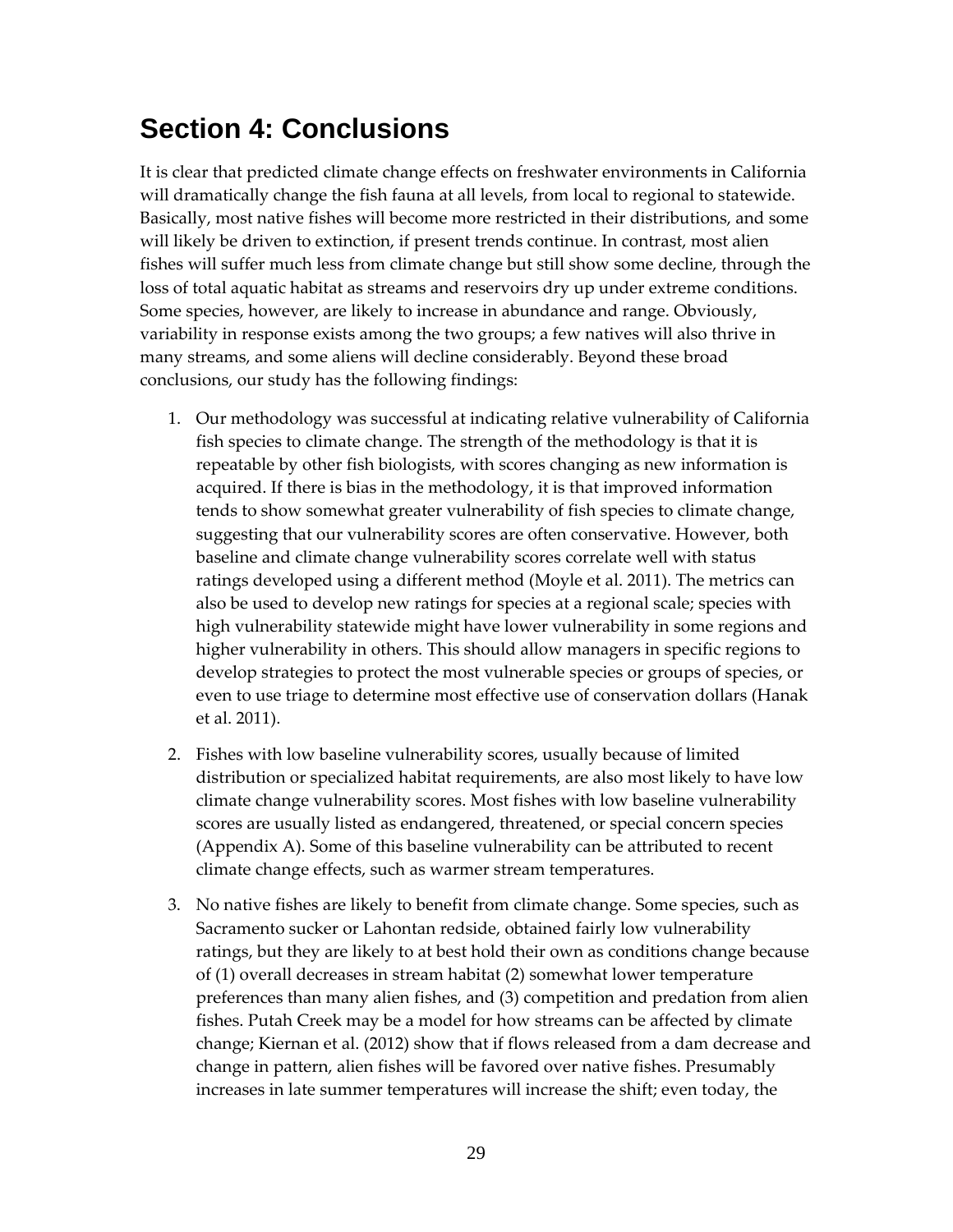warm lower-most reaches of the creek are largely devoid of native fishes in summer (Kiernan et al. 2012).

- 4. The San Francisco Bay fishes analysis indicates that regional vulnerabilities reflect statewide vulnerabilities, but that conservation strategies have to be modified to fit local conditions. The analysis, following Leidy et al. (2011), indicates that refuges against climate change can exist even in urban areas.
- 5. All native anadromous fishes were rated as highly or critically vulnerable to climate change. Most species requiring cold water (<22°C [72°F]) habitats were similarly rated, such as all members of the Salmonidae, including alien species. Such fishes are already stressed by other anthropogenic changes to their streams (Katz et al. 2012).
- 6. Higher order taxonomy (family level) was a reasonably good predictor of climate change vulnerability. Fishes in the families, Cyprinodontidae, Embiotocidae, Osmeridae, Petromyzontidae, Salmonidae, for example, were almost all highly or critically vulnerable. It is worth noting, however, that the family with the most species (Cyprinidae) had 18 species scoring in the three categories indicating least vulnerability to climate change.
- 7. The studies of Martis, Sagehen, and Putah creeks indicate that different species respond in different ways to variability in flow, which is likely to increase with climate change (Kiernan and Moyle 2012; Kiernan et al. 2012). Declining trends may be hard to detect without long‐term monitoring as a consequence. The success of reestablishing native fishes in Putah Creek indicates that managing flow regimes in regulated streams may be a powerful tool to counter the negative effects of climate change, as may the establishment of cool‐water refuges for fish, even in urban areas such as streams in the San Francisco Bay region.
- 8. Overall, our study strongly suggests that existing knowledge of California fishes is sufficient to reliably determine which species will need special conservation attention and which will not, as climate change proceeds. In particular, it shows that native fishes will decline, while alien fishes are likely to increasingly dominate the diminished aquatic systems, as the effects of climate change on aquatic ecosystems play out on the California landscape. Understanding these patterns on both a statewide and regional basis should permit development of conservation strategies to reduce vulnerability to climate change, at least for the next 100 years.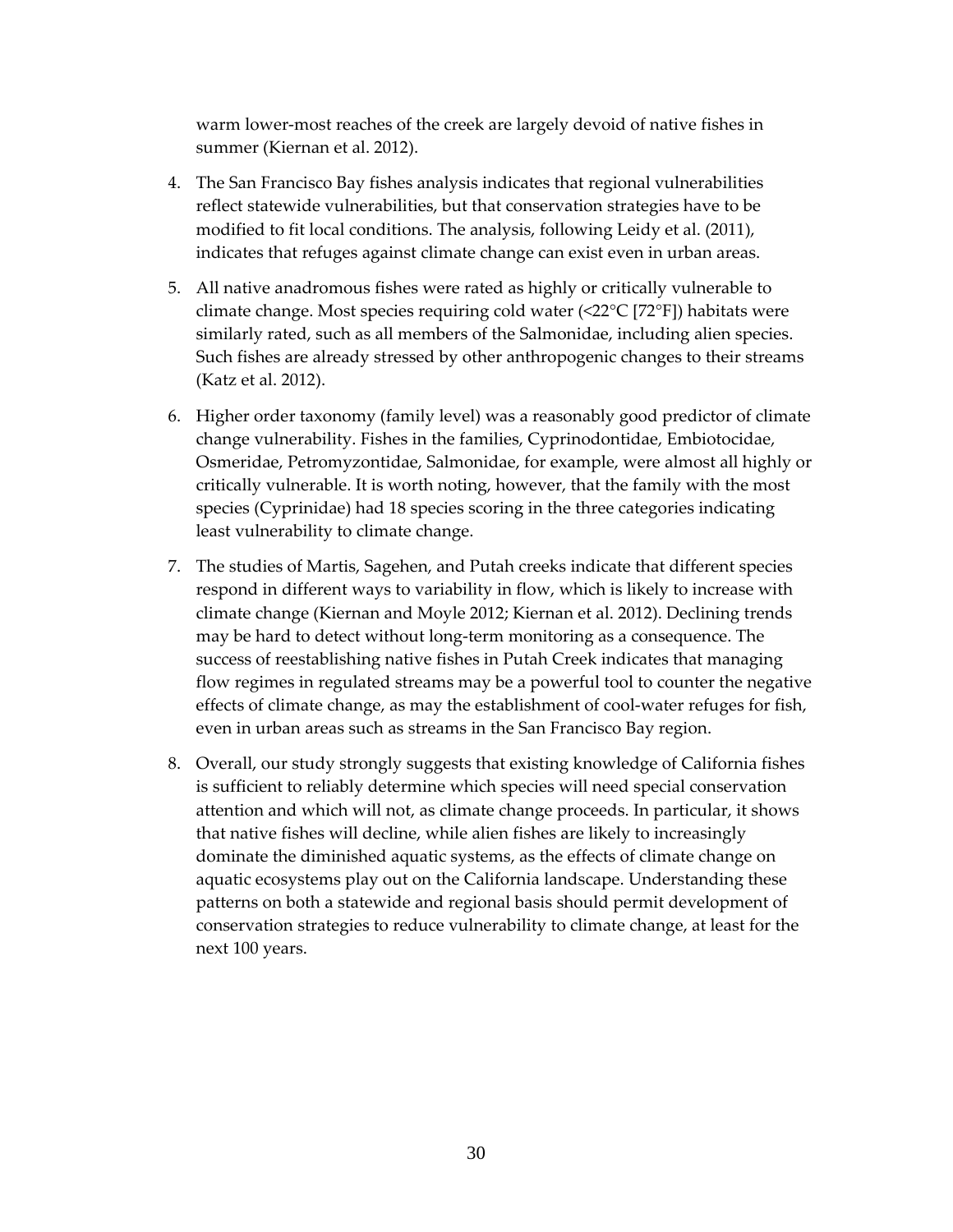## **References**

- Barnett, T. P., D. W. Pierce, H. G. Hidalgo, C. Bolfils, B. D. Santer, D. Tapash, G. Bala, A. W. Wood, T. Nozawa, A. A. Mirin, D. R. Cayan, and M. D. Dettinger. 2008. "Human‐induced changes in the hydrology of the western United States." *Science* **319**:1080–1083.
- Carlisle, D. M., D. M. Wolcock, and M. R. Meador. 2011. "Alteration of streamflow magnitudes and potential ecological consequences: A multiregional assessment." *Frontiers in Ecology and the Environment* **9**: 264–270*.*
- Galbraith, H., and J. Price. 2009. A framework for categorizing the relative vulnerability of threatened and endangered species to climate change. USEPA, National Center for Environmental Assessment, Washington, D.C.; EPA/600/R‐09/011.
- Hanak, E., J. Lund, A. Dinar, B. Gray, R. Howitt, J. Mount, P. Moyle, and B. Thompson. 2011. *Managing Californiaʹs Water: From Conflict to Reconciliation.* PPIC, San Francisco. 482 pp.
- Katz, J., P. B. Moyle, R. M. Quiñones, J. Israel, and S. Purdy. 2012. "Impending extinction of salmon, steelhead, and trout (Salmonidae) in California." *Environmental Biology of Fishes* DOI 10.1007/s10641-012-9974-8.
- Kaushal, S. S., G. E. Likens, N. A. Jaworski, M. L. Pace, A. M. Sides, D. Seekell, K. T. Belt, D. H. Secor, and R. L. Wingate. 2010. "Rising stream and river temperatures in the United States." *Frontiers in Ecology and the Environment* doi:10.1890/090037.
- Kiernan, J. D., and P. B. Moyle. 2012*.* "Flows, droughts, and aliens: Factors affecting the fish assemblage in a Sierra Nevada, California, stream." *Ecological Applications.* doi:http://dx.doi.org/10.1890/11‐1047.1.
- Kiernan, J. D., P. B. Moyle, and P. K. Crain. 2012. "Restoring native fish assemblages to a regulated California stream using the natural flow regime concept." *Ecological Applications*. doi:http://dx.doi.org/10.1890/11‐0480.1.
- Knowles, N., and D. R. Cayan. 2002. "Potential effects of global warming on the Sacramento/San Joaquin watershed and the San Francisco estuary." *Geophysical Research Letters* **29**:1891–1895.
- Leidy, R. A. 2007. *Ecology, assemblage structure, distribution, and status of fishes in streams tributary to the San Francisco estuary, California.* San Francisco Estuary Institute, Contribution 530: 194 pp.
- Leidy, R. A., K. Cervantes‐Yoshida and S. M. Carlson. 2011. "Persistence of native fishes in small streams of the urbanized San Francisco Estuary, California: Acknowledging the role of urban streams in native fish conservation." *Aquatic Conservation: Marine and Freshwater Ecosystems* **21**: 472–483.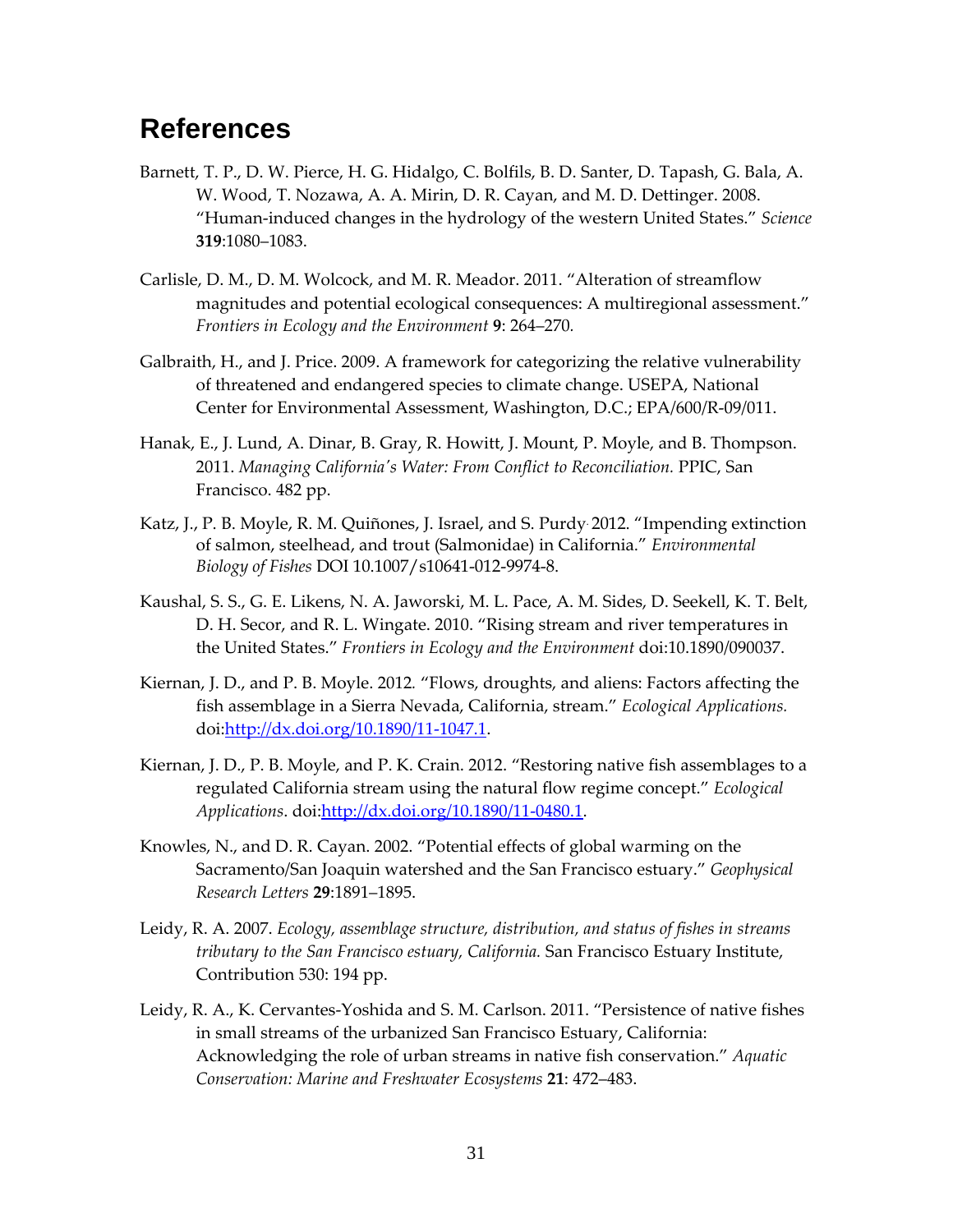- Miller, N. L., K. E. Bashford, and E. Strem. 2003. "Potential impacts of climate change on California hydrology." *Journal of the American Water Resources Association* **39**:771– 784.
- Moyle, P. B. 2002. *Inland fishes of California, revised and expanded.* University of California Press, Berkeley, California.
- Moyle, P. B., J. A. Israel, and S. E. Purdy. 2008. S*almon, steelhead, and trout in California: Status of an emblematic fauna.* UC Davis Center for Watershed Sciences. 316 pp. http://watershed.ucdavis.edu/pdf/SOS‐Californias‐Native‐Fish‐Crisis‐Final‐ Report.pdf.
- Moyle, P. B., J. V. E. Katz, and R. M. Quiñones. 2011. "Rapid decline of California's native inland fishes: A status assessment." *Biological Conservation* **144**: 2414–2423.
- Moyle, P. B., R. M. Quiñones, and J. D. Kiernan. 2012a. Effects of climate change on the inland fishes of California, with emphasis on the San Francisco Estuary region. California Energy Commission. CEC‐500‐2012‐029.
- Moyle, P. B., J. V. E. Katz and R. M. Quiñones. 2012b. Fish Species of Special Concern in California. Sacramento: California Department of Fish and Game. In preparation.
- Quiñones, R. M., and P. B. Moyle. 2012. Integrating global climate change into salmon and trout conservation: A case study of the Klamath River *in* T. L. Root, K. R. Hall, M. Herzog, and C. A. Howell, editors. *Linking Science and Management to Conserve Biodiversity in a Changing Climate.* Berkeley: University of California Press.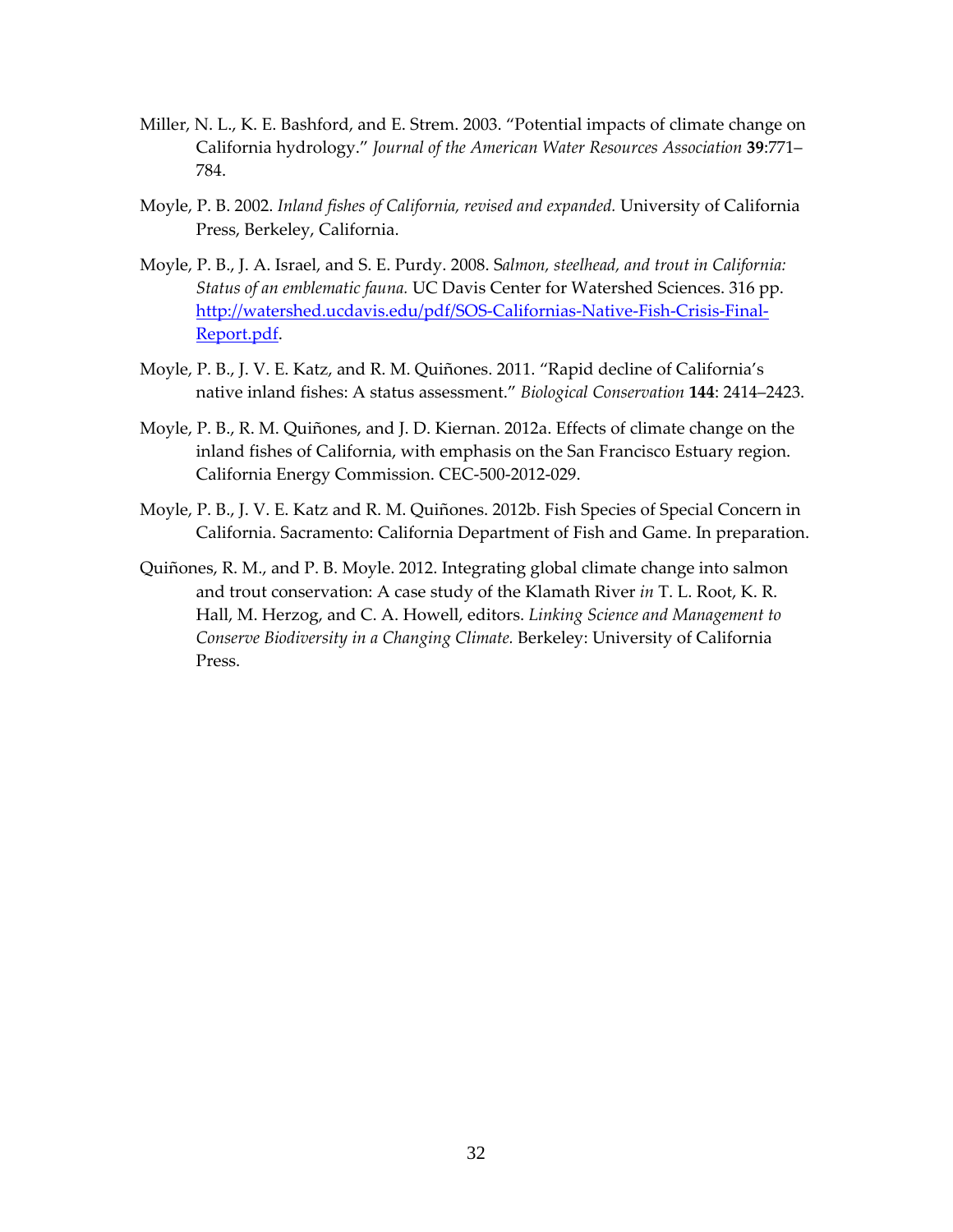## **Appendix A: Status of California Fishes in Relation to Climate Change**

Baseline and climate change vulnerability scores for native and alien fishes were determined by methods discussed in this paper. The status score and conservation status designations for native species are from Moyle et al. (2011), based on the standards of the International Union for the Conservation of Nature (IUCN). Status scores of 1.0–1.9 indicate the species is endangered (EN), 2.0–2.9 indicate it is vulnerable to becoming endangered (VU), 3.0–3.9 indicate the species is in decline but not in immediate danger of extinction (near‐threatened, NT), and 4.0–5.0 indicate the species of least concern (LC). LC is equivalent to WA for alien species. An asterisk (\*) indicates the species is formally listed under state and/or federal endangered species acts. For alien species, WA indicates a species is widespread and abundant in California, RD indicates it has <sup>a</sup> restricted distribution in fresh water, either by habitat or by watershed (Moyle 2002).

|                 |  |                                            |          | Vulnerability scores |      |       |                   |               | Conservation |
|-----------------|--|--------------------------------------------|----------|----------------------|------|-------|-------------------|---------------|--------------|
|                 |  |                                            | baseline |                      |      |       | climate<br>change | <b>Status</b> | status       |
| Taxon           |  | best                                       | range    |                      | best | range | score             | (IUCN)        |              |
| Native taxa     |  |                                            |          |                      |      |       |                   |               |              |
| Petromyzontidae |  |                                            |          |                      |      |       |                   |               |              |
|                 |  | Pacific lamprey, Entosphenus<br>tridentata | 21       | 19-28                |      | 17    | 14-24             | 3.4           | <b>NT</b>    |
|                 |  | Goose Lake lamprey,<br>Entosphenus sp.     | 24       | $20 - 28$            |      | 15    | $13 - 20$         | 2.6           | VU           |
|                 |  | Klamath River lamprey, E.<br>similis       | 32       | 30-34                |      | 18    | $15-21$           | 3.9           | NT           |
|                 |  | River lamprey, Lampetra ayersi             | 19       | $15 - 25$            |      | 19    | 15-25             | 3.6           | NT           |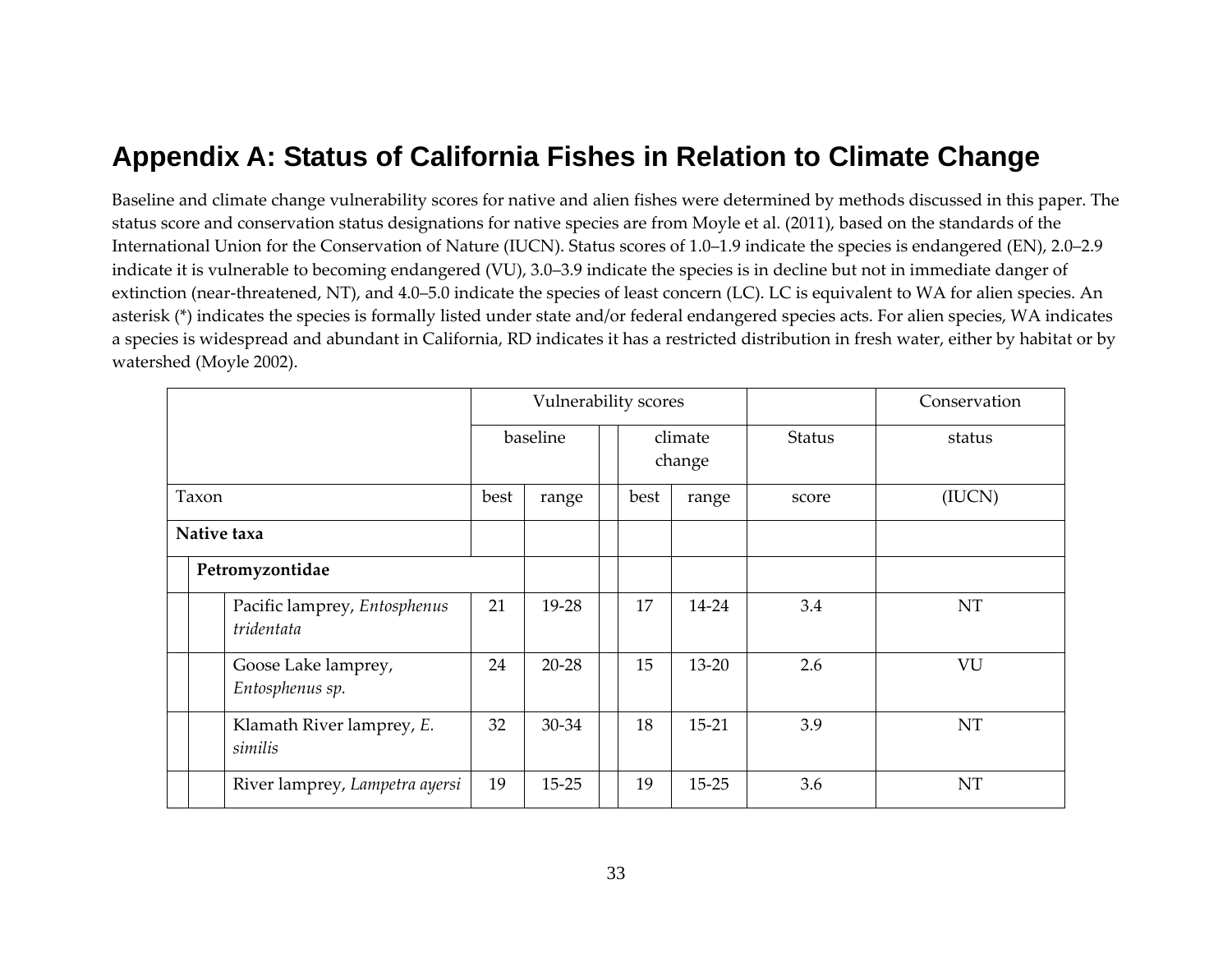|  | Kern brook lamprey, L. hubbsi                     | 19       | $16-22$ | 15           | 12-18   | 2.0 | VU        |
|--|---------------------------------------------------|----------|---------|--------------|---------|-----|-----------|
|  | Western brook lamprey, L.<br>richardsoni          | 33       | 27-33   | 18           | $15-22$ | 3.1 | <b>NT</b> |
|  | Pit-Klamath brook lamprey,<br>L. lethophaga       | 29       | 24-33   | 18           | 13-23   | 3.6 | NT        |
|  | Acipenseridae                                     |          |         |              |         |     |           |
|  | Northern green sturgeon,<br>Acipenser medirostris | 29       | 27-33   | 18           | $15-21$ | 2.4 | VU        |
|  | Southern green sturgeon, A.<br>medirostris        | 25       | 19-28   | 25           | 18-26   | 1.6 | $EN^*$    |
|  | White sturgeon, A.<br>transmontanus               | 24       | $22-29$ | 18           | $17-24$ | 2.0 | VU        |
|  | Cyprinidae                                        |          |         |              |         |     |           |
|  | Thicktail chub, Siphatales<br>crassicauda         | $\Omega$ |         | $\mathbf{0}$ |         | 0.0 | Extinct   |
|  | Goose Lake tui chub, S. t.<br>thalassinus         | 29       | 25-32   | 17           | 14-22   | 3.4 | NT        |
|  | Pit River tui chub, S.<br>thalassinus subsp.      | 32       | 29-33   | 24           | 19-27   | 4.0 | LC        |
|  | Cow Head tui chub, S. t.<br>vaccaceps             | 24       | 23-29   | 16           | 14-19   | 2.1 | VU        |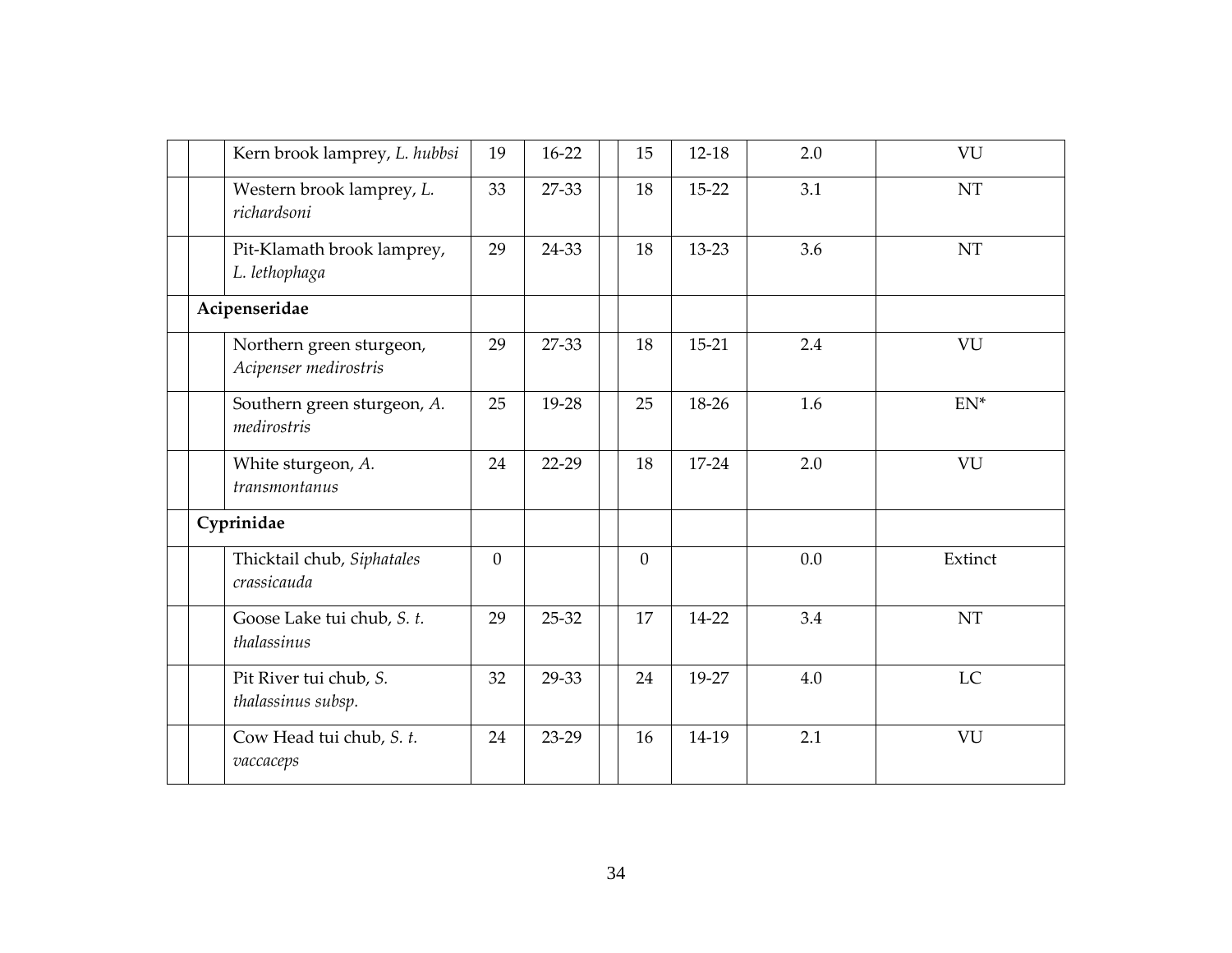|  | Klamath tui chub, S. b. bicolor             | 32             | 29-33   | 27             | 25-29     | 4.1 | LC        |
|--|---------------------------------------------|----------------|---------|----------------|-----------|-----|-----------|
|  | High Rock Springs tui chub,<br>S. b. subsp. | $\overline{0}$ |         | $\overline{0}$ |           | 0.0 | Extinct   |
|  | Lahontan Lake tui chub, S. b.<br>pectinifer | 27             | 25-31   | 19             | 18-23     | 2.4 | VU        |
|  | Lahontan stream tui chub, S.<br>b. obesus   | 34             | 33-38   | 25             | 23-28     | 4.7 | LC        |
|  | Eagle Lake tui chub, S. b.<br>subsp.        | 33             | 30-35   | 18             | $16 - 20$ | 3.3 | NT        |
|  | Owens tui chub, S. b. snyderi               | 17             | $16-22$ | 17             | 14-19     | 1.4 | $EN^*$    |
|  | Mojave tui chub, S.<br>mohavensis           | 17             | $16-19$ | 17             | 15-20     | 1.4 | $EN^*$    |
|  | Bonytail, Gila elegans                      | $\overline{0}$ |         | $\overline{0}$ |           | 0.0 | Extinct   |
|  | Blue chub, Gila coerulea                    | 28             | 22-31   | 26             | 19-29     | 3.4 | <b>NT</b> |
|  | Arroyo chub, Gila orcutti                   | 31             | 31-34   | 26             | 23-27     | 2.3 | VU        |
|  | Lahontan redside,<br>Richardsonius egregius | 37             | 33-37   | 24             | 23-30     | 4.8 | <b>LC</b> |
|  | Sacramento hitch, Lavinia e.<br>exilicauda  | 24             | 21-31   | 25             | $20-29$   | 3.3 | NT        |
|  | Clear Lake hitch, L. e. chi                 | 25             | 22-30   | 14             | 13-19     | 1.9 | EN        |
|  | Monterey hitch, L. e. harengeus             | 29             | 25-31   | 20             | 15-21     | 2.7 | VU        |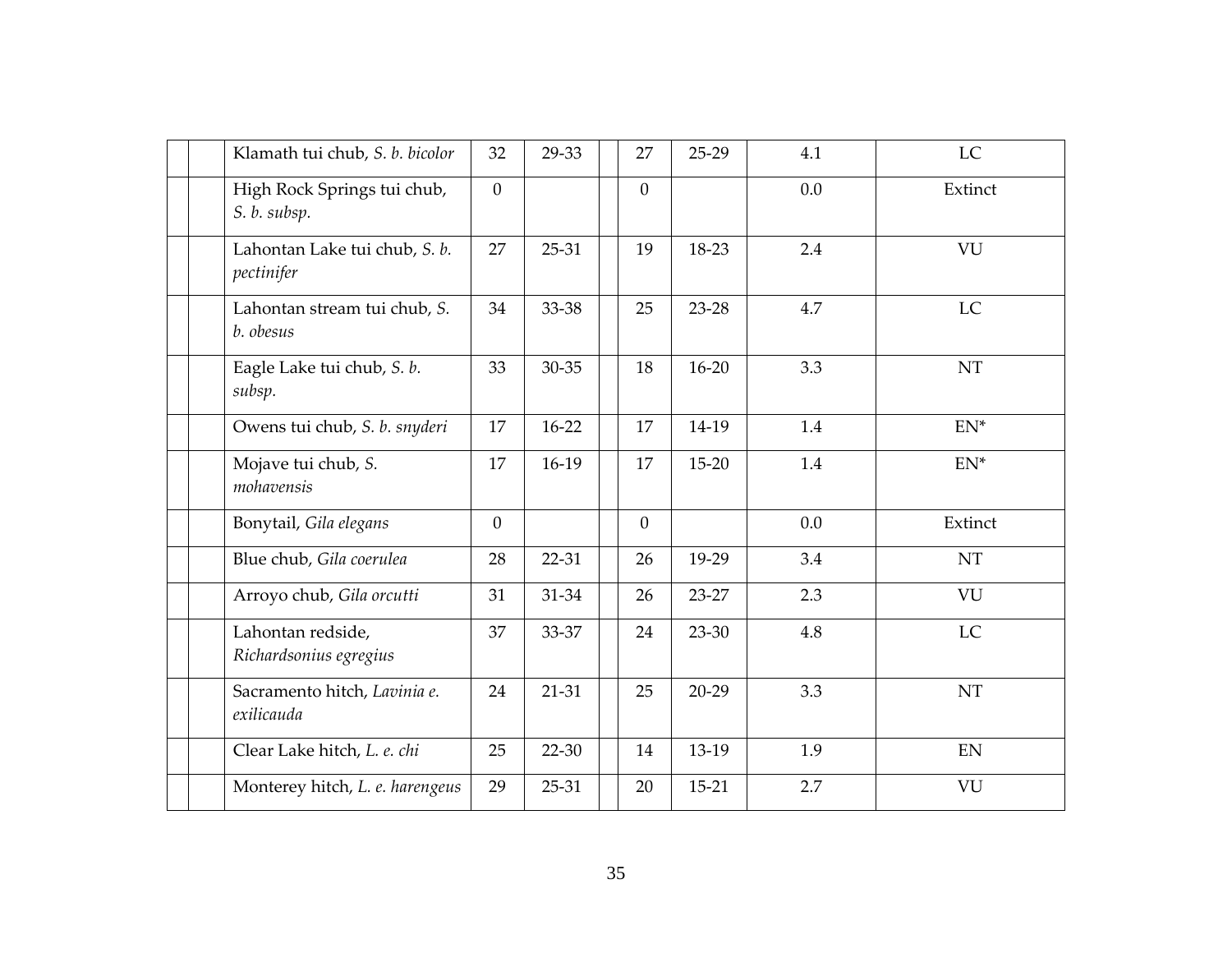| Central California roach, L. s.<br>symmetricus       | 29             | 22-30     | 24             | $20 - 29$ | 3.4 | NT                         |
|------------------------------------------------------|----------------|-----------|----------------|-----------|-----|----------------------------|
| Red Hills roach, L. s. subsp.                        | 24             | $21 - 25$ | 16             | 15-19     | 2.0 | VU                         |
| Russian River roach, L. s.<br>subsp                  | 31             | 28-33     | 22             | 19-25     | 3.0 | NT                         |
| Clear Lake roach, L s. subsp.                        | 31             | 27-35     | 20             | $16-22$   | 3.1 | $\mathop{\rm NT}\nolimits$ |
| Monterey roach, L. s. subditus                       | 31             | 26-34     | 21             | 13-21     | 3.3 | NT                         |
| Navarro Roach, L. s.<br>navarroensis                 | 32             | 31-37     | 24             | 18-27     | 3.0 | <b>NT</b>                  |
| Tomales Roach, L. s. subspecies                      | 30             | 27-32     | 18             | $15 - 20$ | 3.0 | NT                         |
| Gualala roach, L. parvipinnus                        | 29             | 26-31     | 18             | 13-19     | 3.0 | NT                         |
| Northern Roach, L. mitrulus                          | 25             | 22-29     | 17             | 12-19     | 2.9 | VU                         |
| Sacramento blackfish,<br>Orthodon microlepidotus     | 29             | 27-35     | 29             | 24-31     | 4.4 | <b>LC</b>                  |
| Sacramento splittail,<br>Pogonichthys macrolepidotus | 26             | 25-30     | 21             | $17 - 26$ | 2.9 | VU                         |
| Clear Lake splittail, P.<br>ciscoides                | $\overline{0}$ |           | $\overline{0}$ |           | 0.0 | Extinct                    |
| Hardhead, Mylopharodon<br>conocephalus               | 25             | 23-31     | 15             | $13 - 21$ | 3.4 | <b>NT</b>                  |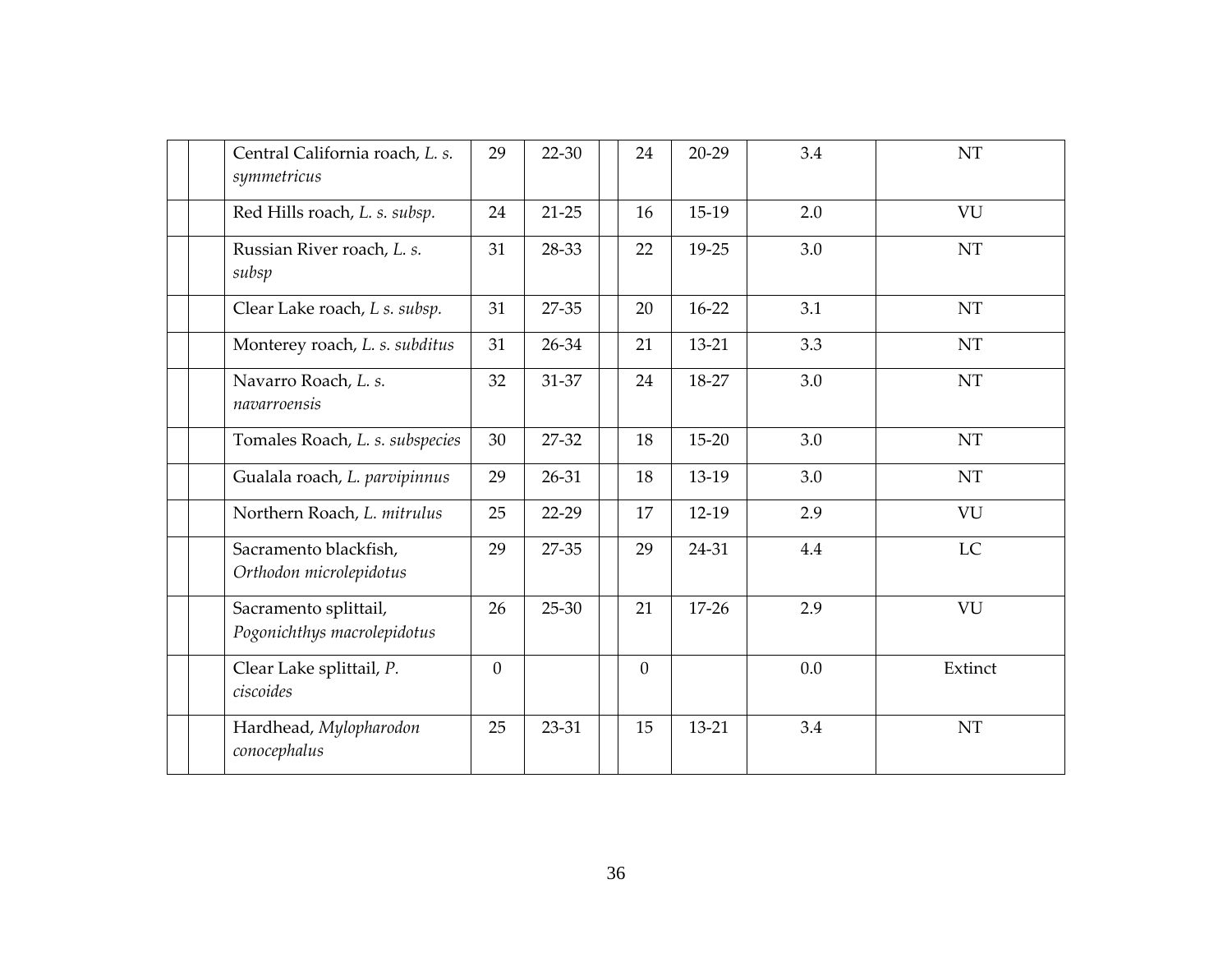|  | Sacramento pikeminow,<br>Ptychocheilus grandis         | 34       | 30-38     | 23           | $20 - 27$ | 4.7 | LC                         |
|--|--------------------------------------------------------|----------|-----------|--------------|-----------|-----|----------------------------|
|  | Colorado pikeminnow, P.<br>lucius                      | $\Omega$ |           | $\mathbf{0}$ |           | 0.0 | Extinct                    |
|  | Sacramento speckled dace,<br>Rhinichthys osculus subp. | 29       | 25-32     | 21           | 18-22     | 4.1 | <b>LC</b>                  |
|  | Lahontan speckled dace, R. o.<br>robustus              | 35       | 34-36     | 25           | 23-29     | 4.8 | LC                         |
|  | Klamath speckled dace, R. o.<br>klamathensis           | 35       | 34-35     | 24           | 23-30     | 4.8 | LC                         |
|  | Owens speckled dace, R. o.<br>subsp.                   | 17       | 14-20     | 14           | $11-17$   | 1.9 | EN                         |
|  | Long Valley speckled dace, R.<br>o. subsp.             | 15       | 14-20     | 13           | $12-18$   | 1.0 | EN                         |
|  | Amargosa Canyon speckled<br>dace, R. o. nevadensis     | 23       | $20 - 28$ | 15           | $12-19$   | 1.6 | $\mathop{\rm EN}\nolimits$ |
|  | Santa Ana speckled dace, R. o.<br>subsp.               | 20       | 17-25     | 17           | $17-21$   | 1.6 | EN                         |
|  | Catostomidae                                           |          |           |              |           |     |                            |
|  | Tahoe sucker, Catostomus<br>tahoensis                  | 34       | 34-37     | 26           | $26 - 28$ | 5.0 | LC                         |
|  | Owens sucker, C. fumeiventris                          | 32       | 32-39     | 24           | 23-27     | 3.9 | NT                         |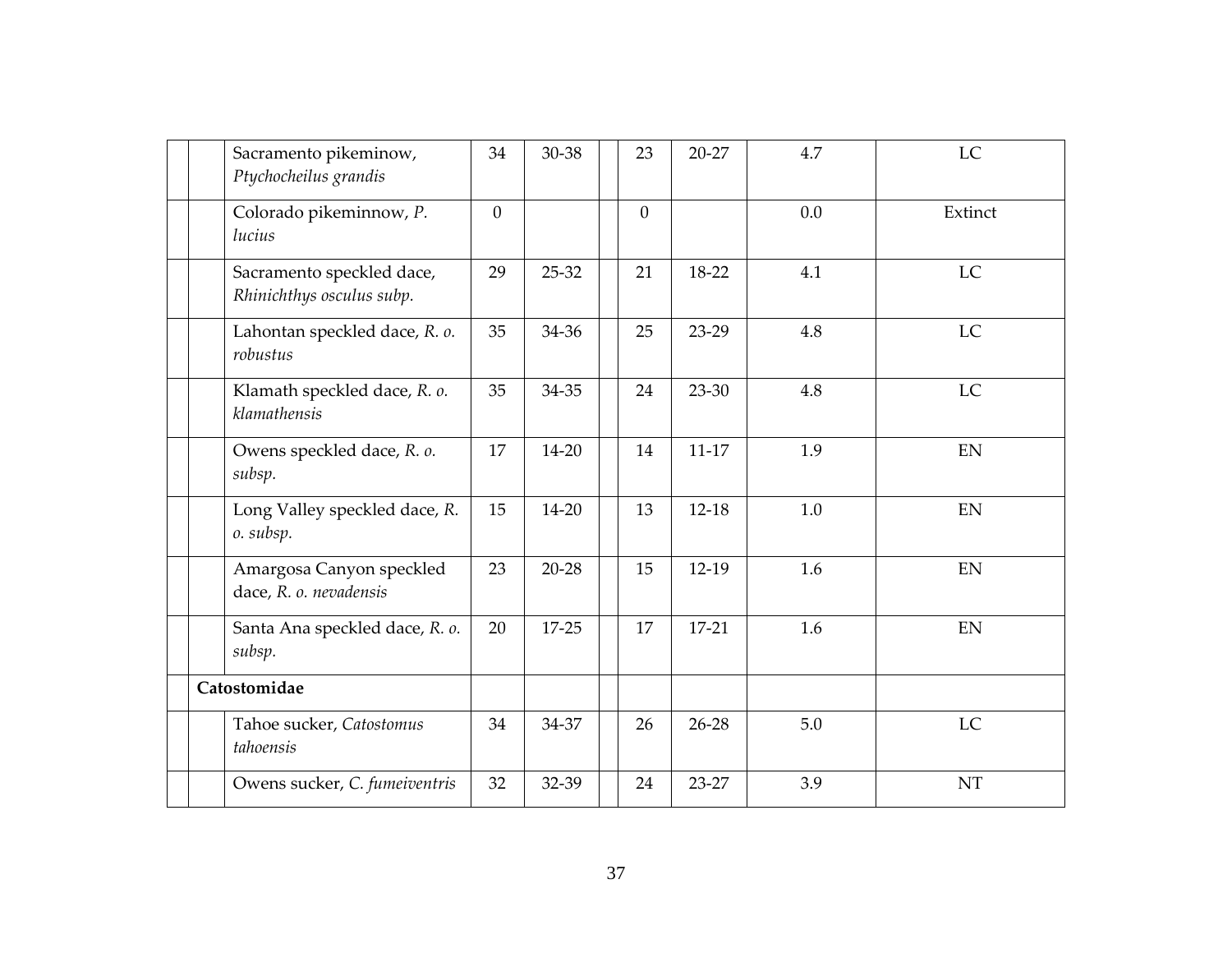| Mountain sucker, C.<br>platyrhynchus         | 29 | $26-29$ | 20 | 19-24     | 3.3 | NT                         |
|----------------------------------------------|----|---------|----|-----------|-----|----------------------------|
| Sacramento sucker, C. o.<br>occidentalis     | 31 | 30-37   | 23 | $20 - 26$ | 5.0 | LC                         |
| Goose Lake sucker, C. o.<br>lacusanserinus   | 29 | 29-29   | 22 | 19-24     | 2.1 | VU                         |
| Monterey sucker, C. o.<br>mnioltiltus        | 33 | 26-34   | 20 | $17 - 24$ | 4.1 | <b>LC</b>                  |
| Humboldt sucker, C. o.<br>humboldtianus      | 29 | 26-33   | 22 | 19-24     | 4.3 | LC                         |
| Modoc sucker, Catostomus<br>microps          | 23 | $21-23$ | 16 | 14-19     | 1.6 | $EN^*$                     |
| Klamath smallscale sucker, C.<br>rimiculus   | 34 | 34-39   | 28 | 26-32     | 4.1 | <b>LC</b>                  |
| Klamath largescale sucker, C.<br>snyderi     | 19 | 16-23   | 15 | 13-21     | 2.0 | VU                         |
| Lost River sucker, C. luxatus                | 24 | 19-27   | 19 | 19-23     | 1.7 | $EN^*$                     |
| Santa Ana sucker, C. santaanae               | 20 | 18-22   | 17 | 17-18     | 1.7 | $EN^*$                     |
| Shortnose sucker, Chasmistes<br>brevirostris | 26 | $21-26$ | 20 | 19-21     | 1.6 | $\mathop{\rm EN}\nolimits$ |
| Razorback sucker, Xyrauchen<br>texanus       | 17 | 17-20   | 14 | $12-18$   | 2.0 | VU*                        |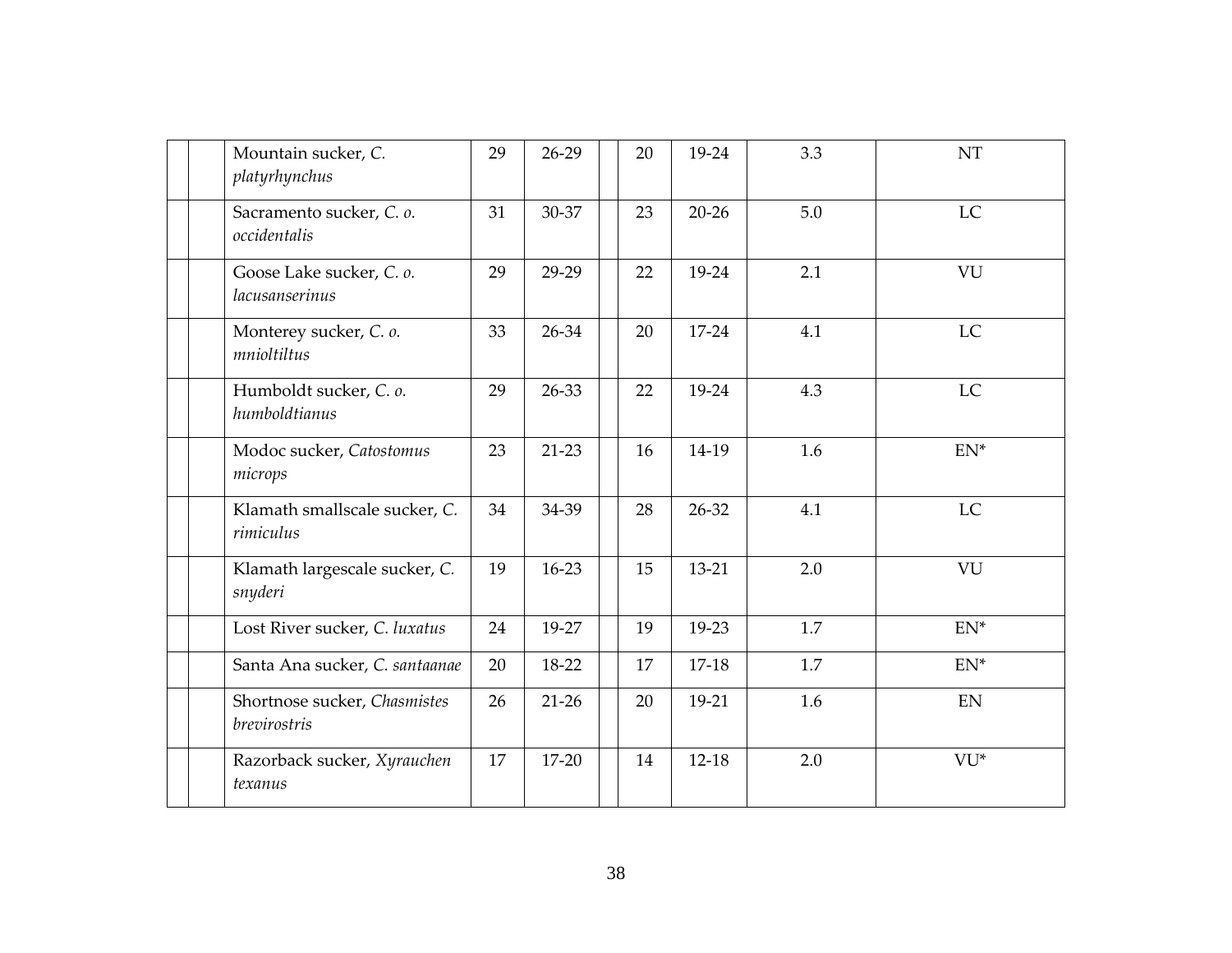| Osmeridae                                                                           |                |         |                |           |     |                 |
|-------------------------------------------------------------------------------------|----------------|---------|----------------|-----------|-----|-----------------|
| Eulachon, Thaleichthys<br>pacificus                                                 | 18             | 18-25   | 20             | 18-25     | 1.6 | $EN^*$          |
| Longfin smelt, Spirinchus<br>thaleichthys                                           | 20             | 20-27   | 15             | 14-23     | 2.0 | VU <sup>*</sup> |
| Delta smelt, Hypomesus<br>pacificus                                                 | 15             | 13-17   | 12             | $11-13$   | 1.4 | $EN^*$          |
| Salmonidae                                                                          |                |         |                |           |     |                 |
| Mountain whitefish,<br>Prosopium williamsoni                                        | 30             | 26-33   | 21             | 17-22     | 3.9 | <b>NT</b>       |
| Bull trout, Salvelinus<br>confluentus                                               | $\overline{0}$ |         | $\overline{0}$ |           | 0.0 | Extinct         |
| Upper Klamath-Trinity fall<br>Chinook salmon,<br>Oncorhynchus tshawytscha           | 24             | $21-28$ | 18             | $15 - 21$ | 2.4 | VU              |
| Upper Klamath-Trinity<br>spring Chinook salmon, O.<br>tshawytscha                   | 16             | 13-17   | 14             | 14-17     | 1.6 | EN              |
| Southern Oregon Northern<br>California coast fall Chinook<br>salmon, O. tshawytscha | 27             | 24-31   | 17             | $16-21$   | 3.7 | <b>NT</b>       |
| California Coast fall Chinook                                                       | 23             | 19-26   | 18             | $15 - 20$ | 2.4 | VU <sup>*</sup> |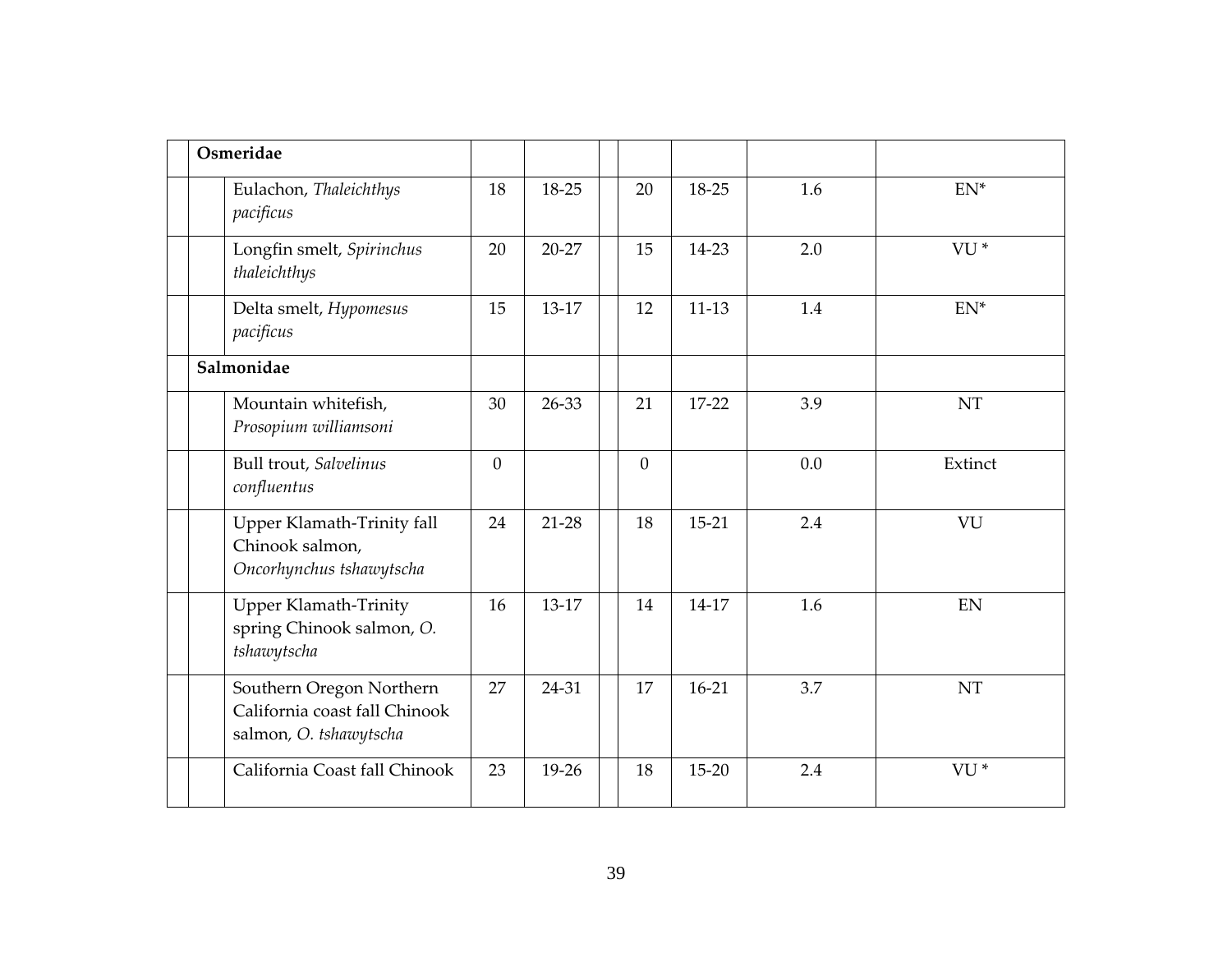| salmon, O. tshawytscha                                                  |    |         |    |           |     |                 |
|-------------------------------------------------------------------------|----|---------|----|-----------|-----|-----------------|
| Central Valley winter<br>Chinook salmon, O.<br>tshawytscha              | 18 | $16-18$ | 12 | $10-14$   | 2.0 | VU <sup>*</sup> |
| Central Valley spring<br>Chinook salmon, O.<br>tshawytscha              | 19 | 17-22   | 13 | $11-16$   | 2.0 | VU <sup>*</sup> |
| Central Valley late fall<br>Chinook salmon, O.<br>tshawytscha           | 21 | 18-24   | 12 | $11 - 15$ | 1.7 | EN              |
| Central Valley fall Chinook<br>salmon, O. tshawytscha                   | 18 | $17-21$ | 16 | 12-17     | 2.0 | VU              |
| Central coast coho salmon, O.<br>kisutch                                | 14 | 14-20   | 16 | 13-19     | 1.1 | $EN^*$          |
| Southern Oregon Northern<br>California coast coho salmon,<br>O. kisutch | 13 | $12-17$ | 15 | 14-16     | 1.6 | $EN^*$          |
| Pink salmon, O. gorbuscha                                               | 17 | 16-24   | 16 | $15 - 21$ | 1.3 | EN              |
| Chum salmon, O. keta                                                    | 19 | 18-28   | 18 | 15-21     | 1.6 | <b>EN</b>       |
| Northern California coast<br>winter steelhead, O. mykiss                | 24 | 20-27   | 17 | $16-21$   | 3.3 | $NT^*$          |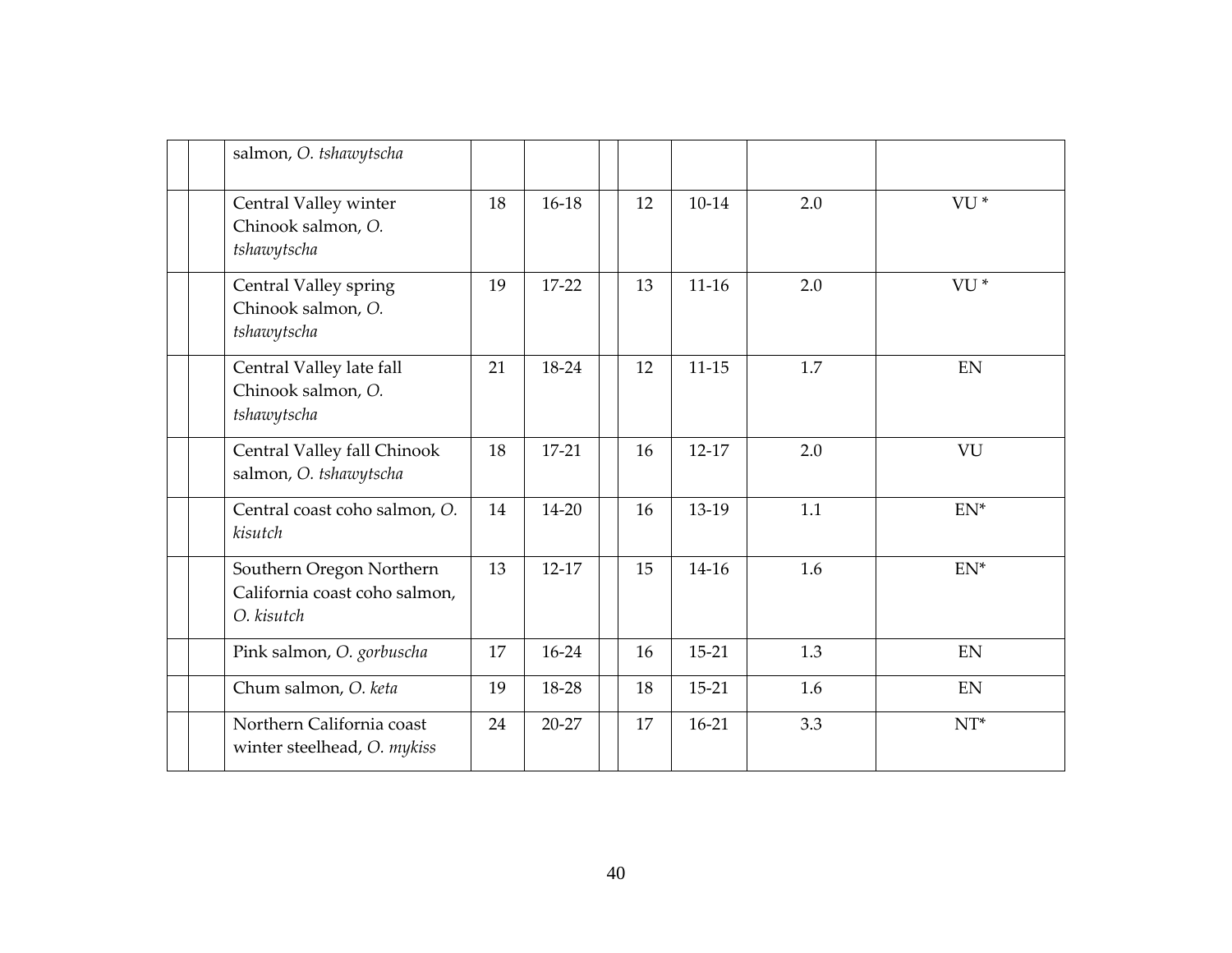|  | Northern California coast<br>summer steelhead, O. mykiss  | 17 | $16 - 21$ | 14 | $10-16$   | 1.9 | $EN^*$          |
|--|-----------------------------------------------------------|----|-----------|----|-----------|-----|-----------------|
|  | Klamath Mountains Province<br>winter steelhead, O. mykiss | 27 | $20 - 27$ | 21 | 19-21     | 3.9 | <b>NT</b>       |
|  | Klamath Mountains Province<br>summer steelhead, O. mykiss | 17 | $16-21$   | 11 | $11 - 14$ | 1.7 | EN              |
|  | Central California coast<br>winter steelhead, O. mykiss   | 24 | 23-28     | 19 | 17-24     | 2.7 | VU <sup>*</sup> |
|  | Central Valley steelhead, O.<br>mykiss                    |    |           |    |           | 2.4 | VU <sup>*</sup> |
|  | South Central California coast<br>steelhead, O. mykiss    | 23 | 19-27     | 19 | 17-24     | 2.4 | VU <sup>*</sup> |
|  | Southern California<br>steelhead, O. mykiss               | 18 | $16-22$   | 14 | 13-17     | 1.7 | $EN^*$          |
|  | Coastal rainbow trout, O. m.<br>irideus                   | 35 | 32-36     | 21 | 17-23     | 4.7 | LC              |
|  | McCloud River redband<br>trout, O. m. stonei              | 21 | 18-21     | 12 | $12-16$   | 1.9 | EN              |
|  | Goose Lake redband trout, O.<br>m. subsp.                 | 33 | 31-36     | 17 | $15 - 21$ | 3.3 | NT              |
|  | Eagle Lake rainbow trout, O.<br>m. aquilarum              | 24 | $23 - 25$ | 13 | $11 - 16$ | 1.4 | EN              |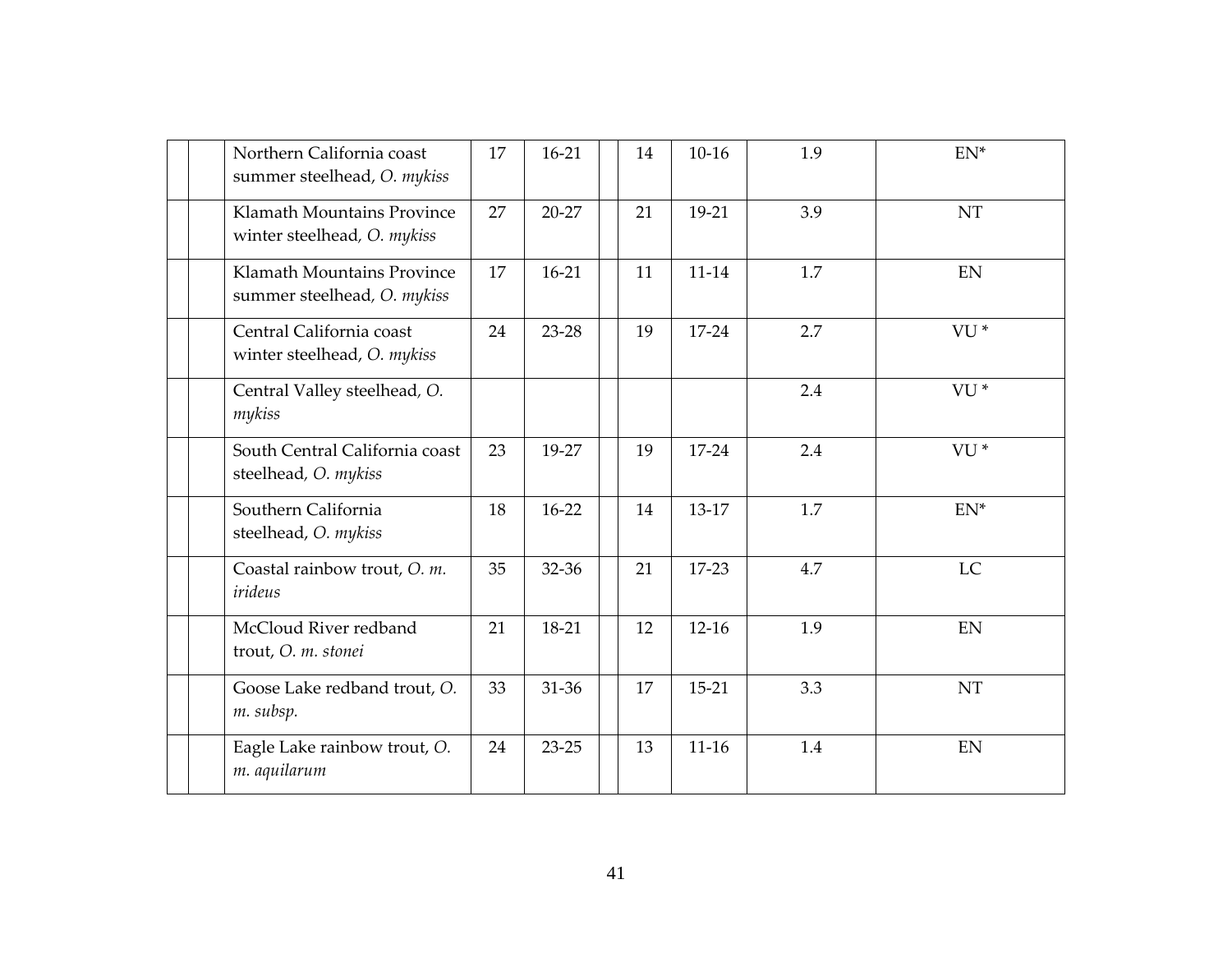|  | Kern River rainbow trout, O.<br>m. gilberti   | 19 | $17-21$   | 13 | $11 - 17$ | 1.9 | EN              |
|--|-----------------------------------------------|----|-----------|----|-----------|-----|-----------------|
|  | California golden trout, O. m.<br>aguabonita  | 18 | 15-20     | 14 | 14-17     | 2.0 | VU              |
|  | Little Kern golden trout, O. m.<br>whitei     | 23 | $22 - 26$ | 15 | $12-17$   | 2.0 | VU <sup>*</sup> |
|  | Coastal cutthroat trout, O.<br>clarki clarki  | 26 | 26-32     | 16 | $15 - 20$ | 3.4 | <b>NT</b>       |
|  | Paiute cutthroat trout, O. c.<br>seleneris    | 27 | 27-28     | 14 | 13-17     | 1.7 | $EN^*$          |
|  | Lahontan cutthroat trout, O.<br>c. henshawi   | 18 | $16 - 21$ | 17 | $12-19$   | 2.1 | VU <sup>*</sup> |
|  | Fundulidae                                    |    |           |    |           |     |                 |
|  | California killifish, Fundulus<br>parvipinnis | 31 | 26-32     | 22 | 18-24     | 4.1 | LC              |
|  | Cyprinodontidae                               |    |           |    |           |     |                 |
|  | Desert pupfish, Cyprinodon<br>macularius      | 21 | 17-22     | 19 | 15-20     | 1.9 | $EN^*$          |
|  | Owens pupfish, C. radiosus                    | 17 | $16-17$   | 18 | 16-19     | 1.4 | $EN^*$          |
|  | Saratoga Springs pupfish, C.<br>n. nevadensis | 24 | $21-26$   | 19 | 15-19     | 2.1 | VU              |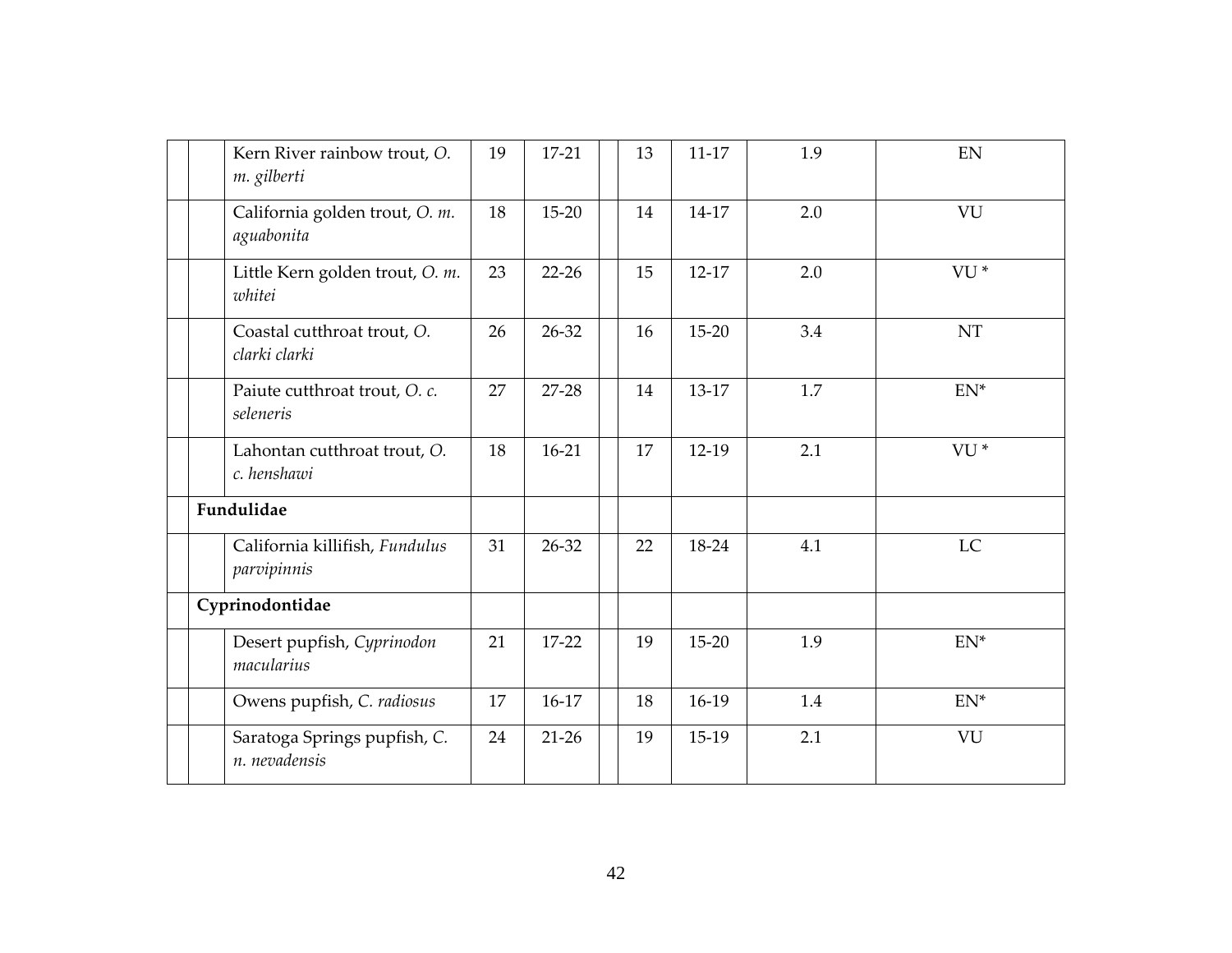|  | Amargosa River pupfish, C.<br>n. amargosae           | 24           | 21-28     | 22           | 16-23     | 2.3 | VU              |
|--|------------------------------------------------------|--------------|-----------|--------------|-----------|-----|-----------------|
|  | Tecopa pupfish, C. n. calidae                        | $\mathbf{0}$ |           | $\mathbf{0}$ |           | 0.0 | Extinct         |
|  | Shoshone pupfish, C. n.<br>shoshone                  | 15           | 14-17     | 14           | $11 - 15$ | 1.1 | <b>EN</b>       |
|  | Salt Creek pupfish, C. s.<br>salinus                 | 28           | 26-30     | 18           | 15-19     | 2.6 | VU              |
|  | Cottonball Marsh pupfish, C.<br>s. milleri           | 27           | 24-28     | 16           | $15 - 20$ | 2.4 | VU <sup>*</sup> |
|  | Cottidae                                             |              |           |              |           |     |                 |
|  | Rough sculpin, Cottus<br>asperrimus                  | 27           | 23-27     | 17           | 15-17     | 3.4 | $NT^*$          |
|  | Bigeye marbled sculpin, C.<br>klamathensis macrops   | 30           | 26-33     | 22           | $20 - 24$ | 2.7 | VU              |
|  | Lower Klamath marbled<br>sculpin, C.k. polyporus     | 32           | 31-32     | 20           | 18-23     | 3.3 | <b>NT</b>       |
|  | Upper Klamath marbled<br>sculpin, C. k. klamathensis | 24           | $20 - 28$ | 19           | 17-24     | 3.0 | NT              |
|  | Coastal Prickly sculpin, C.<br>asper subsp.          | 37           | 32-37     | 28           | 25-30     | 4.7 | LC              |
|  | Clear Lake prickly sculpin, C.<br>a. subsp.          | 32           | 29-33     | 21           | 19-21     | 3.1 | NT              |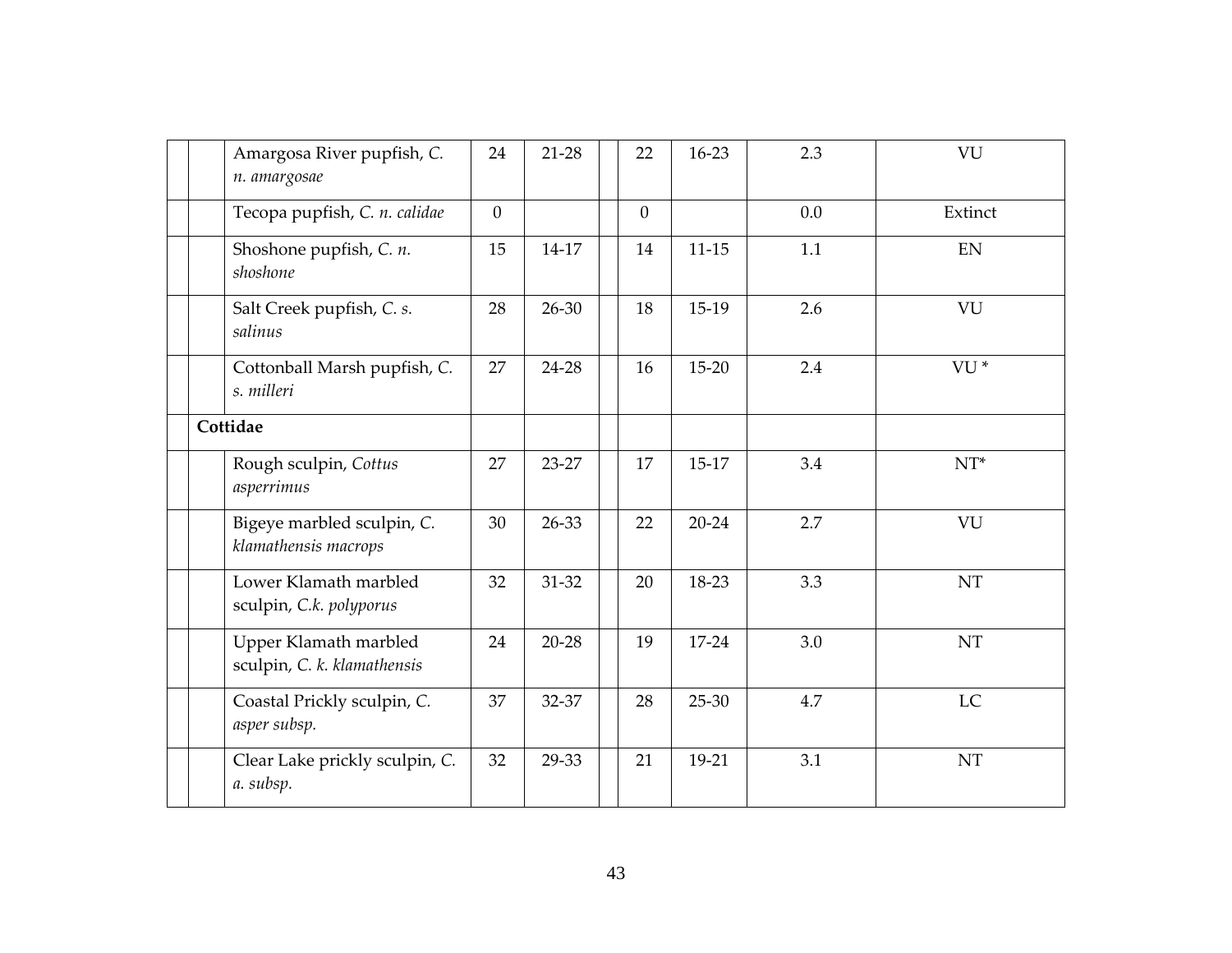|  | Coastrange sculpin, C.<br>aleuticus                             | 32 | 27-35     | 22 | 18-24     | 4.4 | LC                         |
|--|-----------------------------------------------------------------|----|-----------|----|-----------|-----|----------------------------|
|  | Riffle sculpin, C. gulosus                                      | 29 | 27-34     | 17 | 14-21     | 3.4 | $\mathop{\rm NT}\nolimits$ |
|  | Pit sculpin, C. pitensis                                        | 28 | 24-32     | 18 | $16 - 20$ | 4.3 | LC                         |
|  | Paiute sculpin, C. beldingi                                     | 32 | 28-33     | 20 | 19-24     | 4.4 | LC                         |
|  | Reticulate sculpin, C.<br>perplexus                             | 31 | 29-32     | 20 | 17-25     | 3.9 | <b>NT</b>                  |
|  | Staghorn sculpin, Leptocottus<br>armatus                        | 35 | 33-35     | 31 | 29-32     |     |                            |
|  | Gasterosteidae                                                  |    |           |    |           |     |                            |
|  | Coastal threespine<br>stickleback, Gasterosteus a.<br>aculeatus | 31 | 27-34     | 24 | $21-26$   | 4.6 | LC                         |
|  | Inland threespine stickleback,<br>G. a. microcephalus           | 32 | 28-34     | 21 | 15-23     | 4.1 | LC                         |
|  | Unarmored threespine<br>stickleback, G. a. williamsoni          | 17 | 14-20     | 12 | $10 - 15$ | 1.9 | $EN^*$                     |
|  | Shay Creek stickleback, G. a.<br>subsp.                         | 14 | 13-17     | 12 | $10-14$   | 1.3 | <b>EN</b>                  |
|  | Centrarchidae                                                   |    |           |    |           |     |                            |
|  | Sacramento perch, Archoplites                                   | 23 | $23 - 25$ | 18 | 18-18     | 1.6 | $\mathop{\rm EN}\nolimits$ |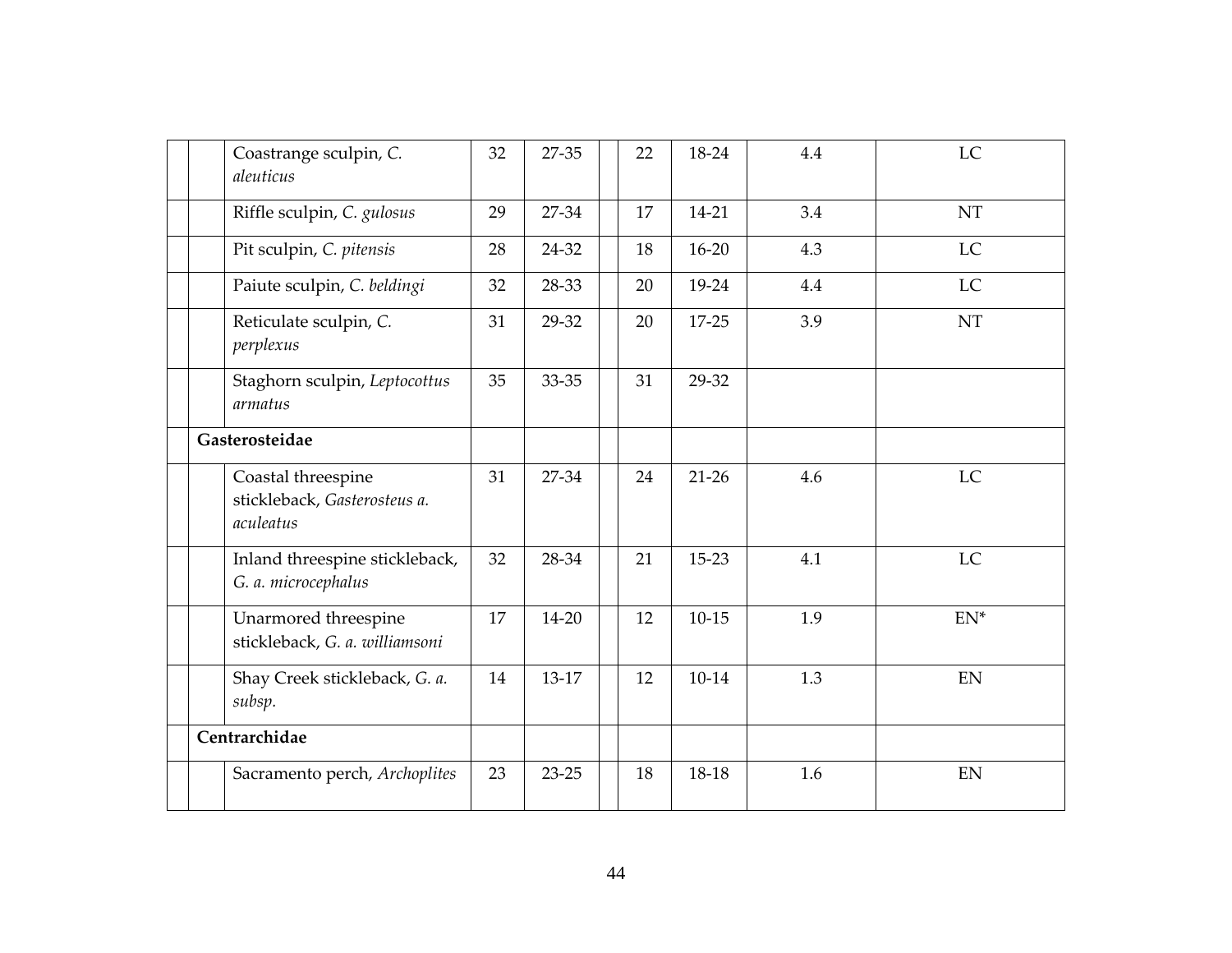|  | interruptus                                       |    |         |    |           |     |                 |
|--|---------------------------------------------------|----|---------|----|-----------|-----|-----------------|
|  | Embiotocidae                                      |    |         |    |           |     |                 |
|  | Sacramento tule perch,<br>Hysterocarpus t. traski | 25 | 21-30   | 17 | $16 - 20$ | 3.4 | NT              |
|  | Russian River tule perch, H. t.<br>pomo           | 34 | 30-35   | 20 | $16-21$   | 3.1 | NT              |
|  | Clear Lake tule perch, H. t.<br>lagunae           | 27 | $25-31$ | 20 | $15 - 21$ | 3.0 | NT              |
|  | Gobiidae                                          |    |         |    |           |     |                 |
|  | Tidewater goby, Eucyclogobius<br>newberryi        | 24 | $21-27$ | 19 | $12 - 21$ | 2.9 | VU <sup>*</sup> |
|  | Alien (non-native) taxa                           |    |         |    |           |     |                 |
|  | Clupeidae                                         |    |         |    |           |     |                 |
|  | American shad, Alosa<br>sapidissima               | 28 | 27-32   | 19 | $16-23$   |     | <b>RD</b>       |
|  | Threadfin shad, Dorosoma<br>cepedianum            | 37 | 36-39   | 27 | $25-29$   |     | <b>WA</b>       |
|  | Cyprinidae                                        |    |         |    |           |     |                 |
|  | Fathead minnow, Pimephales<br>promalas            | 36 | 33-38   | 31 | 29-34     |     | <b>WA</b>       |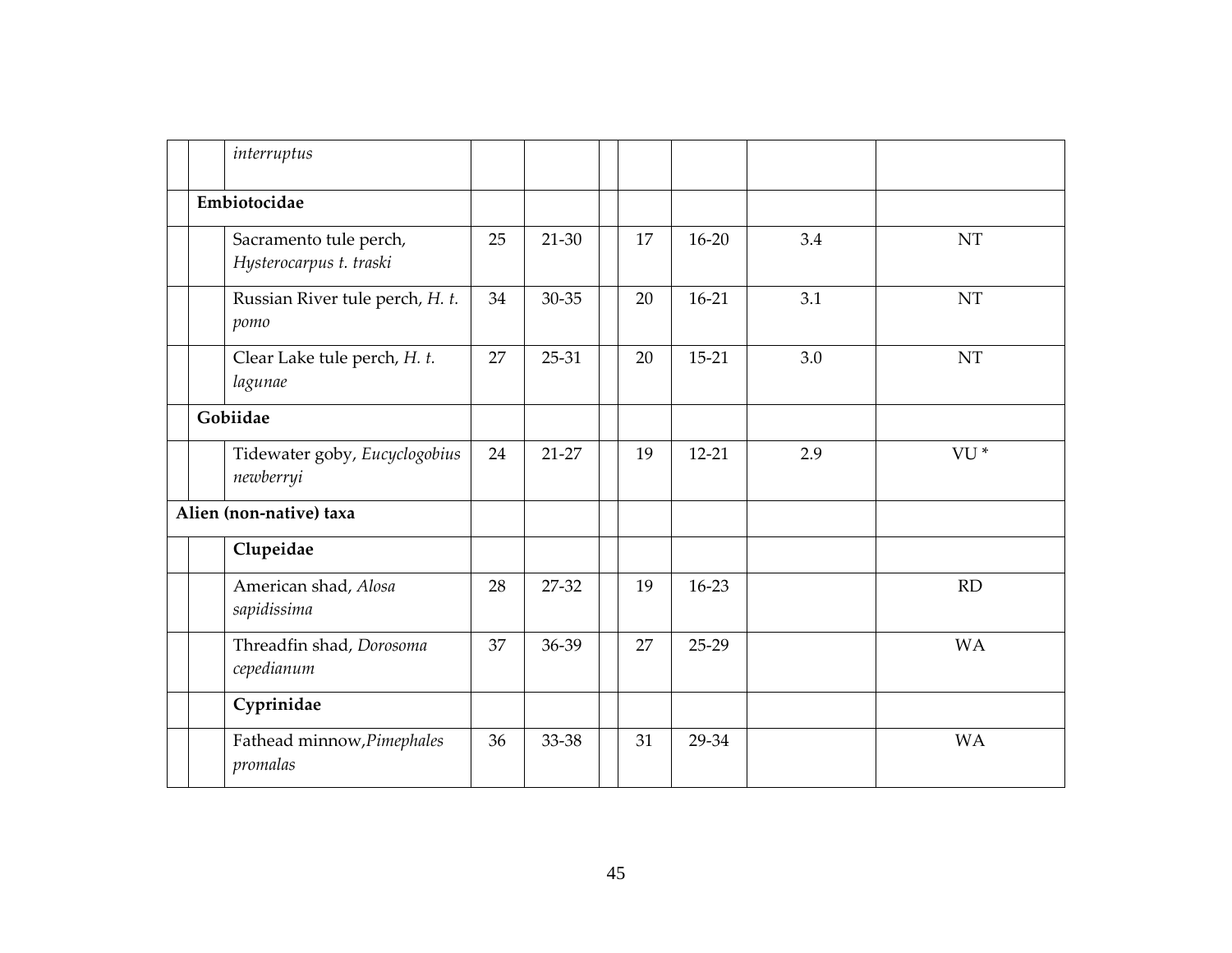| Golden shiner, Notemigonus<br>chrysoleucas | 39 | 37-41 | 33 | 29-34     | <b>WA</b> |
|--------------------------------------------|----|-------|----|-----------|-----------|
| Red shiner. Cyprinella lutrensis           | 39 | 36-39 | 32 | 26-33     | <b>WA</b> |
| Goldfish, Carassius auratus                | 40 | 39-41 | 34 | 34-34     | <b>WA</b> |
| Common carp, Cyprinus carpio               | 39 | 38-42 | 32 | 30-34     | <b>WA</b> |
| Ictaluridae                                |    |       |    |           |           |
| Channel catfish, Ictalurus<br>punctatus    | 40 | 39-42 | 27 | 25-30     | <b>WA</b> |
| Blue catfish. I. furcatus                  | 39 | 35-41 | 25 | 24-29     | <b>RD</b> |
| White catfish, Ameiurus catus              | 38 | 38-41 | 31 | 27-31     | <b>WA</b> |
| Brown bullhead, A. nebulosus               | 37 | 37-40 | 32 | 31-33     | <b>WA</b> |
| Black bullhead, A. melas                   | 39 | 37-40 | 35 | 32-35     | <b>WA</b> |
| Yellow bullhead. A. natalis                | 36 | 34-38 | 24 | 21-28     | <b>RD</b> |
| Flathead catfish, Pylodictus<br>olivaris   | 39 | 38-41 | 32 | 27-34     | <b>WA</b> |
| Salmonidae                                 |    |       |    |           |           |
| Brook trout, Salvelinus<br>fontinalis      | 34 | 34-38 | 19 | 15-22     | <b>WA</b> |
| Lake trout, S. namaycush                   | 37 | 34-40 | 18 | $15 - 20$ | <b>RD</b> |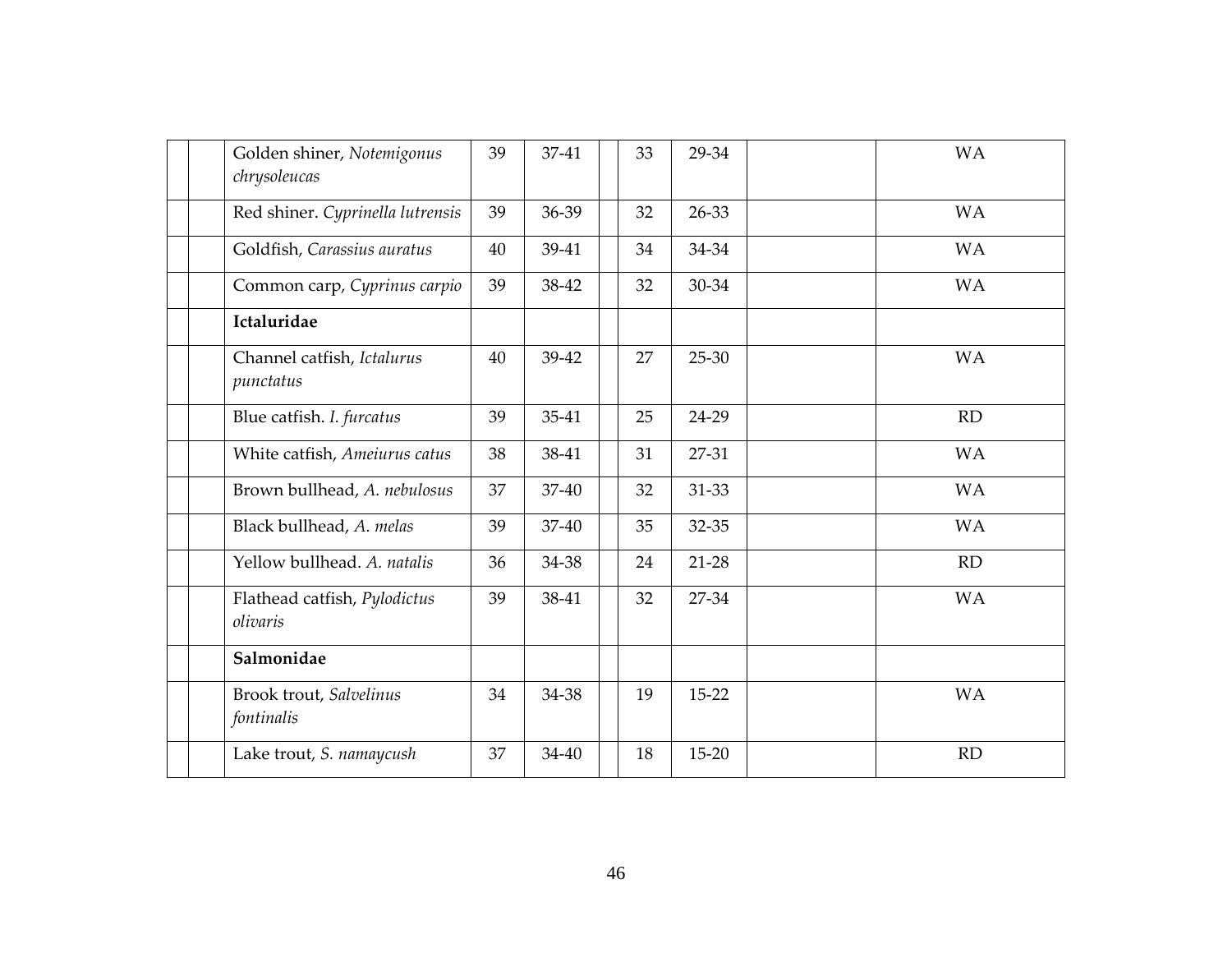|  | Brown trout, Salmo trutta                          | 34 | 32-38 | 20 | 17-22     | <b>WA</b> |
|--|----------------------------------------------------|----|-------|----|-----------|-----------|
|  | Kokanee, Oncorhynchus nerka                        | 39 | 34-39 | 17 | $16-19$   | <b>WA</b> |
|  | Colorado cutthroat trout, O.<br>clarki pleuriticus | 28 | 27-29 | 20 | $16 - 20$ | RD        |
|  | Atherinopsidae                                     |    |       |    |           |           |
|  | Mississippi silverside.<br>Menidia audens          | 38 | 36-38 | 31 | 27-33     | <b>WA</b> |
|  | Poeciliidae                                        |    |       |    |           |           |
|  | Western mosquitofish,<br>Gambusia affinis          | 38 | 36-39 | 34 | 29-35     | <b>WA</b> |
|  | Sailfin molly, Molliensia<br>latipinnis            | 37 | 36-40 | 30 | 28-34     | <b>WA</b> |
|  | Porthole livebearer, Poecilopsis<br>gracilis       | 32 | 30-34 | 22 | $17 - 26$ | RD        |
|  | Fundulidae                                         |    |       |    |           |           |
|  | Rainwater killifish, Lucania<br>parva              | 34 | 31-37 | 24 | 21-27     | RD        |
|  | Moronidae                                          |    |       |    |           |           |
|  | Striped bass, Morone saxatilis                     | 28 | 26-32 | 23 | $20 - 24$ | <b>WA</b> |
|  | White bass, M. chrysops                            | 37 | 35-38 | 21 | $20 - 25$ | <b>RD</b> |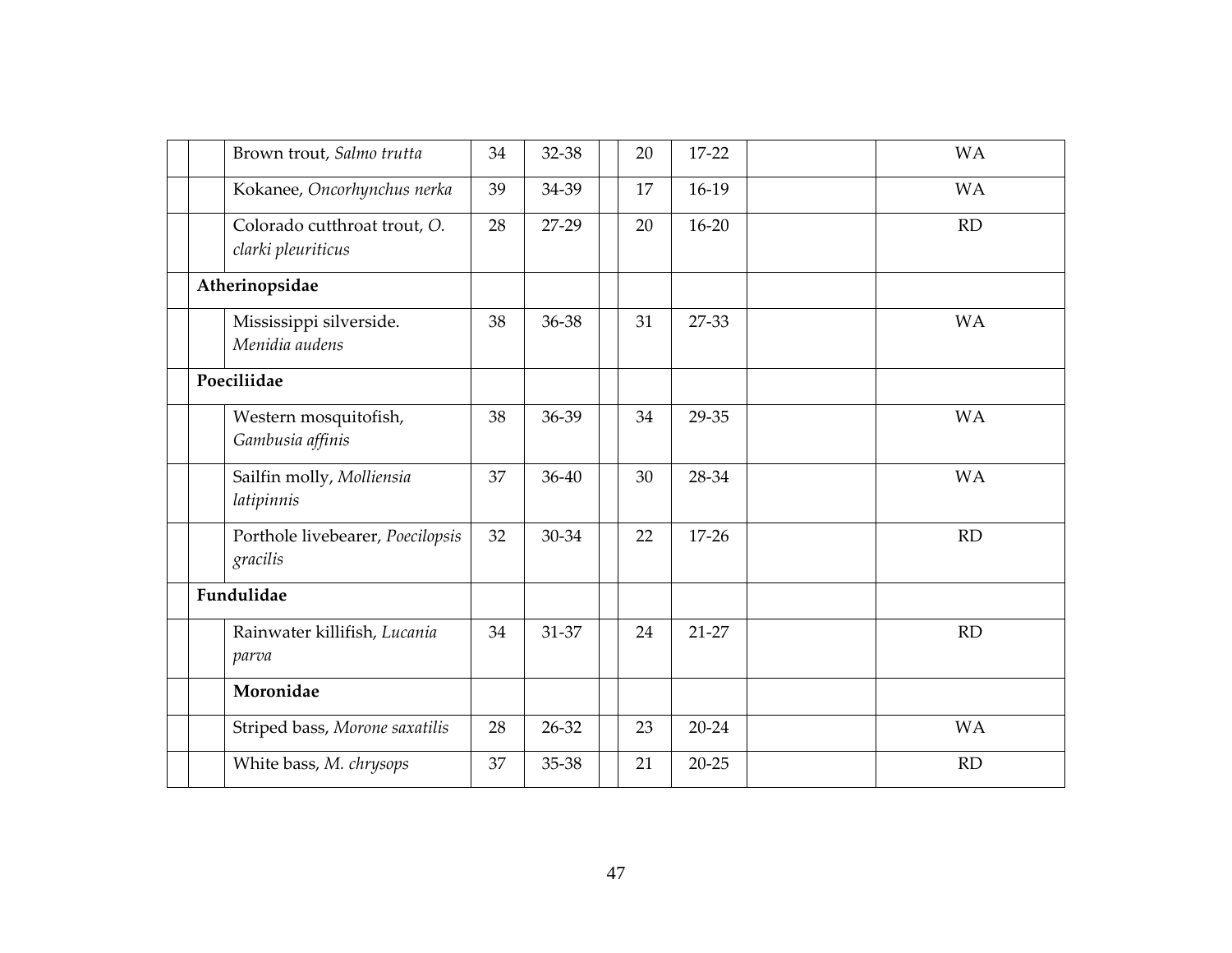|  | Percidae                                  |    |           |    |           |           |
|--|-------------------------------------------|----|-----------|----|-----------|-----------|
|  | Yellow perch, Perca flavescens            | 39 | 36-39     | 26 | 21-27     | <b>WA</b> |
|  | Bigscale logperch, Percina<br>macrolepida | 36 | $36 - 40$ | 27 | $22 - 30$ | <b>WA</b> |
|  | Centrarchidae                             |    |           |    |           |           |
|  | Green sunfish, Lepomis<br>cyanellus       | 39 | 37-41     | 34 | 31-35     | <b>WA</b> |
|  | Redear sunfish, L. microlophus            | 39 | 36-41     | 30 | 26-31     | <b>WA</b> |
|  | Bluegill, L. macrochirus                  | 39 | 36-40     | 30 | 27-32     | <b>WA</b> |
|  | Pumpkinseed, L. gibbosus                  | 39 | 37-40     | 31 | 31-34     | <b>WA</b> |
|  | Warmouth, L. gulosus                      | 35 | $31 - 40$ | 29 | 25-30     | <b>WA</b> |
|  | Black crappie, Pomoxis<br>nigromaculatus  | 38 | 36-39     | 27 | $25 - 30$ | <b>WA</b> |
|  | White crappie, P. annularis               | 36 | 34-39     | 27 | 25-29     | <b>WA</b> |
|  | Smallmouth bass, Micropterus<br>dolomieui | 36 | 35-37     | 29 | 26-30     | <b>WA</b> |
|  | Largemouth bass, M.<br>salmoides          | 39 | 36-41     | 30 | 28-33     | <b>WA</b> |
|  | Spotted bass, M. punctulatus              | 38 | 36-38     | 28 | 28-31     | <b>WA</b> |
|  | Redeye bass, M. coosae                    | 33 | 32-36     | 30 | 26-33     | <b>WA</b> |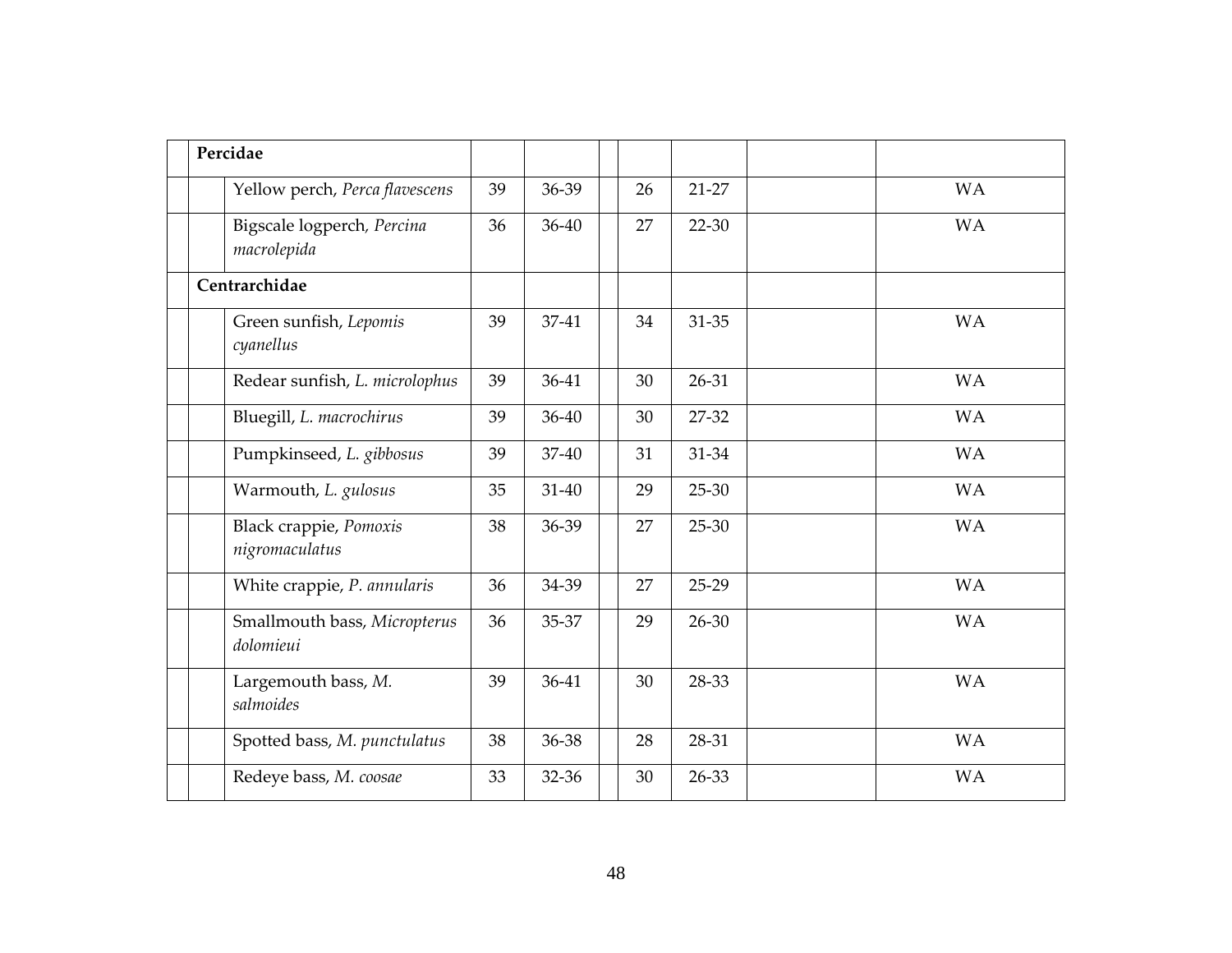|          | Cichlidae                                   |    |           |    |         |           |
|----------|---------------------------------------------|----|-----------|----|---------|-----------|
|          | California tilapia, Oreochromis<br>sp.      | 38 | 37-40     | 34 | 29-35   | <b>WA</b> |
|          | Redbelly tilapia, Tilapia zilli             | 36 | $32 - 36$ | 27 | $25-29$ | <b>RD</b> |
| Gobiidae |                                             |    |           |    |         |           |
|          | Yellowfin goby, Acanthogobius<br>flavimanus | 40 | $35 - 40$ | 26 | $23-29$ | <b>WA</b> |
|          | Shimofuri goby, Tridentiger<br>bifasciatus  | 35 | 31-37     | 28 | 21-29   | <b>WA</b> |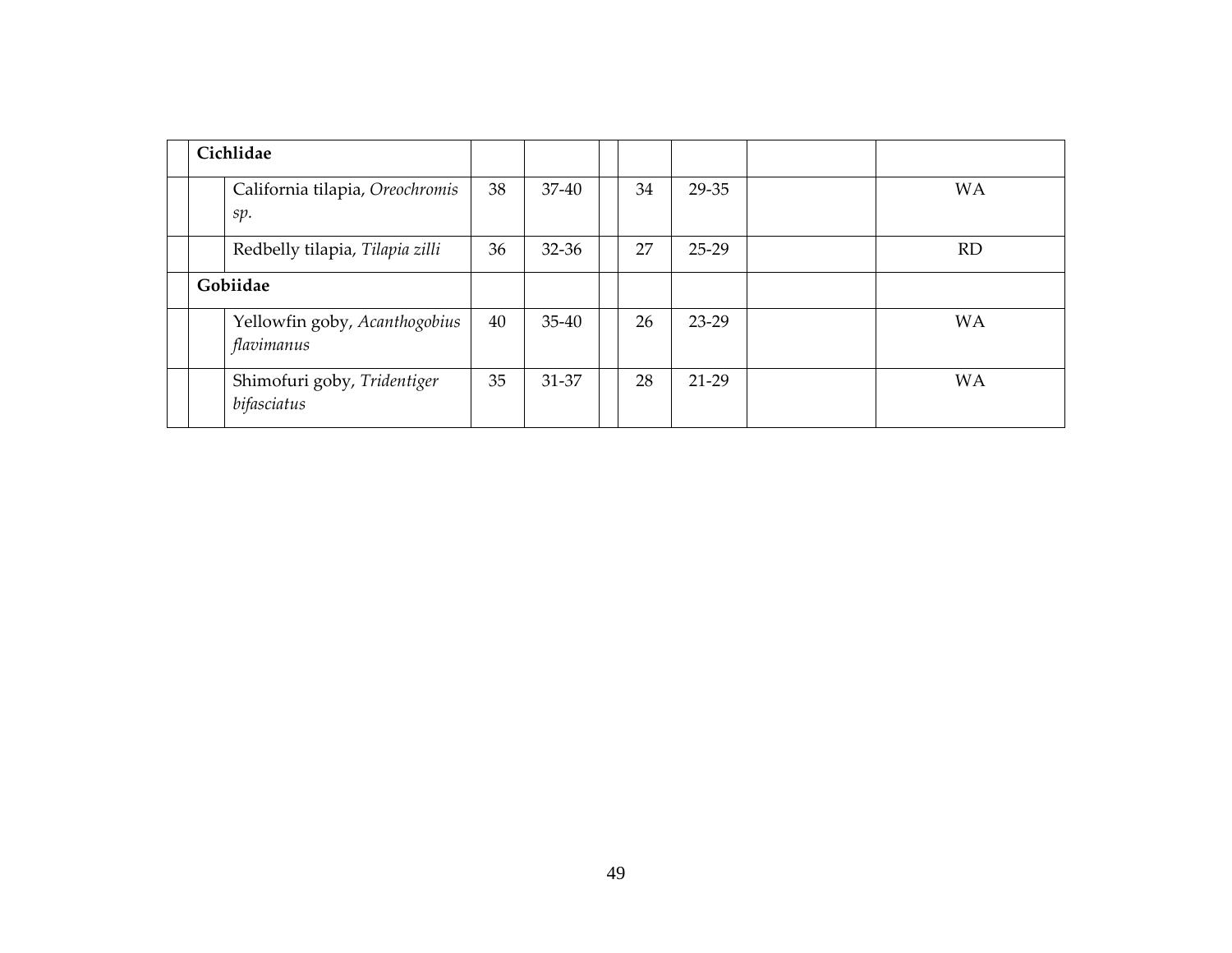## **Appendix B: Forms Used to Evaluate Vulnerability**

| Current stressors narrative $\Box$ Justifications $\Box$                                                                                                                                                                                                                                                                                                                                                                                                                                                                                                                                                                                                                                                                                                                                                                                                       |                                                                                                                                                                                                                                                                                                                                                                                                                                                                                                                                                                                                                                                                                                                                                                                                                                                                                                                                                                 |
|----------------------------------------------------------------------------------------------------------------------------------------------------------------------------------------------------------------------------------------------------------------------------------------------------------------------------------------------------------------------------------------------------------------------------------------------------------------------------------------------------------------------------------------------------------------------------------------------------------------------------------------------------------------------------------------------------------------------------------------------------------------------------------------------------------------------------------------------------------------|-----------------------------------------------------------------------------------------------------------------------------------------------------------------------------------------------------------------------------------------------------------------------------------------------------------------------------------------------------------------------------------------------------------------------------------------------------------------------------------------------------------------------------------------------------------------------------------------------------------------------------------------------------------------------------------------------------------------------------------------------------------------------------------------------------------------------------------------------------------------------------------------------------------------------------------------------------------------|
| Module 1: baseline vulnerability (Vb)<br>Score<br>Current population size (last 10 yrs.)<br>Best<br>Alt.<br>< 100<br>100-500<br>$\overline{a}$<br>3<br>500-1.000<br>1,000-10,000<br>4<br>10.000-50.000<br>5<br>>50,000<br>6<br>$1 \t2 \t3$<br>Certainty: $(low = 1 high = 3)$<br>Long-term population trend<br>Best Alt.<br>>80% reduction<br>ı<br>>50% reduction<br>2<br>>20% reduction<br>3<br>Apparently stable<br>4<br>5<br>Increasing<br>Certainty: (low = 1 high = 3)<br>Current population trend (last 10 yrs.) Best   Alt.<br>Rapid decline<br>Slow decline<br>2<br>Apparently stable<br>3<br>4<br>Increasing<br>Certainty: (low = 1 high = 3)<br>Best Alt.<br>Long-term range trend<br>>80% reduction<br>Γ<br>>50% reduction<br>2<br>3<br>>20% reduction<br>4<br>Apparently stable<br>5<br>Increasing<br>$1 \t2 \t3$<br>Certainty: (low = 1 high = 3) | Current vulnerability to stressors other<br>than climate change<br>Best<br>Alt.<br>Highly vulnerable<br>Τ<br>Vulnerable<br>$\overline{a}$<br>3<br>Not vulnerable<br>Certainty: $(low = 1)$ high = 3)<br>Future vulnerability to stressors other<br>than climate change<br><b>Best</b><br>Alt.<br>Highly vulnerable<br>ı<br>Vulnerable<br>$\overline{a}$<br>Low or no vulnerability<br>3<br>Certainty: $(low = 1)$ high = 3)<br>Life span & reproductive plasticity<br>Best   Alt.<br>Must spawn annually<br>Ι<br>Life span 2-5 yrs; single life history<br>$\mathfrak{D}$<br>Life span 4-10 yrs; multiple life histories 3<br>Long-lived (>10 years)<br>4<br>Certainty: $(low = 1 high = 3)$<br><b>Stochastic events</b><br>Best   Alt.<br>Highly vulnerable<br>п<br>Vulnerable<br>$\mathfrak{D}$<br>Not vulnerable<br>3<br>Likely to benefit<br>4<br>Certainty: $(low = 1)$ high = 3)<br>10 Current dependence on human<br>intervention<br><b>Best</b><br>Alt. |
| Current range trend (last 10 yrs.)<br>Best Alt.<br>Rapid reduction<br>2<br>Slow reduction<br>3<br>Apparently stable<br>Increasing<br>4<br>Certainty: $(low = 1 high = 3)$                                                                                                                                                                                                                                                                                                                                                                                                                                                                                                                                                                                                                                                                                      | Highly dependent (broodstock/hatcheries) 1<br>Dependent (annual intervention)<br>$\mathfrak{D}$<br>Somewhat dependent (periodic interventio 3<br>Not dependent<br>4<br>Certainty: (low = 1 high = 3)<br>Total score: High: Low:<br>Baseline vulnerability scores:<br>$Vc1$ <18 critically vulnerable<br>Vc2 18-25 highly vulnerable<br>Vc3<br>26-33 less vulnerable<br>Vc4<br>$>33$ least vulnerable<br>Cumulative certainty score:                                                                                                                                                                                                                                                                                                                                                                                                                                                                                                                             |

**Figure B-1. Score Sheet for the 10 Metrics Used to Assess a Fish Species Baseline Vulnerability (Module 1)**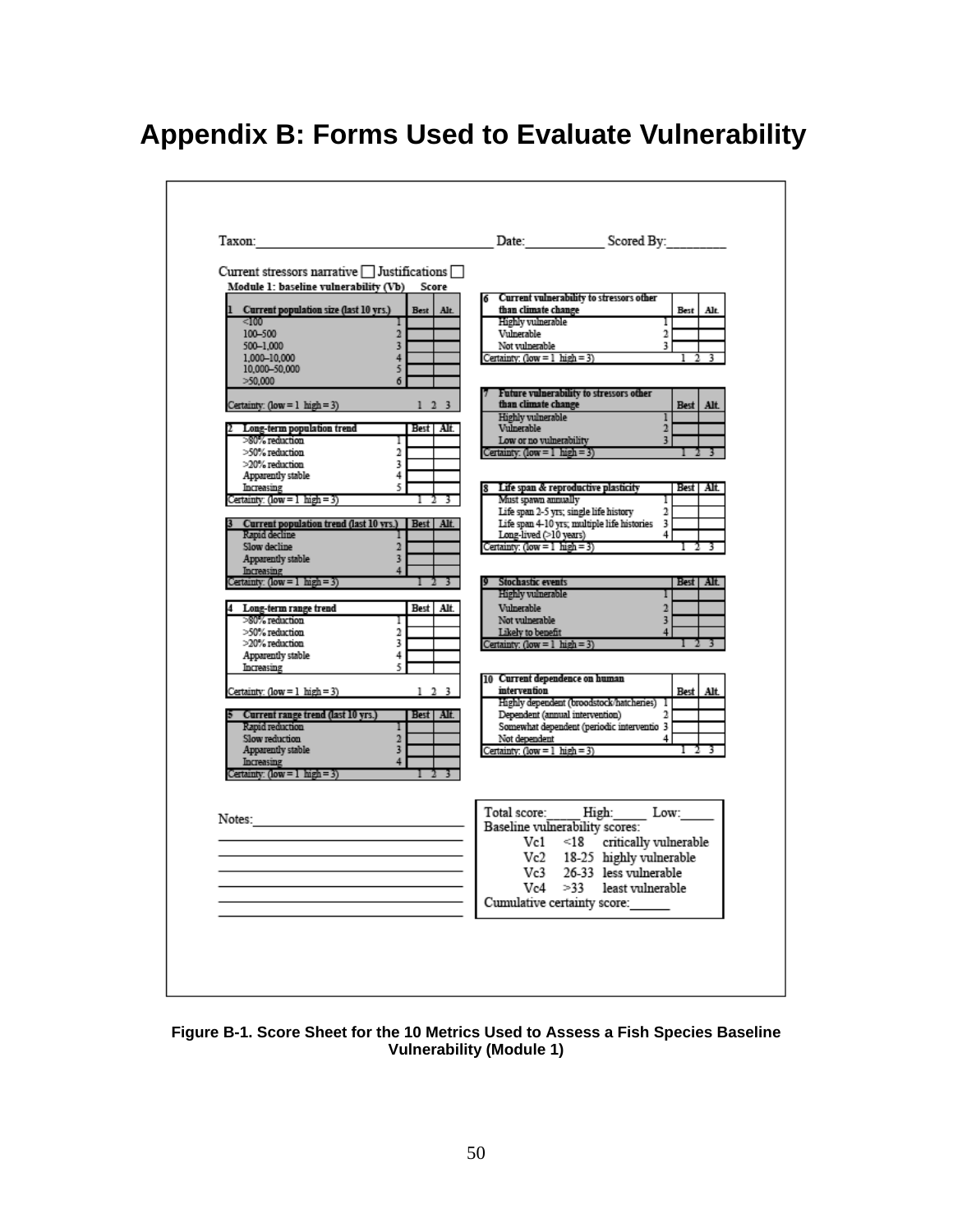| Physiological/behavioral tolerance to   |                         |             |        |                   | Likely future habitat change due                                   |                |             |        |
|-----------------------------------------|-------------------------|-------------|--------|-------------------|--------------------------------------------------------------------|----------------|-------------|--------|
| temperature increase                    |                         | <b>Best</b> | Alt.   |                   | to climate change (by 2100)                                        |                | Best        | Alt.   |
| Very low                                | ı                       |             |        |                   | All or most (>50% reduction)                                       | ī              |             |        |
| Low                                     | $\overline{2}$          |             |        |                   | Some loss (20-50% reduction)                                       | 2              |             |        |
| Moderate                                | 3                       |             |        | No change         |                                                                    | 3              |             |        |
| High (likely to benefit)                | Δ                       |             |        |                   | Some gain (20-50% increase)                                        | 4              |             |        |
| Certainty: (low = $1$ high = 3)         |                         |             |        |                   | Large gain (>50% increase)                                         | 5.             |             |        |
|                                         |                         |             |        |                   | Certainty: $(low = 1)$ high = 3)                                   |                |             |        |
| 2 Physiological/behavioral tolerance to |                         |             |        |                   |                                                                    |                |             |        |
| precipitation change                    |                         | <b>Best</b> | Alt.   |                   |                                                                    |                |             |        |
|                                         |                         |             |        |                   | Ability of habitats to shift at                                    |                |             |        |
| Very low                                | ı                       |             |        |                   | same rate as species                                               |                | <b>Best</b> | Alt.   |
| Low                                     | $\overline{\mathbf{2}}$ |             |        | Highly unlikely   |                                                                    | ı              |             |        |
| Moderate                                | 3                       |             |        | Unlikely          |                                                                    | $\overline{2}$ |             |        |
| High (likely to benefit)                | 4                       |             |        | Likely            |                                                                    | 3              |             |        |
| Certainty: $(low = 1)$ high = 3)        |                         |             | 3      |                   | Certainty: $(low = 1)$ high = 3)                                   |                |             | 3      |
| 3 Vulnerability to change in frequency  |                         |             |        |                   | Availability of habitat within                                     |                |             |        |
| or degree of extreme weather events     |                         | <b>Best</b> | Alt.   | new range         |                                                                    |                | Best        | Alt.   |
| Likely strongly negatively affected     |                         |             |        | None              |                                                                    | $\overline{1}$ |             |        |
| Likely moderately negatively affect: 2  |                         |             |        | Limited extent    |                                                                    | 2              |             |        |
| Likely unaffected                       | 3                       |             |        | Large extent      |                                                                    | 3              |             |        |
| Likely favorably affected               | 4                       |             |        |                   | Certainty: $(low = 1)$ high = 3)                                   |                | ı           | 3<br>2 |
| Certainty: $(low = 1)$ high = 3)        |                         |             | 3      |                   |                                                                    |                |             |        |
|                                         |                         |             |        |                   |                                                                    |                |             |        |
| 4 Dispersive capability                 |                         |             |        |                   | Dependence on exogenous                                            |                |             |        |
|                                         |                         | Best        | Alt.   | factors           |                                                                    |                | <b>Best</b> | Alt.   |
| Low                                     | ı                       |             |        | Highly dependent  |                                                                    | 1              |             |        |
| Moderate                                | 2                       |             |        |                   | Moderately dependent                                               | $\overline{a}$ |             |        |
| High                                    | 3                       |             |        |                   | Somewhat dependent                                                 | 3              |             |        |
| Certainty: $(low = 1)$ high = 3)        |                         | ı           | 3<br>2 |                   | Certainty: $(low = 1)$ high = 3)                                   |                |             | 3      |
| 5 Degree of physical habitat            |                         |             |        |                   | 10 Interactions with non-native                                    |                |             |        |
| specialization                          |                         | <b>Best</b> | Alt.   | (alien) species   |                                                                    |                | Best        | Alt.   |
| Highly specialized                      | ı                       |             |        | Highly vulnerable |                                                                    | ı              |             |        |
| Moderately specialized                  | $\overline{2}$          |             |        |                   | Moderately vulnerable                                              | 2              |             |        |
| Generalist                              | 3                       |             |        |                   | Somewhat vulnerable                                                | 3              |             |        |
| Certainty: $(low = 1)$ high = 3)        |                         |             |        |                   | Certainty: $(low = 1)$ high = 3)                                   |                |             | 3      |
|                                         |                         |             |        |                   |                                                                    |                |             |        |
| Notes:                                  |                         |             |        |                   |                                                                    |                |             |        |
|                                         |                         |             |        |                   | Total score: High:<br>Baseline vulnerability scores:<br>High: Low: |                |             |        |
|                                         |                         |             |        |                   |                                                                    |                |             |        |
|                                         |                         |             |        |                   | Vc1 $\leq$ 16 critically vulnerable                                |                |             |        |
|                                         |                         |             |        |                   | Vc2 17-22 highly vulnerable                                        |                |             |        |
|                                         |                         |             |        |                   | Vc3 23-27 less vulnerable                                          |                |             |        |
|                                         |                         |             |        | Vc4               | 28-32 least vulnerable                                             |                |             |        |
|                                         |                         |             |        | Vc5               | $>32$ likely to benefit                                            |                |             |        |
|                                         |                         |             |        |                   | Cumulative certainty score:                                        |                |             |        |
|                                         |                         |             |        |                   |                                                                    |                |             |        |
|                                         |                         |             |        |                   |                                                                    |                |             |        |
|                                         |                         |             |        |                   |                                                                    |                |             |        |
|                                         |                         |             |        |                   |                                                                    |                |             |        |
|                                         |                         |             |        |                   |                                                                    |                |             |        |

 $\sqrt{ }$ 

**Figure B-2. Score Sheet Illustrating the 10 Metrics Used to Assess a Fish Species Vulnerability to Climate Change (Module 2)**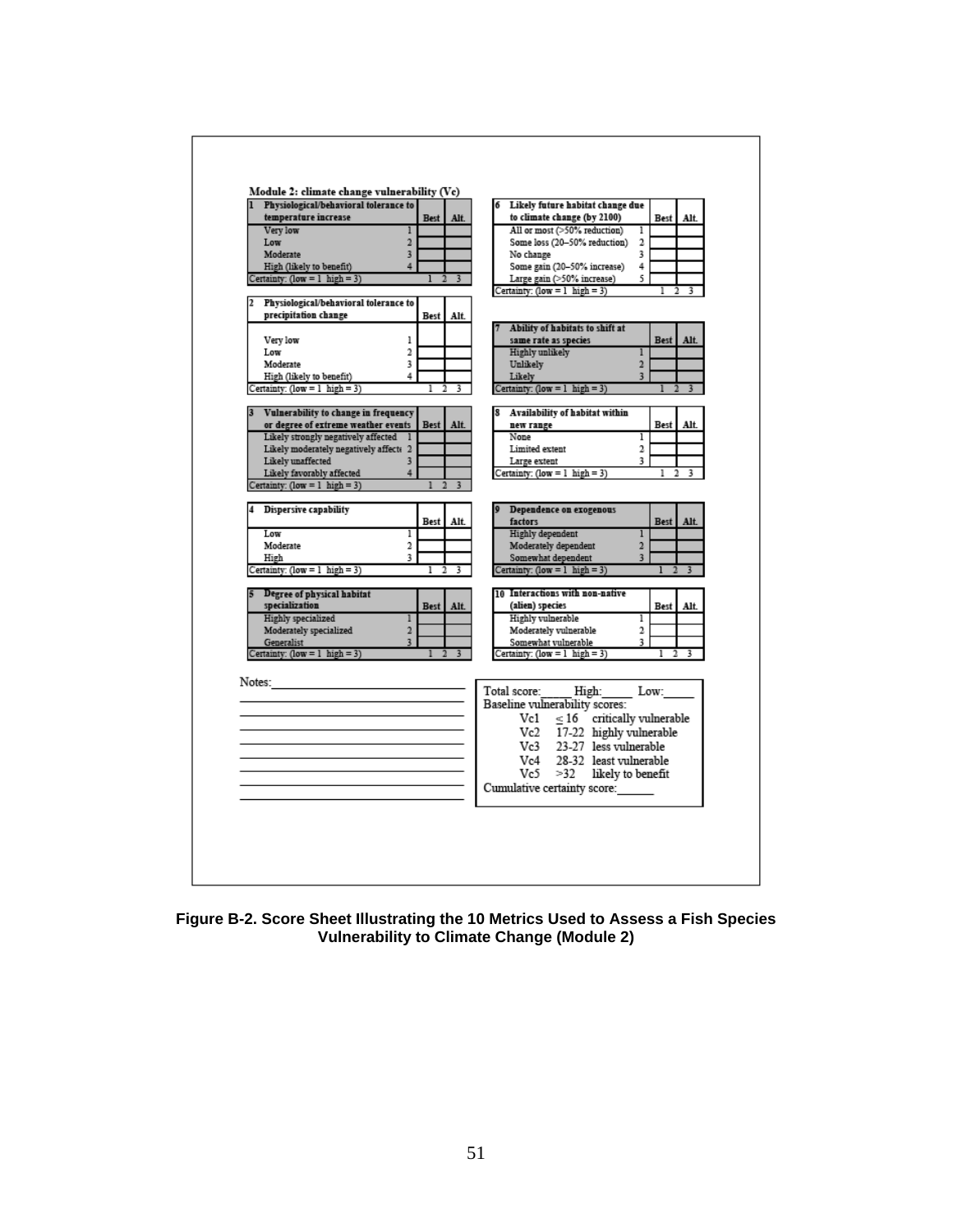| (2011). | <b>Justification for Vulnerability Framework Scores</b><br>INSTRUCTIONS: On this sheet record briefly the justification used for determining the score<br>for each of the 10 metrics for Module 1 and for the 10 metrics for Module 2. No justification for<br>a metric is needed if the information is clearly present in the existing species accounts in (a)<br>Moyle (2002), (b) Moyle, Israel, and Purdy (2008), and/or (c) Moyle, Quinones, and Katz |
|---------|------------------------------------------------------------------------------------------------------------------------------------------------------------------------------------------------------------------------------------------------------------------------------------------------------------------------------------------------------------------------------------------------------------------------------------------------------------|
|         | SOURCE (circle): a b c other                                                                                                                                                                                                                                                                                                                                                                                                                               |
|         | MODULE 1: Baseline Vulnerability (Vb)<br>1. Current population size (last 10 years):                                                                                                                                                                                                                                                                                                                                                                       |
|         | 2. Long-term population trend:                                                                                                                                                                                                                                                                                                                                                                                                                             |
|         | 3. Current population trend (last 10 years):                                                                                                                                                                                                                                                                                                                                                                                                               |
|         | 4. Long-term range trends:                                                                                                                                                                                                                                                                                                                                                                                                                                 |
|         | 5. Current range trend (last 10 years):                                                                                                                                                                                                                                                                                                                                                                                                                    |
|         | 6. Current vulnerability to stressors other than climate change:                                                                                                                                                                                                                                                                                                                                                                                           |
|         | 7. Future vulnerability to stressors other than climate change:                                                                                                                                                                                                                                                                                                                                                                                            |
|         | 8. Life span and reproductive plasticity:                                                                                                                                                                                                                                                                                                                                                                                                                  |
|         | 9. Future vulnerability to stochastic events:                                                                                                                                                                                                                                                                                                                                                                                                              |
|         | 10. Current dependence on human intervention:                                                                                                                                                                                                                                                                                                                                                                                                              |
|         | MODULE 2: Vulnerability to Climate Change (Vc)<br>1. Physiological/behavioral tolerance to temperature increase:                                                                                                                                                                                                                                                                                                                                           |
|         | 2. Physiological/behavioral tolerance to precipitation change:                                                                                                                                                                                                                                                                                                                                                                                             |
|         | 3. Vulnerability to change in frequency or degree of extreme weather events:                                                                                                                                                                                                                                                                                                                                                                               |
|         | 4. Dispersive capability:                                                                                                                                                                                                                                                                                                                                                                                                                                  |
|         | 5. Degree of habitat specialization:                                                                                                                                                                                                                                                                                                                                                                                                                       |
|         | 6. Likely future habitat change due to climate change (by 2100):                                                                                                                                                                                                                                                                                                                                                                                           |
|         | 7. Ability of habitats to shift at same rate as species:                                                                                                                                                                                                                                                                                                                                                                                                   |
|         | 8. Availability of habitat within new range:                                                                                                                                                                                                                                                                                                                                                                                                               |
|         | 9. Dependence on exogenous factors:                                                                                                                                                                                                                                                                                                                                                                                                                        |
|         | 10. Interactions with non-native (alien) species:                                                                                                                                                                                                                                                                                                                                                                                                          |
|         |                                                                                                                                                                                                                                                                                                                                                                                                                                                            |

**Figure B-3. Template for Recording Justifications for Scores of Each Metric**